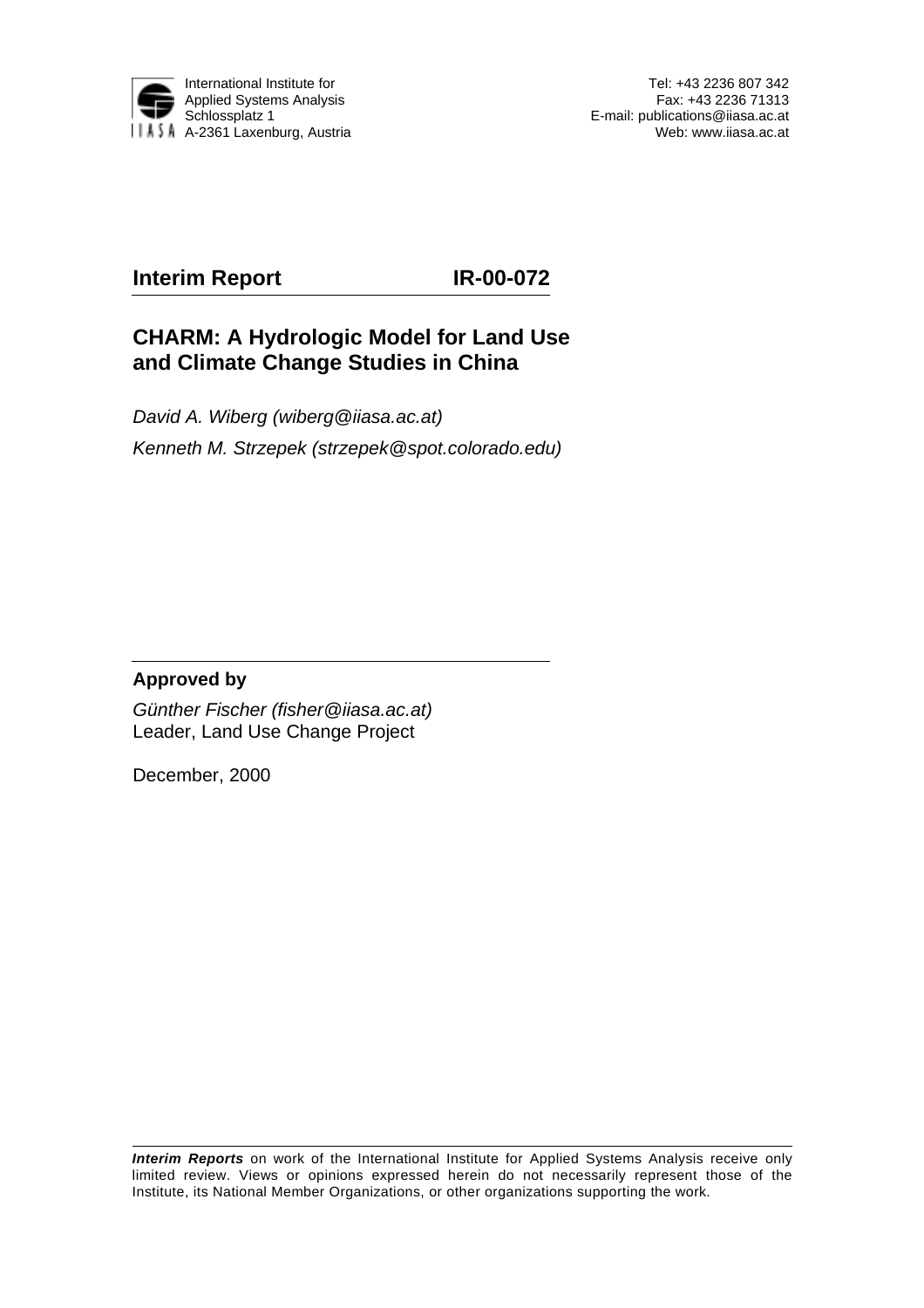# **Contents**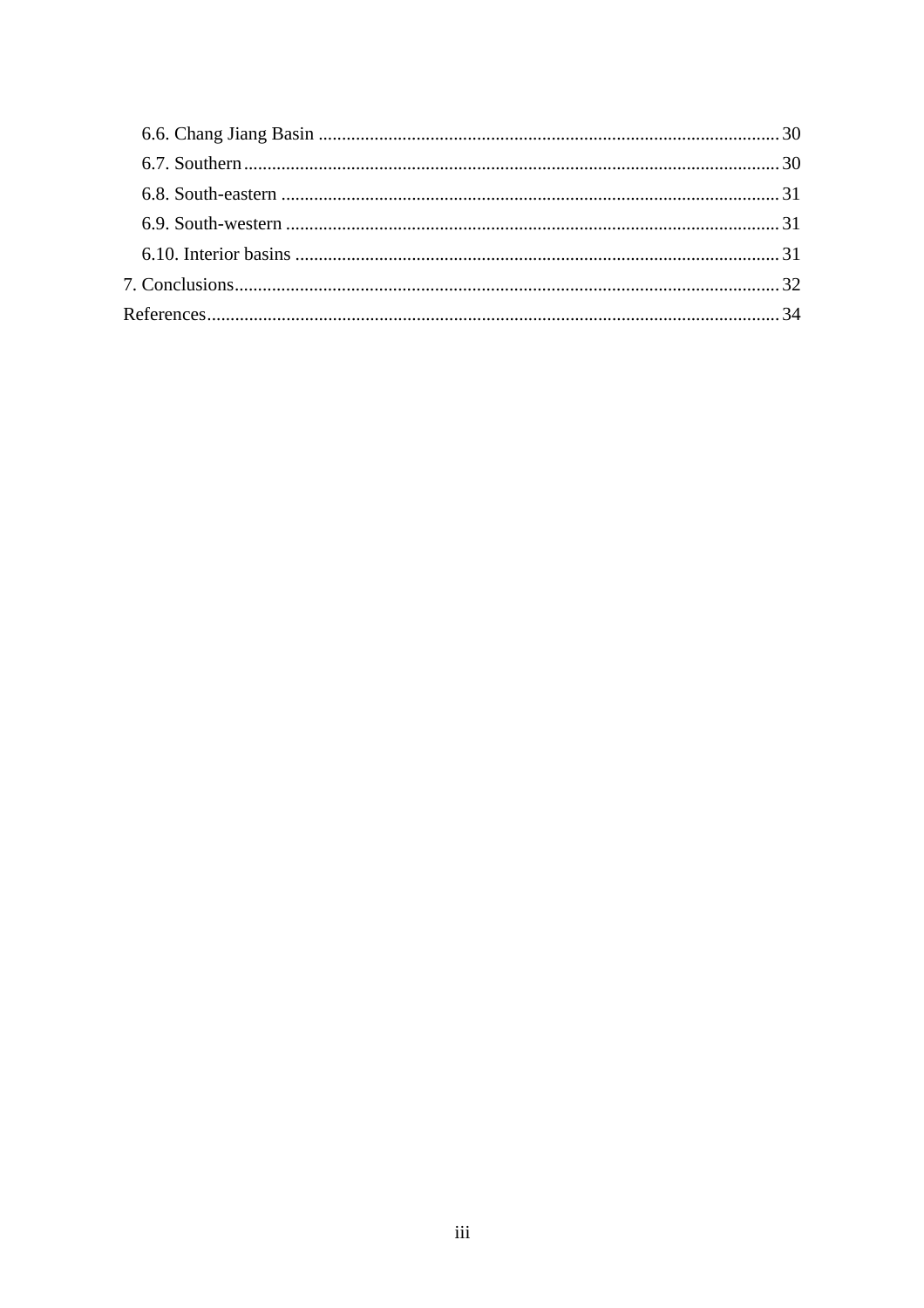# **Abstract**

China is a country, which is rapidly changing and developing. The population is enormous and still increasing and the economy is growing at a rate that is one of the world's fastest. These factors are placing substantial stress on China's natural resources. Already, the best agricultural land is used and cities are expanding on top of some of this fertile land. Cities are growing so fast that improving and increasing electric and water infrastructure cannot keep up with demand. Much of Northern China is already in a situation of severe water stress.

In order to understand how the resource stress will affect China's development, knowledge of the currently available resource in any area is necessary. Furthermore, possible changes in the resource availability in the future must be understood. These changes could be natural or anthropogenic ranging from climate change to changing land from pasture to irrigated farmland. If good data is available, the current resource availability is already known for all areas and a model can be used to investigate the impacts of any changes to the system. However, if good data is not available, a model must be used to gain both the current state and the impacts of changes. The latter is the method employed here to assess China's water availability.

In this paper, a hydrologic model is developed to assess China's water availability. CHARM, for Climate and Human Activities sensitive Runoff Model, is developed to provide the runoff produced from rainfall throughout China on a 5 km x 5 km grid-cell resolution. The model is calibrated to average annual watershed runoff values. CHARM can then not only supply currently available surface water runoff for entire regions, but can supply runoff and runoff variability inter-annually and intra-annually for any area desired. Furthermore, it can be used to assess the impacts of land use and climate change on water resources. Here, the methodology of CHARM is developed and validated on two watersheds in the yellow river basin in China. It is then used to assess the current water resource supply in China. Finally, the strengths and weaknesses in the model and the modeling approach are discussed to assist the modeler in interpreting the results.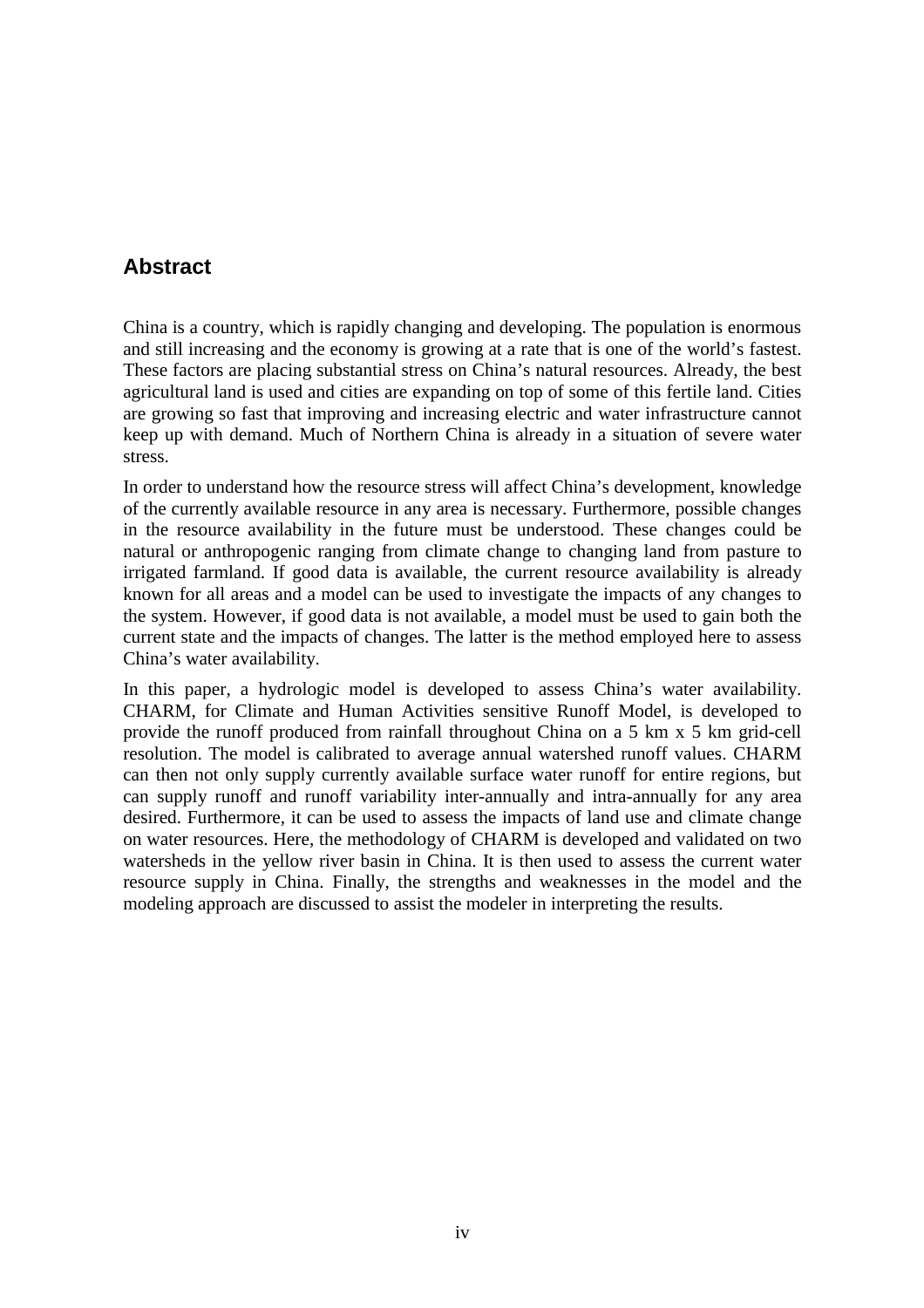# **CHARM: A Hydrologic Model for Land Use and Climate Change Studies in China**

David A. Wiberg, Kenneth M. Strzepek

# **1. Introduction**

With China's recent rapid economic and population growth, water supply for industry, agriculture, and the growing population is becoming a critical issue. It is estimated that the total renewable freshwater resources of China are 2,700 km<sup>3</sup>. Water withdrawals for all uses in 1995 are estimated to be  $526 \text{ km}^3$ . This results in a Use to Availability Ratio of 0.20. (Shiklamonav, 1999). A national Use to Availability Ratio of 0.2 is considered an indicator that the country is at the low-end of the moderately water stressed categorization. It does indicate that regions of the country are facing water stress.

Which regions are currently facing water stress and which regions in the future under scenarios of economic growth, land-use change and climate change will face water stress cannot be determined using historical observed stream flow. Stream flow is a function of climate and the land surface. With a changing climate due to local and global greenhouse gas and pollution emissions, a detailed spatial model of runoff driven by climate variables and accounting for land use change is needed to estimate future runoff, regionally and nationally. The runoff model should be coupled with a reservoir storage model to determine firm water supply. Then, the water supply should be linked with a water demand model to examine future water stress. These three modeling efforts are under development at the Land Use Change Project at IIASA.

In this report, the hydrologic model, the **C**limate and **H**uman **A**ctivities – sensitive **R**unoff **M**odel or **CHARM**, is developed as one part in assessing the water availability in China and its variability. Section 1 discusses in detail the water balance components that are the physical basis for the model. Section 2 describes the larger structure of the model and how these components have been put together to model entire basins and regions. The third section will apply the model at the basin and national scale. On the basin scale, the model will be tested on two hydro-climatologically different sub-basins of the Yellow River in China. Analyses of the impacts of climate and land use changes on the available water in these basins will be performed. The model will then be applied to the nine major water resource regions of China to estimate the natural available water supply. Finally, conclusions will be discussed in the fourth section.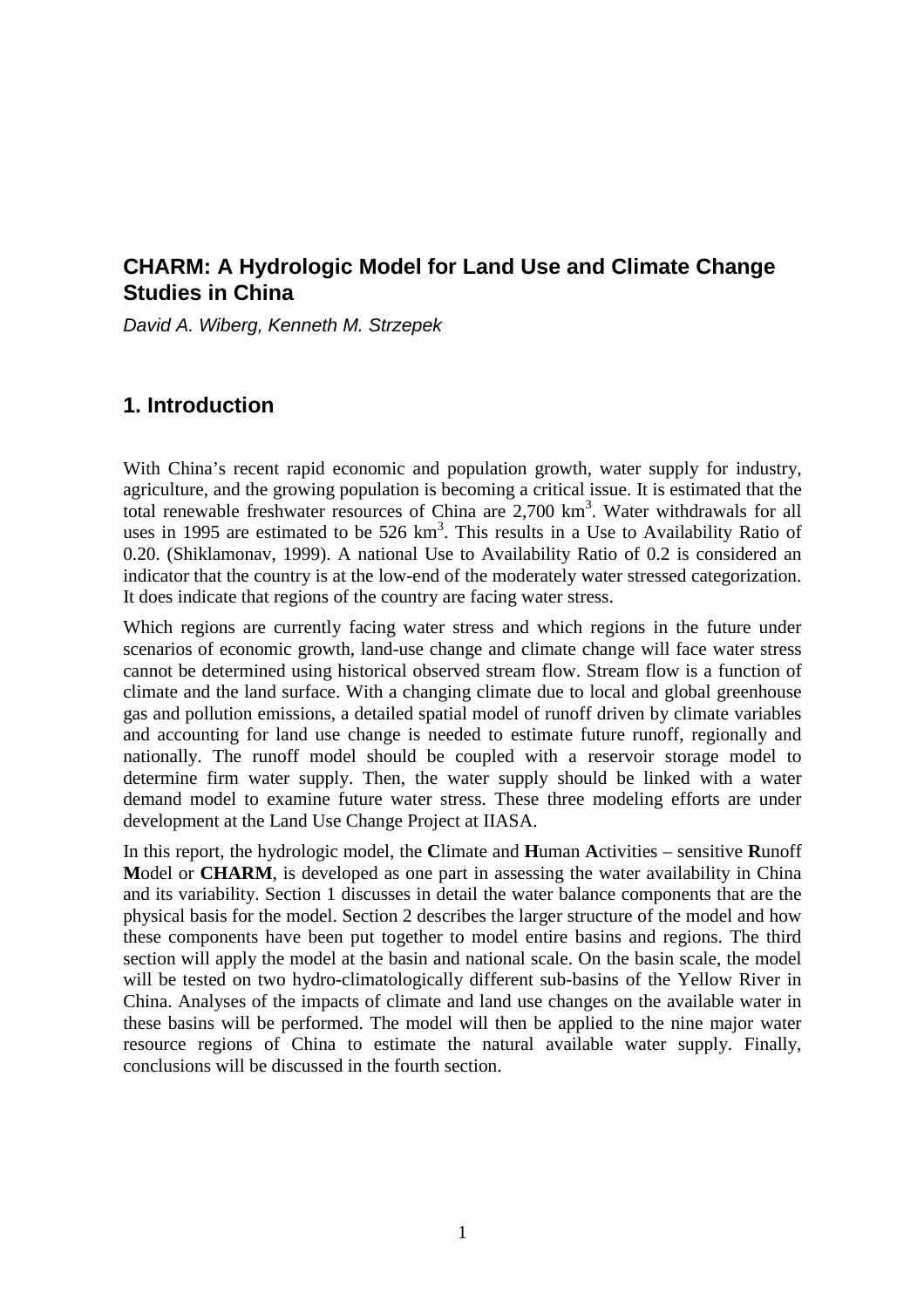# **2. Model component description**

#### **2.1. Water balance**

Because of the LUC project's interest in how changes in land use as well as climate are affecting China's development, any hydrologic model developed to assess the water resources in China must be sensitive to land cover, land use and management practices. This problem is not a new one and the fact that runoff can vary considerably in time and volume with different land cover, land use, and management practices is well known. As early as 1972, the Soil Conservation Service in the United States had published a method for estimating direct runoff from storm rainfall that addressed this problem for direct runoff. (SCS, 1985) The method was the result of decades of research and has been evolving ever since. In 1986, the Soil Conservation Service developed the TR-55 model, using this 'curve-number' method, with the specific goal of assessing the effects of urban development on runoff (SCS, 1986). The 'curve-number' method has also been used as the direct runoff component in the HELP (Hydrologic Evaluation of Landfill Performance) model used by the US Environmental Protection Agency (EPA, 1994), the SWAT (Soil Water Assessment Tool) model (USDA, 1994) and many others. Because of its wide acceptance and ability to handle different soil types, land use, and management practices, the 'curve number' method is also used as the direct runoff component of CHARM. Once direct runoff is abstracted, the remaining water enters the soil moisture zone where a relatively simple water balance is done, abstracting water for evapotranspiration and subsurface runoff. The overall structure of the water balance used in the hydrologic model is depicted below in Figure 1:



**Figure 1: Structure of water balance used in CHARM**

As shown in Figure 1, the water balance consists of five components: precipitation, surface runoff, infiltration, evapotranspiration, and sub-surface runoff. A water balance equation describing the above figure can be written as:

$$
S_{\text{max}} \frac{dz}{dt} = P(t) - SR(z, t) - E(Et_0, z, t) - SSR(z, t)
$$
 Equation 1

where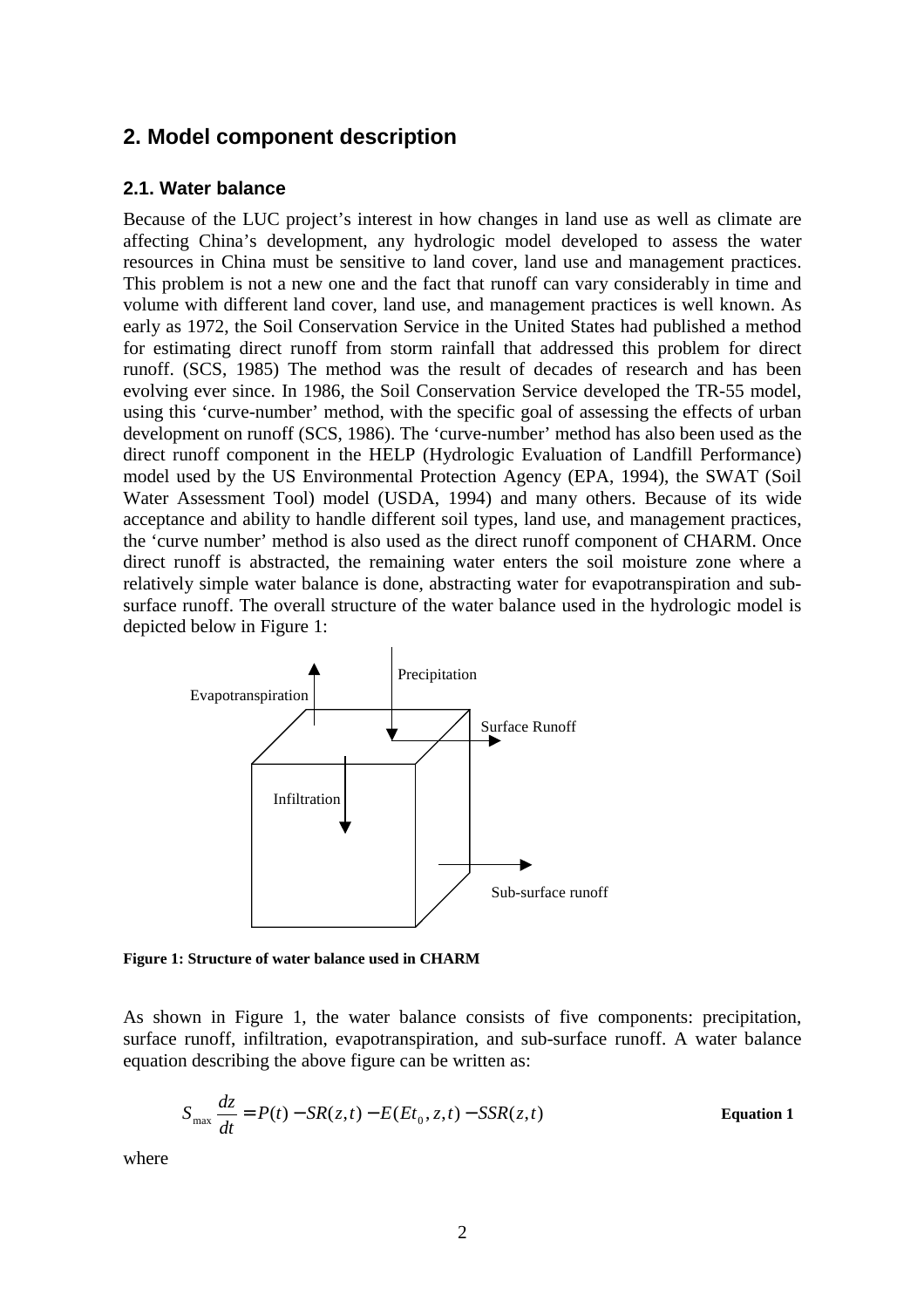| $S_{\text{max}}$ | ≡        | maximum soil storage capacity             |
|------------------|----------|-------------------------------------------|
| Z.               |          | relative soil storage ( $0 \le z \le 1$ ) |
| P                | $\equiv$ | precipitation                             |
| <b>SR</b>        | $\equiv$ | direct Runoff                             |
| E                | $\equiv$ | evapotranspiration                        |
| SSR              |          | sub-surface runoff                        |

Each of the components of this water balance is discussed in the following sections.

## **2.2. Precipitation**

Precipitation is given as input to the model and is discussed later with the other model inputs.

#### **2.3. Surface Runoff**

As discussed above, direct runoff is calculated by CHARM according to the curve number method. The basic premise of the SCS method is that the ratio of direct runoff to total precipitation after an initial abstraction is the same as the ratio of water retained in the soil to the maximum soil retention:

$$
\frac{DR}{P - I_a} = \frac{R}{R_{\text{max}}}
$$
 Equation 2

where

 $I<sub>a</sub>$  ≡ the initial water abstraction before any runoff will occur (mm)

 $R \equiv$  water retained in the watershed (mm)

 $R_{\text{max}}$  ≡ maximum retention in the watershed (mm)

 $DR \equiv$  direct runoff (mm)

By the continuity principle:

$$
R = (P - I_a) - DR
$$
 Equation 3

Substituting equation 3 into equation 2 yields:

$$
\frac{P - I_a - DR}{R_{\text{max}}} = \frac{DR}{P - I_a}
$$
 Equation 4

An empirical relationship was developed for the initial abstraction and is:

$$
I_a = 0.2R_{\text{max}} \qquad \qquad \text{Equation 5}
$$

Substituting equation 5 into Equation 4 and solving for direct runoff now gives: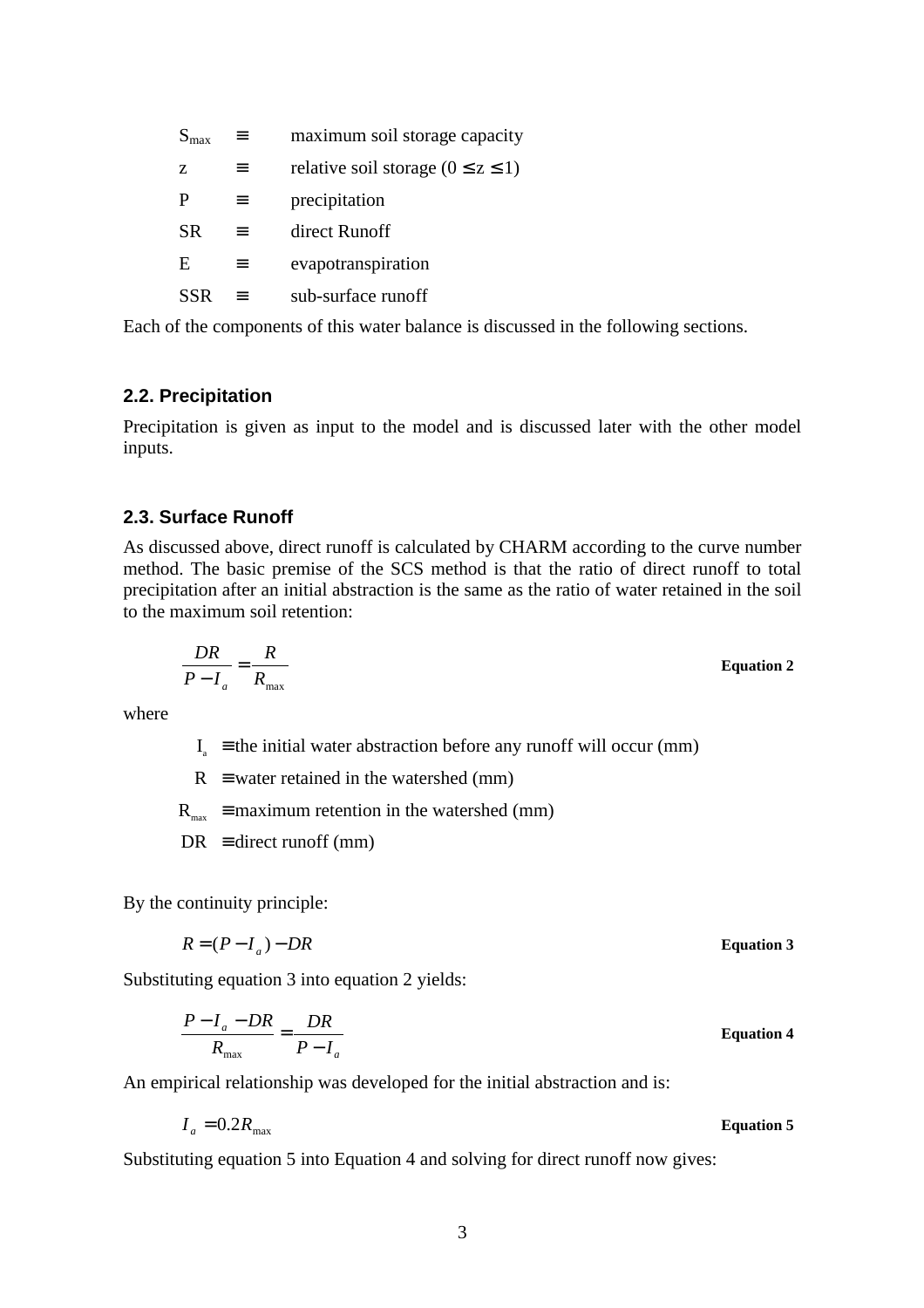$$
DR = \frac{(P - 0.2R_{\text{max}})^2}{(P + .8R_{\text{max}})}
$$
 Equation 6

Now, plotting direct runoff over precipitation for many watersheds, the SCS found a family of curves and developed a dimensionless constant, the curve number (CN), to describe these curves. The curve number varies from 0 to 100 and depends on land use, management practices, and soil type. The curve number can be used to calculate the maximum retention (in mm) by the following formula:

$$
R_{\text{max}} = 254(\frac{100}{CN} - 1)
$$
 Equation 7

Tables of curve numbers match land use and management practices and soil types to obtain a curve number for those conditions. A small, sample curve number table is shown in Table 1 below:

| <b>Land Use</b>                                       | <b>Hydrologic Soil Group</b> |    |    |    |  |
|-------------------------------------------------------|------------------------------|----|----|----|--|
|                                                       | A                            | В  |    | Ð  |  |
| Cultivated Land: without conservation treatment       | 72                           | 81 | 88 | 91 |  |
| Cultivated Land: with conservation treatment          | 62                           | 71 | 78 | 81 |  |
| Pasture or range land: poor condition                 | 68                           | 79 | 86 | 89 |  |
| Pasture or range land: good condition                 | 39                           | 61 | 74 | 80 |  |
| Wood or forest land: thin stand, poor cover, no mulch | 30                           | 58 | 71 | 78 |  |
| Wood or forest land: good cover                       | 25                           | 55 | 70 | 77 |  |
| Commercial and business areas (85% impervious)        | 89                           | 92 | 94 | 95 |  |
| Industrial districts (72% impervious)                 | 81                           | 88 | 91 | 93 |  |
| Residential: 1 acre lot size (20% impervious)         | 51                           | 68 | 79 | 84 |  |
| Residential: 1/2 acre lot size (25% impervious)       | 54                           | 70 | 80 | 85 |  |
| Residential: 1/8 acre lot size (65% impervious)       | 77                           | 85 | 90 | 92 |  |
| Paved parking lots, roofs, driveways, etc.            | 98                           | 98 | 98 | 98 |  |

#### **Table 1: Sample SCS curve number table**

The LUC soil types and land use categories were matched with the SCS land use tables to obtain curve numbers for China. Since slope data is available, a slope adjustment is also made by CHARM to the curve number by the following formula (USDA, 1994, p. 13):

$$
CN_{2s} = \frac{1}{3}(CN_2 - CN_1)[1 - 2\exp(-13.86SL)] + CN_2
$$
 Equation 8

where

 $CN_{2s}$  ≡ curve number for antecedent moisture condition 2 corrected for slope

 $CN_2$  ≡ curve number for antecedent moisture condition 2

 $CN_1 \equiv$  curve number for antecedent moisture condition 1

 $SL$  = slope (m/m)

The curve number for antecedent moisture condition 1 can be found from the following equation:

$$
CN_1 = CN_2 - \frac{20(100 - CN_2)}{100 - CN_2 + \exp[2.533 - 0.0636(100 - CN_2)]}
$$
 Equation 9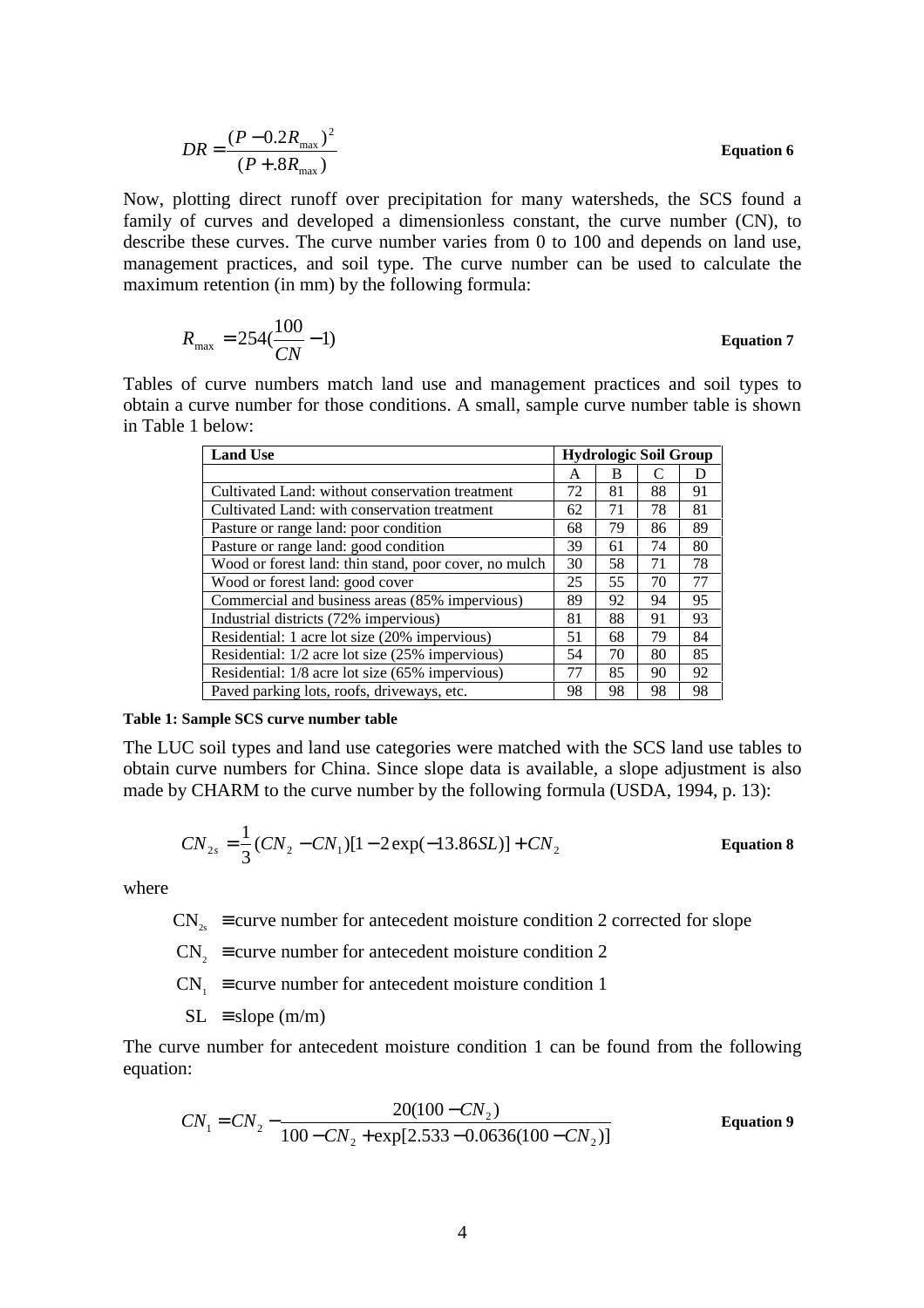The curve numbers, then, allow for the calculation of surface runoff according to equation 6. The remaining rainwater that does not run off directly infiltrates into the soil, where it is influenced by evapotranspiration and sub-surface runoff as described in the following sections.

#### **2.4. Evapotranspiration**

To calculate evapotranspiration, CHARM applies a method recommended by FAO (FAO, 1998) and similar to the method used in the Agro-Ecological Zoning Methodology (Fischer *et al*., 2000). Because the estimation of evapotranspiration itself requires a large number of calculations and is discussed in these other sources, the equations are not included here. However, the development of the equations used for evapotranspiration and their implementation in CHARM is discussed completely in Appendix I.

## **2.5. Sub-Surface Runoff**

The final component of the water balance in CHARM is sub-surface runoff (SSR), which accounts for any water that runs off beneath the soil surface by percolating down through the soil. This process is also accomplished quite simply in CHARM by use of a calibration coefficient  $(\alpha)$  multiplied by a function of the relative storage (z). (Kaczmarek, 1991; David Yates, 1996; Perrin Bowling, 1997):

#### $SSR = \alpha z^2$  **Equation 10**

Referring back to Figure 1, we now see that all the components of the water balance are calculated and Equation 1 is complete. With the methods of the individual components established, we can now go on to look at the larger picture of how the model functions.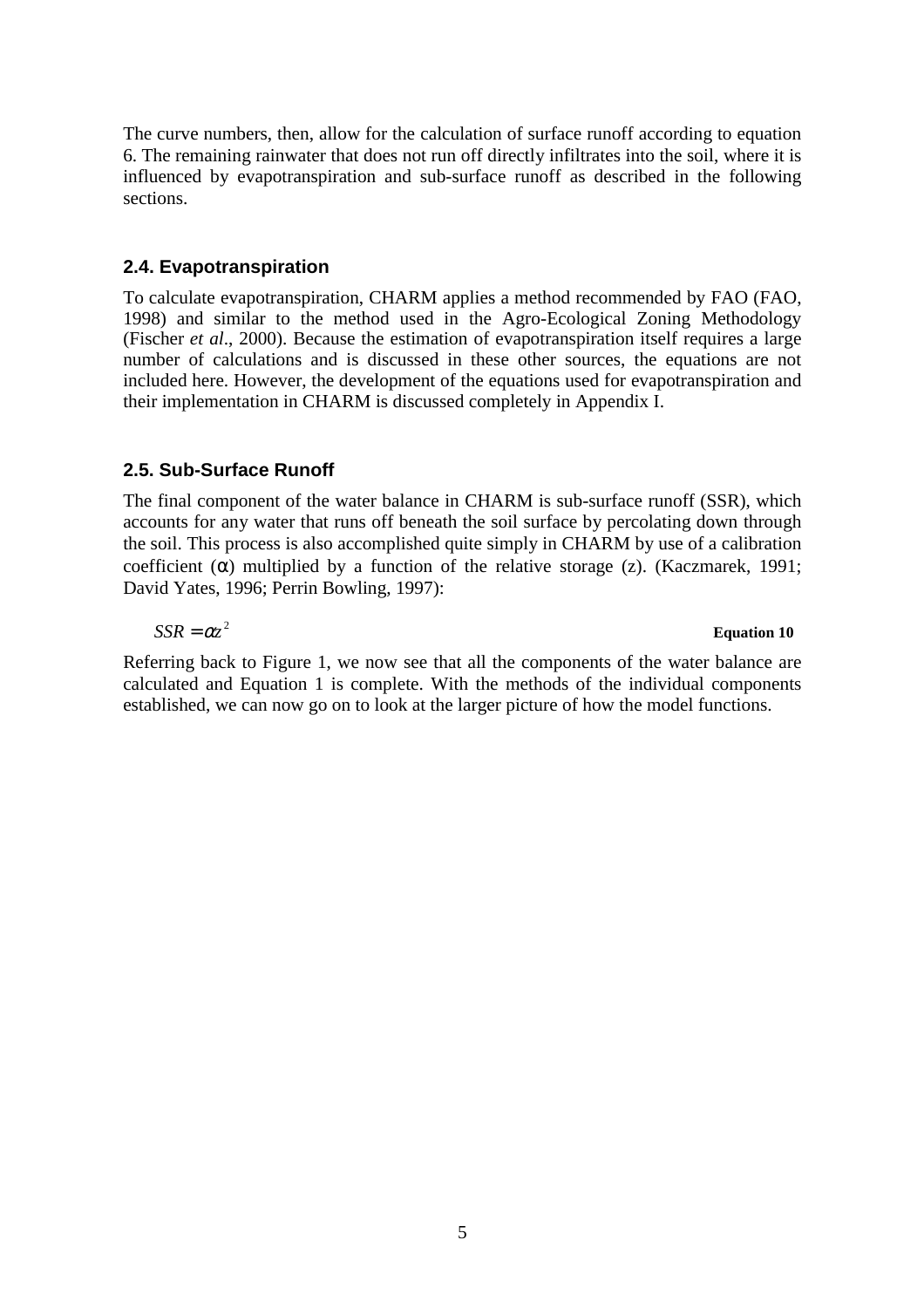## **3. Model Structure**

The last section described the specific details of individual components in the water balance performed by CHARM. This section describes how these components are assembled to model a region or river basin as a whole. The overall structure of the model is depicted in Figure 2:



#### **Figure 2: Structure of CHARM.**

The figure shows a river basin split into grid cells on the surface with a single groundwater cell beneath. This is actually the most detailed modeling option available in CHARM. Here, surface runoff, evapotranspiration, and sub-surface runoff are modeled in each individual cell. However, a single  $\alpha$  parameter is calibrated for the entire basin, since data is not available for runoff in each cell.

Although the figure shows the river basin split into grid-cells, many other configurations are also possible in CHARM. The entire basin can be modeled as a unit with the average curve number and a single station daily rain input. It can also be modeled by creating 'virtual' basins where grid cells with similar land use, management practices, and soil types within the basin are lumped together to form a modeling unit. Both of these methods produce more rapid calculations, but at the expense of information at individual pixels. In many cases, however, there is little variation among the different modeling methods (Bowling and Strzepek, 1998). It is important to note that the primary reason to model at the grid-cell level is that output from this approach may be aggregated differently later, as is done in the modeling of China.

## **3.1. Inputs to CHARM**

To understand how CHARM functions, knowledge of the inputs and how they are used to produce the output, runoff, is necessary. A table of the inputs and a brief description is listed below. A more detailed description of how some of the inputs are used is provided in the following sections.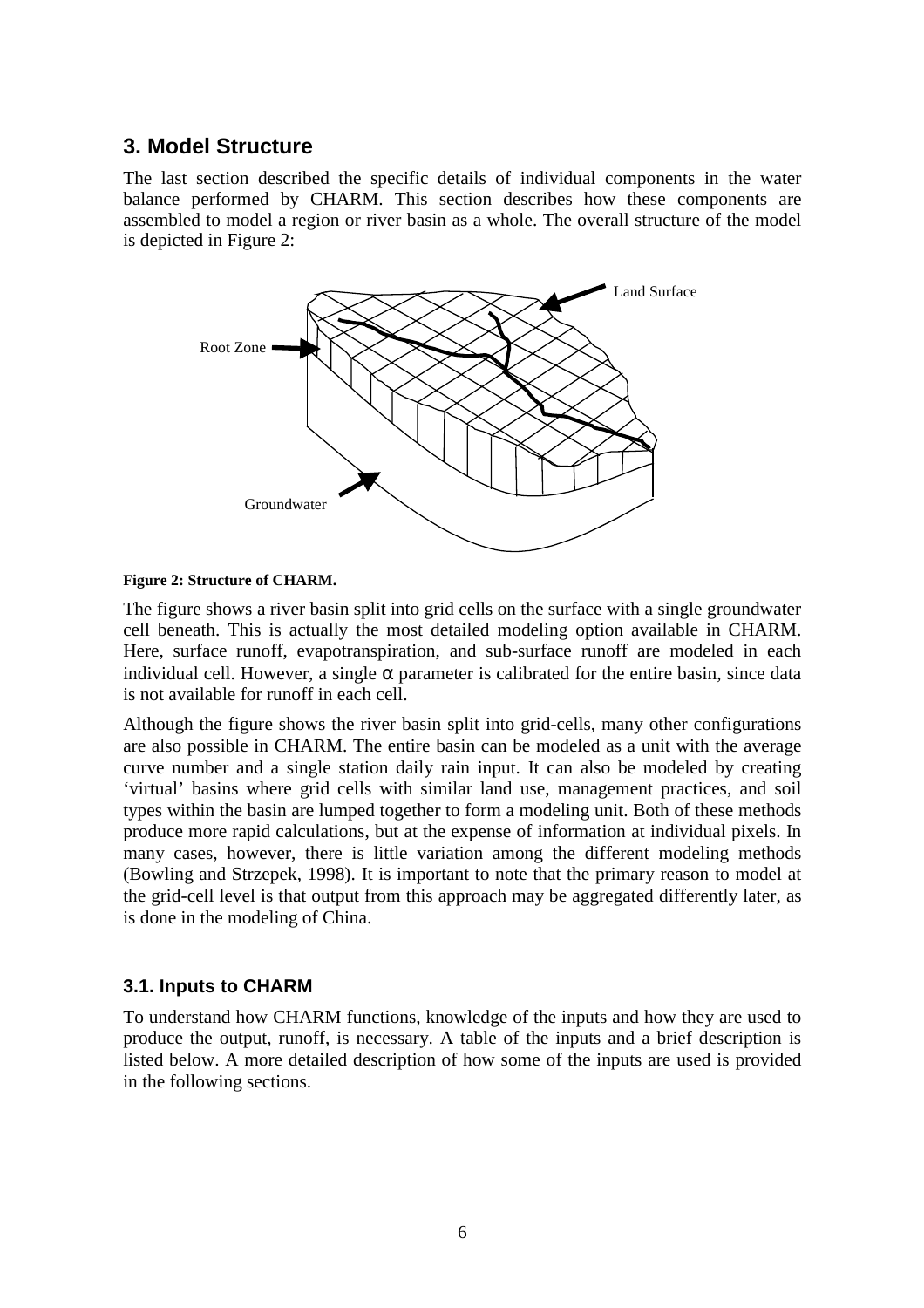| Input                 | <b>Used to calculate</b>           | <b>Description</b>                                                                          |
|-----------------------|------------------------------------|---------------------------------------------------------------------------------------------|
| Precipitation         | Runoff                             | Rainfall can be input as average monthly values from a spatial grid                         |
|                       |                                    | or it can be entered as daily rainfall from individual stations.                            |
| Curve number          | Surface runoff                     | The curve number table must include curve numbers for all the                               |
| table                 |                                    | combinations of land use and soil types in the area to be modeled.                          |
| Slope                 | Surface runoff                     | Slope $(m/m)$ is input at the same scale as the scale of the                                |
|                       |                                    | simulation: grid-cell, virtual basin, or basin.                                             |
| Average               | Evapotranspiration                 | Average temperature is input by grid-cell. Monthly averages (in                             |
| temperature           |                                    | °C) are currently used, since time series data was not available at                         |
|                       | Evapotranspiration                 | the time of development.<br>The monthly average temperature range is used to produce values |
| Temperature<br>range  |                                    | of the maximum and minimum temperatures. Input is grid-cell, the                            |
|                       |                                    | same as mean temperature.                                                                   |
| Sunshine              | Evapotranspiration                 | Sunshine hours are also input at the grid-cell scale as average                             |
| hours per day         |                                    | monthly values.                                                                             |
| Latitude              | Evapotranspiration                 | Latitude (in decimal degrees) is used in the calculations as well as                        |
|                       |                                    | to keep track of the location of the grid-cells.                                            |
| Longitude             | Evapotranspiration                 | Longitude (in decimal degrees) is used in the same style as                                 |
|                       |                                    | latitude.                                                                                   |
| Altitude              | Evapotranspiration                 | Altitude (m) is also used like latitude.                                                    |
| Land use              | Surface runoff                     | Land use is input on the grid-cell scale and is used in the SCS                             |
|                       |                                    | method.                                                                                     |
| Soil texture          | Surface runoff                     | Same as land use                                                                            |
| Available             | Water balance and                  | The available water content $(mm/m)$ of the soil is the maximum                             |
| water content         | sub-surface runoff                 | soil storage minus the wilting point storage per meter of soil.                             |
| Soil depth            | Water balance and                  | Soil Depth (cm), when multiplied by the available water content                             |
|                       | sub-surface runoff                 | gives the total amount of water that can be used in the soil. This is                       |
|                       |                                    | the figure used for the maximum soil storage.                                               |
| $\alpha$ (optional)   | Sub-surface runoff                 | $\alpha$ can be input to the model or can be calibrated within the model.                   |
| $\alpha$ bounds       | Sub-surface runoff/                | The $\alpha$ bounds are used to set bounds on, or bracket, $\alpha$ in the                  |
| (optional)            | calibration                        | bisection method that is used when calibrating.                                             |
| $\alpha$ tolerance    | Sub-surface runoff/<br>calibration | The bisection method calibrates to the maximum error specified                              |
| (optional)<br>Maximum | Sub-surface runoff/                | by the $\alpha$ tolerance.                                                                  |
| iterations(opt)       | calibration                        | Once the calibration loop has gone through the maximum                                      |
|                       |                                    | iterations, it will end and the best value of $\alpha$ will be used.                        |
| Station/year          | Runoff                             | A region ID and the year to simulate must be input and be<br>consistent throughout files.   |
| Precipitation         | Runoff                             | If not using grid-cell rainfall data or the nearest rain gauge, the                         |
| station (opt)         |                                    | user can input a single rain gauge to use for the calculations.                             |
| Actual runoff         | Calibration                        | In order to calibrate the model, actual annual runoff must be given                         |
| (opt)                 |                                    | corresponding to a year of precipitation data.                                              |
| Starting soil         | Runoff                             | In the first time period, the soil moisture is zero, unless set by the                      |
| moisture (opt)        |                                    | modeler here.                                                                               |
| Crop                  | Evapotranspiration                 | The user may input an annual average crop coefficient to use in                             |
| coefficient           |                                    | calculating evapotranspiration.                                                             |
| Multipliers           | Runoff and climate                 | Many components of the model may be increased or decreased for                              |
|                       | change                             | sensitivity studies, better calibration, or climate change studies                          |
|                       |                                    | using multipliers. Multipliers are available for the curve number,                          |
|                       |                                    | maximum soil storage, average temperature, maximum and                                      |
|                       |                                    | minimum temperature, and precipitation.                                                     |
| Modeling              | Runoff                             | Several modeling options can be input to control the model and its                          |
| options               |                                    | components.                                                                                 |

**Table 2: Inputs to CHARM**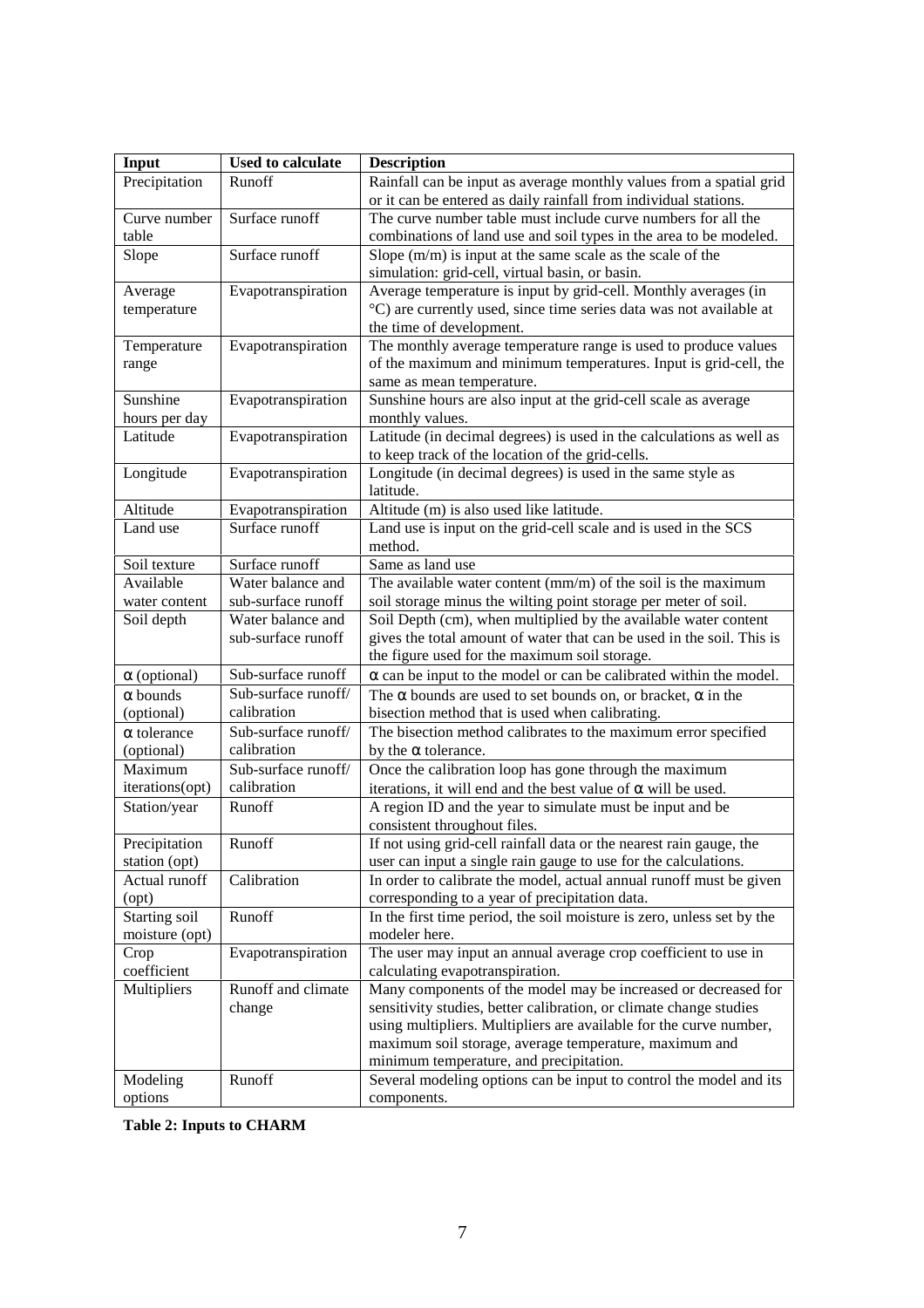## **3.1.2. Precipitation**

Precipitation is input to CHARM as either monthly values at grid-cell scale or as daily values from individual stations. If monthly grid-cell values are used and a series of daily values are available at some scale, daily precipitation is calculated by finding the ratio of the daily value to the monthly average value and using this ratio to find the daily precipitation values for other years. Otherwise spline interpolation (Press *et al*., 1992) is used to calculate daily values from monthly values.

Actual daily values, however, are highly preferred. To illustrate why, consider a storm in a single day of the month that dumps 400 mm of rain, which is the only rain that occurs that month. If the soil can only store 100 mm of water, at least 300 mm of this rainfall must run off. The runoff will even be higher if the storm intensity is greater and the water cannot infiltrate into the soil fast enough and be stored in the soil. On the other hand, if only 400 mm of rain fell over the entire month and were spread throughout the month, then only about 13 mm fell per day. Due to evapotranspiration and percolation, the soil layer may never become saturated and surface runoff might not occur at all. For this reason, daily time-series precipitation data produces more accurate results that also are more sensitive to land use and management practices.

In the current implementation of CHARM, daily precipitation at individual stations is used and the Theissen method is applied to generate daily time-series values for precipitation at the grid-cell level. The Theissen method assumes that the precipitation at any point is the same as that at the nearest gauge (Chow, 1988). It is also possible in CHARM to select a particular station to use when modeling a basin. However, this is only included for flexibility which can be useful when a few years of precipitation data at another station are not available.

## **3.1.3. Other climatic and physical data**

The application of other climatic and physical data is relatively straightforward as described in Table 2. Again, daily time-series of all the climatic data would be ideal. However, temperature and sunshine hours do not vary on a day-to-day basis as widely as precipitation does and are not as influential in calculating monthly runoff as precipitation. Therefore, average monthly temperature and sunshine values are converted to pseudodaily values using a spline interpolation.

## **3.2. Calibration**

Several of the input coefficients in Table 2 are used only for assisting the process of calibrating the model. These parameters are optional, since the model may be used to calibrate the coefficient  $\alpha$  (equation 10) or may be applied with a given  $\alpha$ . When the model is used to calibrate α, it does so using a bisection method (Press *et al*, 1992, p. 353). This method of root finding requires that the root be bracketed so that an upper and lower bound for  $\alpha$  must be input. Also, a tolerance must be input to specify the accuracy of the iterative numerical procedure desired by the modeler. Finally, the maximum number of iterations input stops the calibration loop in case a root is not found. In this case the best value of  $\alpha$  obtained during any of the iterations done is used.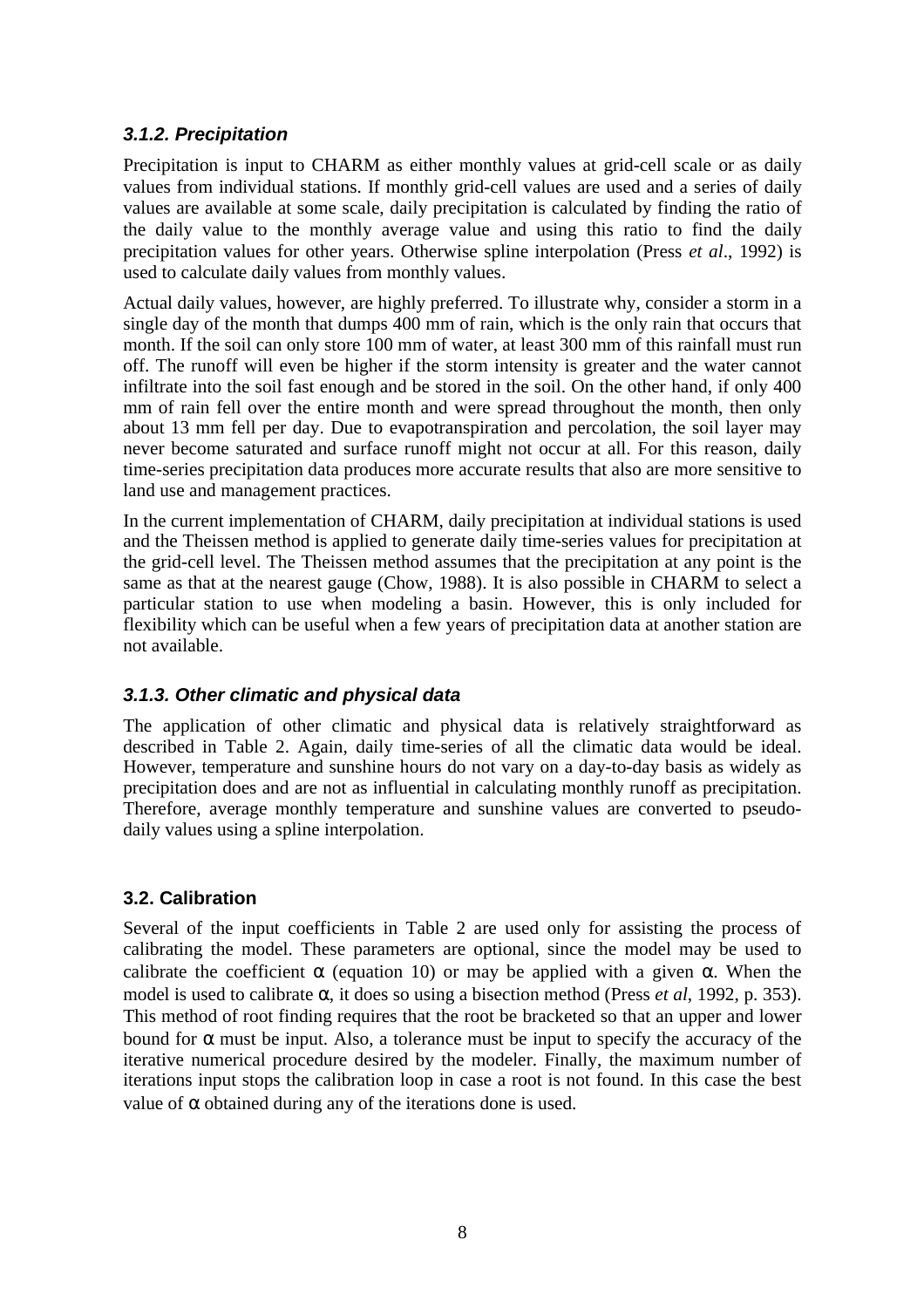## **4. Case Studies**

To test and validate CHARM, runoff data was obtained from stations on tributaries of the Yellow River. The location of each station is on the tributary, but near the confluence of the tributary with the Yellow River. Basins were chosen that were between 20,000 and 50,000 square kilometers so that the water could easily travel from one end of the watershed to another within a month and routing techniques would not be necessary. These test basins provide good examples of how the model can be used and the results produced. Two of these basins, the Tao He and the Yilou He are described here in detail along with the results of modeling them with CHARM. The locations of the basins within China are shown below in Figure 3:



**Figure 3: Map of China showing the provinces, major rivers, and case study basins.**

#### **4.1. Tao He**

The Tao He flows through the southwestern part of Gansu province where it borders with Qinghai province (See Figure 3). Starting at an elevation of 4000 meters at latitude 34.4 and longitude 101.6, the watershed drops 2000 m over a distance of 470 km. It ends in the upper reach of the Yellow River (the Huang He) at Lanzhou, the capital of Gansu Province, at an elevation of 2000 m, draining an area of about 25000 square kilometers. The watershed consists primarily of grassland but also includes some bare land, bush, timber forest and irrigated and non-irrigated farmland. The region is cold and mountainous and receives an average annual rainfall of 600 mm.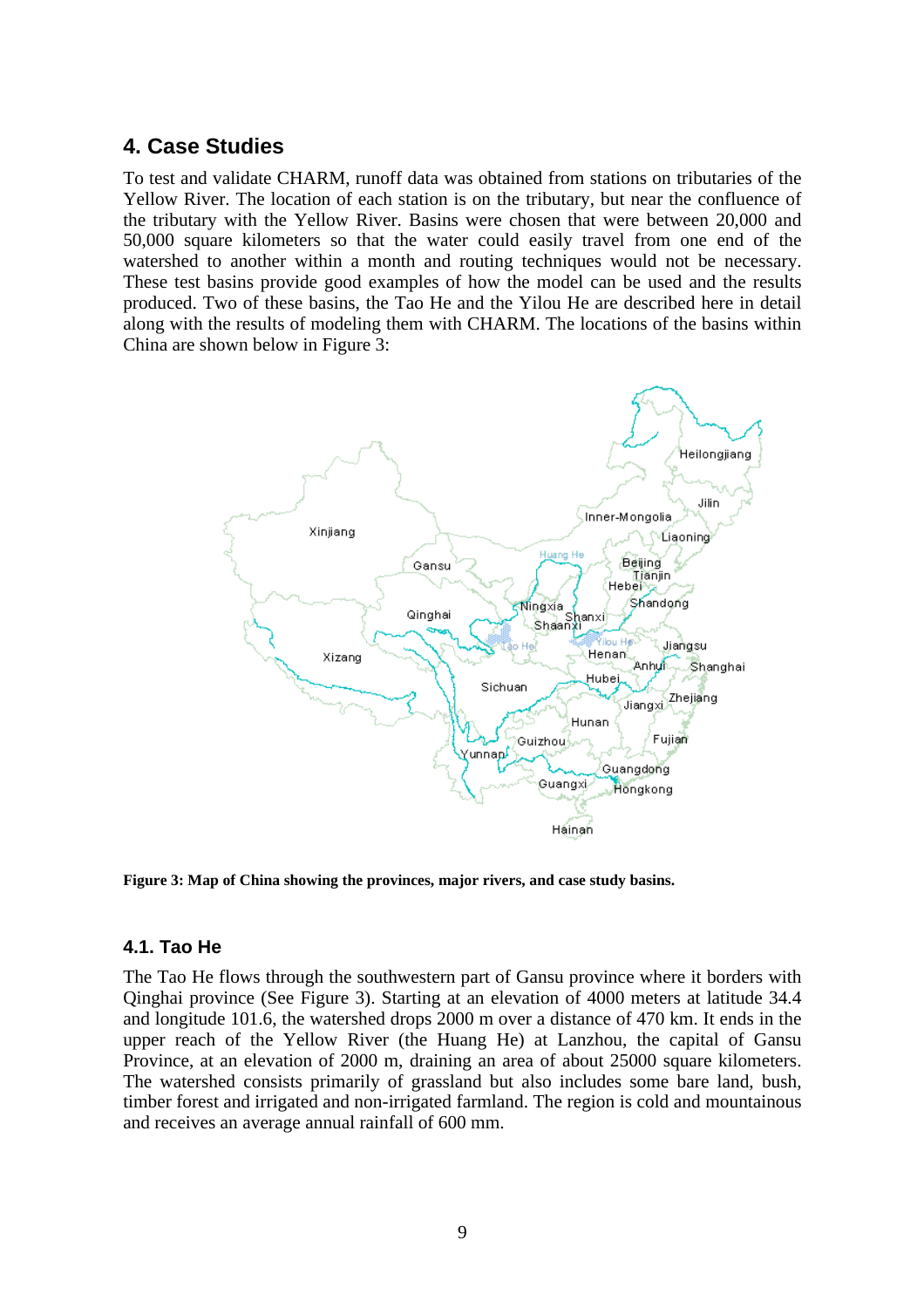## **4.1.1. Calibration**

In order to calibrate and test CHARM on the Tao He, rainfall and runoff data must be available for the same time period. Daily rainfall data is available from 1951 to 1982 at certain rain gauges in and around the watershed, but only a few years of runoff data is available, 1951, 1980-85, 1987, and 1988. The runoff data is supplied as monthly average stream flows from a stream gauge at Minhe near the confluence of the Tao He with the Yellow River. The raw data are unadjusted for reservoir operations, i.e. not representing the natural, unmanaged flow. Because the data is unadjusted, the best time period for testing the rainfall-runoff relationship is before dams were built in the area. Although a few small dams may have existed, almost all large dams in China were constructed after 1950 (ICOLD, 1984). Therefore, 1951 is the most appropriate year to calibrate the model with available data.

CHARM was set up to calibrate to the 1951 rainfall and runoff data by simulating on a 5 km x 5 km grid. An initial soil moisture of 55 mm was used based on average December conditions. The objective of the calibration was to match the runoff volume for the entire year as a measure of the available resource in the region. The annual flow was obtained by multiplying the average flow rate in each month by the number of seconds in the month and then summing these values for each month in the year. The model is calibrated to this yearly value with a tolerance of 5 percent. Figure 4 shows the model results:



**Figure 4: Comparison of actual with total simulated 1951 runoff and its components on the Tao He.**

For the Tao He, the coefficient for sub-surface runoff, α, calibrated to 3.125, producing a difference between the actual and simulated year runoff of 1%. Figure 4 shows that although the model was calibrated for yearly runoff, simulated monthly runoff also correlates well with the actual monthly runoff, showing that the dynamics of the system are well modeled. Simulating another year for the same basin produces similar results, as shown by Figure 5: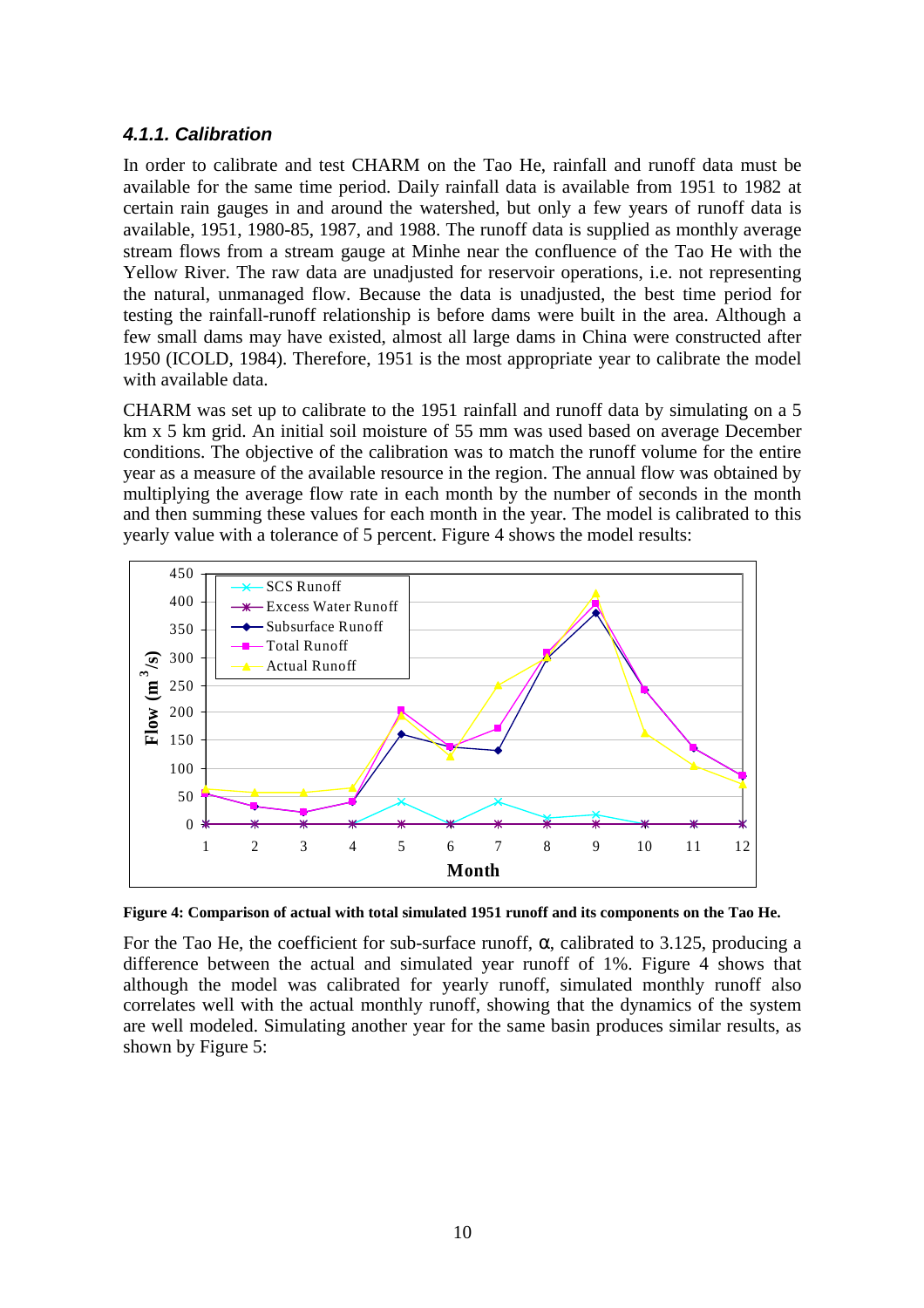

**Figure 5: Comparison of actual runoff with total simulated 1980 runoff and its components on the Tao He.**

When the model is calibrated based on 1980 data,  $\alpha$  again calibrates to 3.125, this time with an annual runoff error of 4%. If the calibration tolerance were set finer than 5%,  $\alpha$ would have been slightly different between the two years. However, the fact that  $\alpha$ remains very close between the two years indicates that the model is effective and verifies one of the major assumptions in the model methodology, that  $\alpha$  is a single sub-surface runoff parameter that describes sub-surface runoff for the basin. Although the simulated monthly runoff in this case does not correlate to actual monthly runoff as well as in 1951, the features of the simulated and actual curves remain similar. An unknown factor that may influence the actual runoff curve and account for the difference is the number of small dams built in the river between 1951 and 1980. At Lanzhou where the Tao He flows into the Yellow River, for example, the Liujiaxia Dam was completed in 1962. Many other dams were built within this time frame, but no data were available for dams on the Tao He.

## **4.1.2. Sensitivity of the Tao He to Land-Use Change**

With CHARM calibrated for the Tao He, we tested the sensitivity of runoff to landuse/cover change in the watershed. This was achieved by quantifying the relationship between monthly runoff in the Tao He basin and a broad range of SCS curve numbers (see Table 1 for the relationship of curve numbers and land uses). The effects of land use change on the Tao He can be seen in Figure 6 and Figure 7.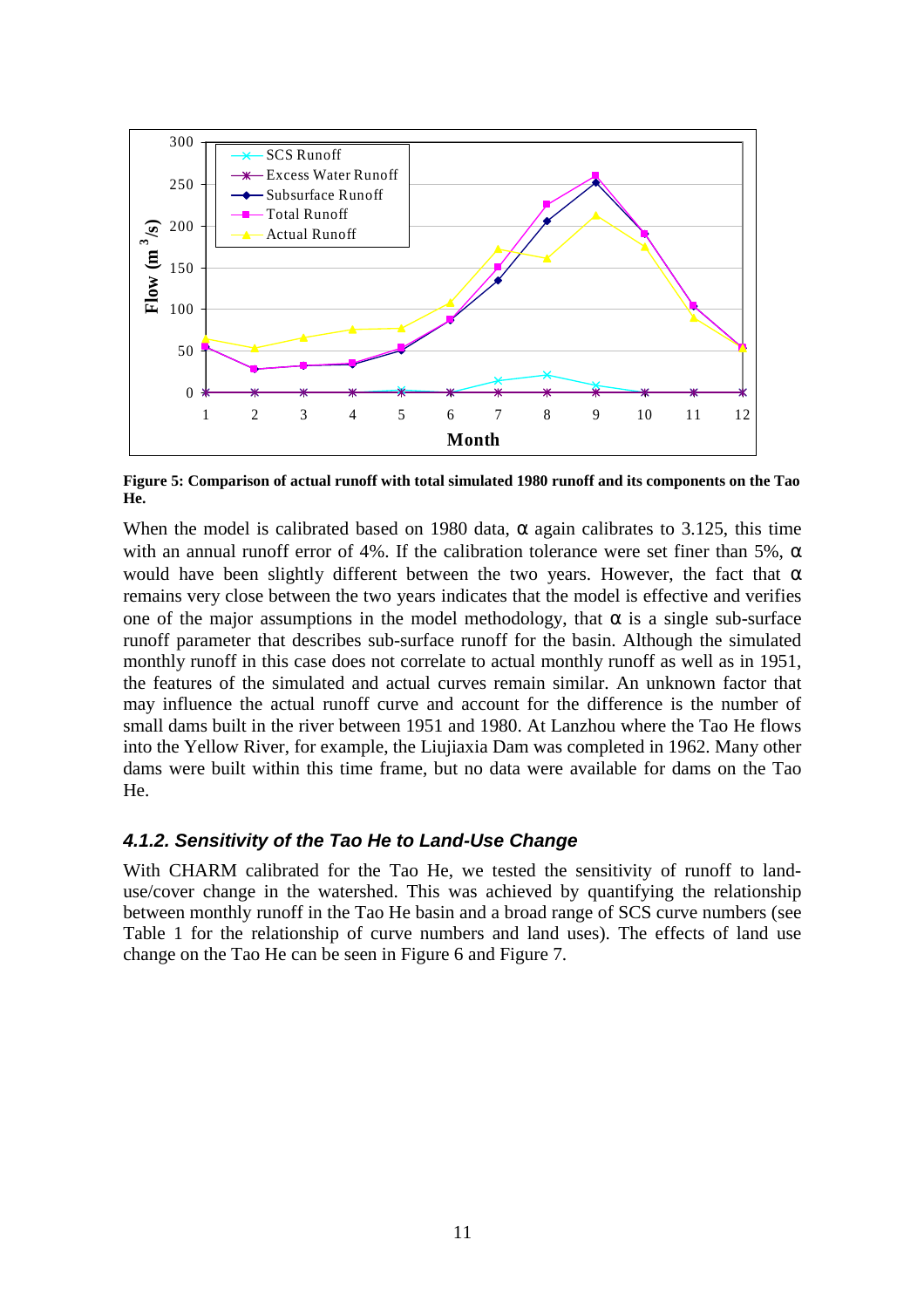

**Figure 6: Sensitivity of annual runoff in the Tao He to changes in the curve number**



**Figure 7: Sensitivity of monthly runoff in the Tao He to changes in the curve number.**

The figures show that land use change does not have a large impact on annual flows for the Tao He, with only a 5% difference between a curve number of 50 and 90. This result is not unexpected, however, since the time period of one year is so long. Land use changes produce a greater effect on the timing and variability of flows throughout the year than on annual runoff. Figure 7 also shows that under increasingly impermeable conditions, i.e. increasing SCS curve number, the runoff shifts earlier in the year. This is also expected, as runoff flows more quickly from impermeable land.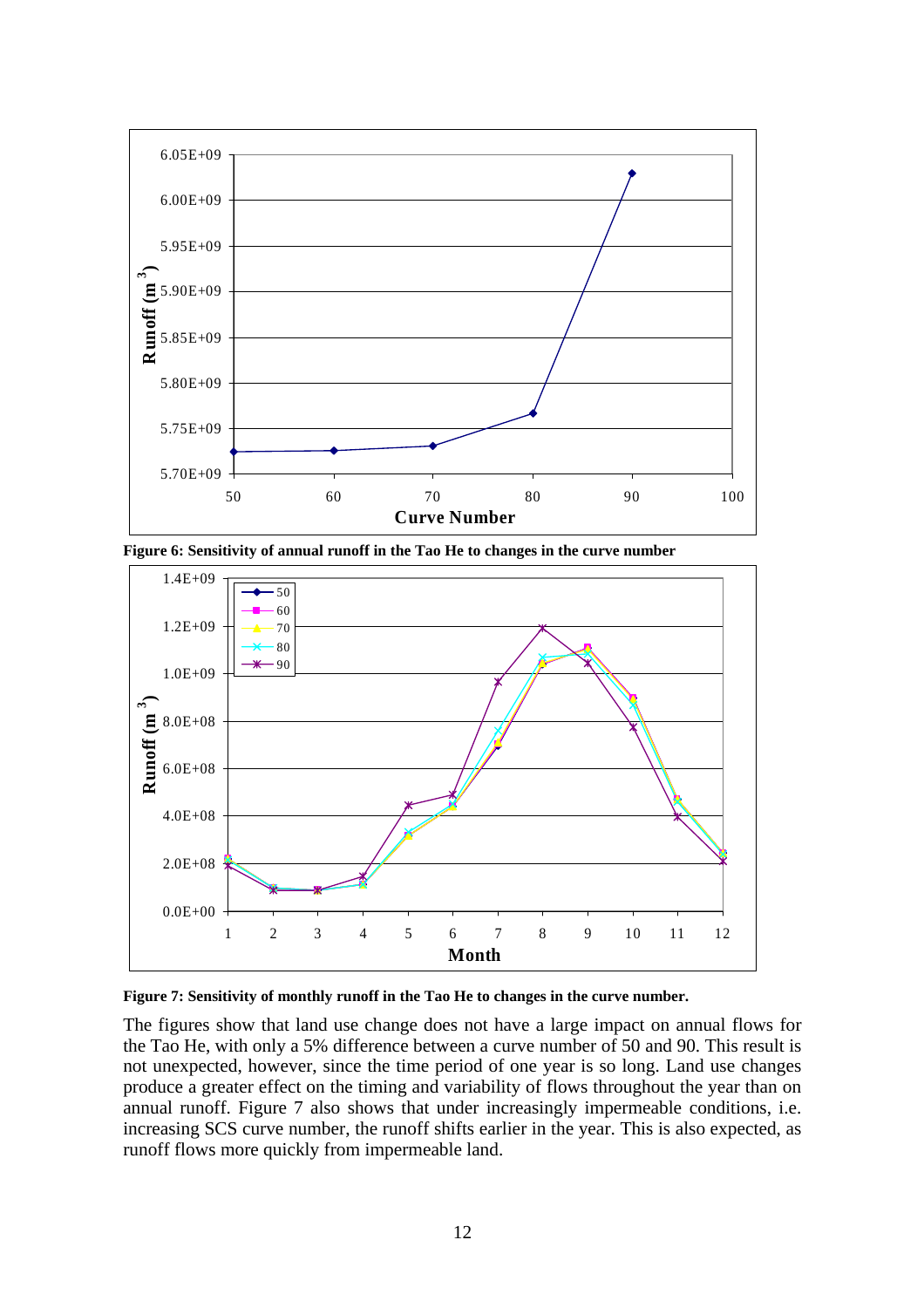### **4.1.3. Sensitivity of the Tao He to Climate Change**

In order to test the sensitivity of the Tao He watershed to climate change, CHARM is first run with rainfall data from 1960-1980 as a base case and then for average temperature increases of 1, 2, and 3 degrees Celsius and for precipitation changes of -30%, -15%, +15%, and +30%. The results of the sensitivity analysis are displayed in Figure 8:



**Figure 8: Climate sensitivity analysis in the Tao He**

The figure shows that the sensitivity of annual runoff to temperature in the Tao He is small. Increased evapotranspiration decreases runoff by an average of 2.4% for each onedegree Celsius increase in temperature. Changes in precipitation naturally have a much larger effect. Increasing precipitation by 30% increases runoff by more than 50%, nearly twice as much.

## **4.1.4. Impacts of Climate Change on the Tao He**

The results of simulating the Tao He with CHARM under six climate change scenarios from three general circulation models used by Working Group II in the Intergovernmental Panel on Climate Change's Second Assessment Report. The scenarios are transient, coupled ocean-atmosphere scenarios from the Geophysical Fluid Dynamics Laboratory's GFDL89 model (Manabe *et al*., 1991, 1992), Max Plank Institute's ECHAM1-A (Cubasch *et al*., 1992), and Hadley Center, UK's UKTR (Murphy *et al*. 1994, Murphy and Mitchell, 1994). The scenarios provide monthly temperature and precipitation values, under different emissions scenarios designed to represent the current and future situations. In this case, two time periods are used with decade two representing the years around 2020 and decade three representing years around 2050. Results of the climate change scenarios are then compared with a base climate developed from 30 years of historical data to produce monthly temperature differences and precipitation ratios between the base and changedclimate scenarios (Viner et. al., 1995). Table 3 below shows an overview of the annual temperature and precipitation changes predicted by the GCM scenarios for the Tao He basin. GF refers to the Geophysical Fluid Dynamics Laboratory's model scenarios, MP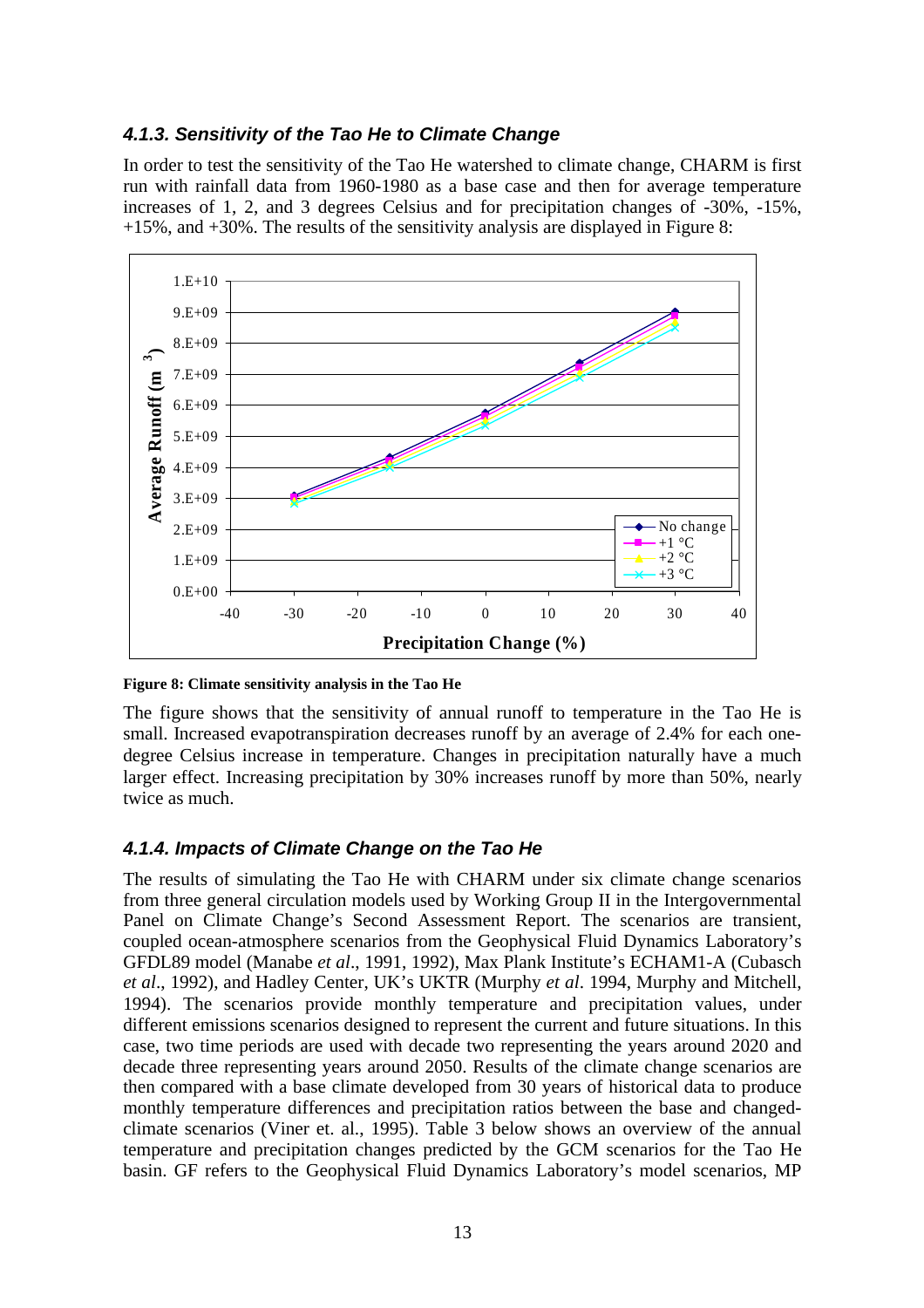refers to Max Plank Institute's model scenarios, HC refers to Hadley Center's model scenarios, TR refers to the fact that they are transient models, and 2 and 3 represent the decades modeled.

| Tao He                           | GFTR2 | GFTR3 |          | MPTR2 MPTR3 HCTR2 HCTR3 |       |       |
|----------------------------------|-------|-------|----------|-------------------------|-------|-------|
| Temperature change 2.27          |       | 3.03  | 1.81     | 2.88                    | 1 27  | 2.79  |
| Precipitation change 11.3% 18.0% |       |       | $-2.0\%$ | $-0.2\%$                | 18.3% | 18.7% |

**Table 3: GCM scenario output of annual temperature and precipitation change in the Tao He.**

In all scenarios, temperature increases between one and four degrees Celsius. Precipitation, however, decreases in the Tao He under the ECHAM1-A scenarios, while it increases in all of the other scenarios. The GCM scenarios differ in how they distribute precipitation changes throughout the year, a fact that will be apparent in the CHARM simulation results.

The monthly temperature differences and precipitation ratios were input to CHARM to simulate runoff under the new climatic conditions. The results of these simulations are shown in Figure 9 and Figure 10.



**Figure 9: Results of climate change scenarios on annual runoff of the Tao He from three GCMs**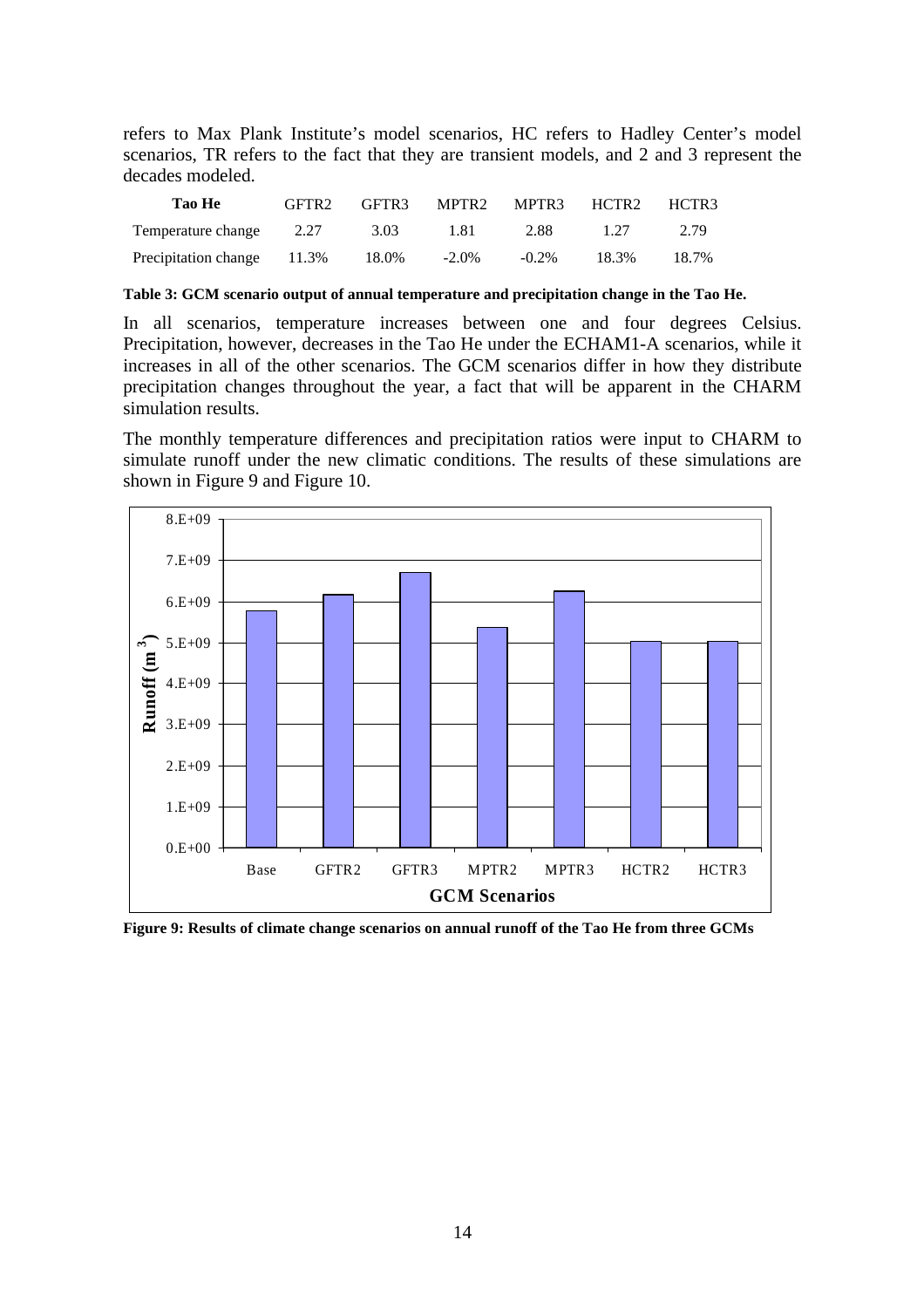

**Figure 10: Results of climate change scenarios on monthly runoff of the Tao He**

The GCMs do not agree as to how precipitation will change in the Tao He area, and hence differ on how runoff will be affected by climate change. The GFTR scenario for 2050 (GFTR3) predicts a 16% increase in runoff, while the HCTR scenario for the same decade produces a 13% decrease. These GCMs, however, do not model precipitation variables, as well as other climate variables, well at local scales such as a river basin (Howe and Henderson-Sellers, 1997; Viner et. al., 1995). An interesting result is that the changes in annual runoff are, in some cases, opposite in direction than changes in annual precipitation, due to changes in the timing of precipitation during the year. The Hadley scenarios, for instance, spread precipitation more evenly throughout the year, so that peak flows are not as high and more rain falls during dry periods when the soil can absorb and evaporate the additional moisture. The end result is less total runoff for the year, even though more precipitation actually fell. Figure 10 illustrates the result that not just the quantity of flow could change in the basin, but also the timing of flows. In three scenarios, the peak is actually shifted earlier in the year. The growing season for agriculture in the area could change as a result, or storage would have to be built to maintain the original hydrograph.

#### **4.2. Yilou He**

As another example of the testing and validation of CHARM, the results of calibrating and modeling the Yilou He are discussed here. The Yilou He is actually formed from two rivers, the Yi He and the Lou He, which originates in Shanxi province. For the purpose of this example the rivers will be grouped into one watershed and called the Yilou watershed. The watershed is about 400 km long and covers an area of approximately 20000 square kilometers. Located primarily in Henan province, it varies from an elevation of about 1700 meters at its highest to an altitude of about 100 meters as it flows into the Yellow River. It consists primarily of farmland, both irrigated and non-irrigated, but also has a substantial amount of timber forest and patches of hilly grassland and bush.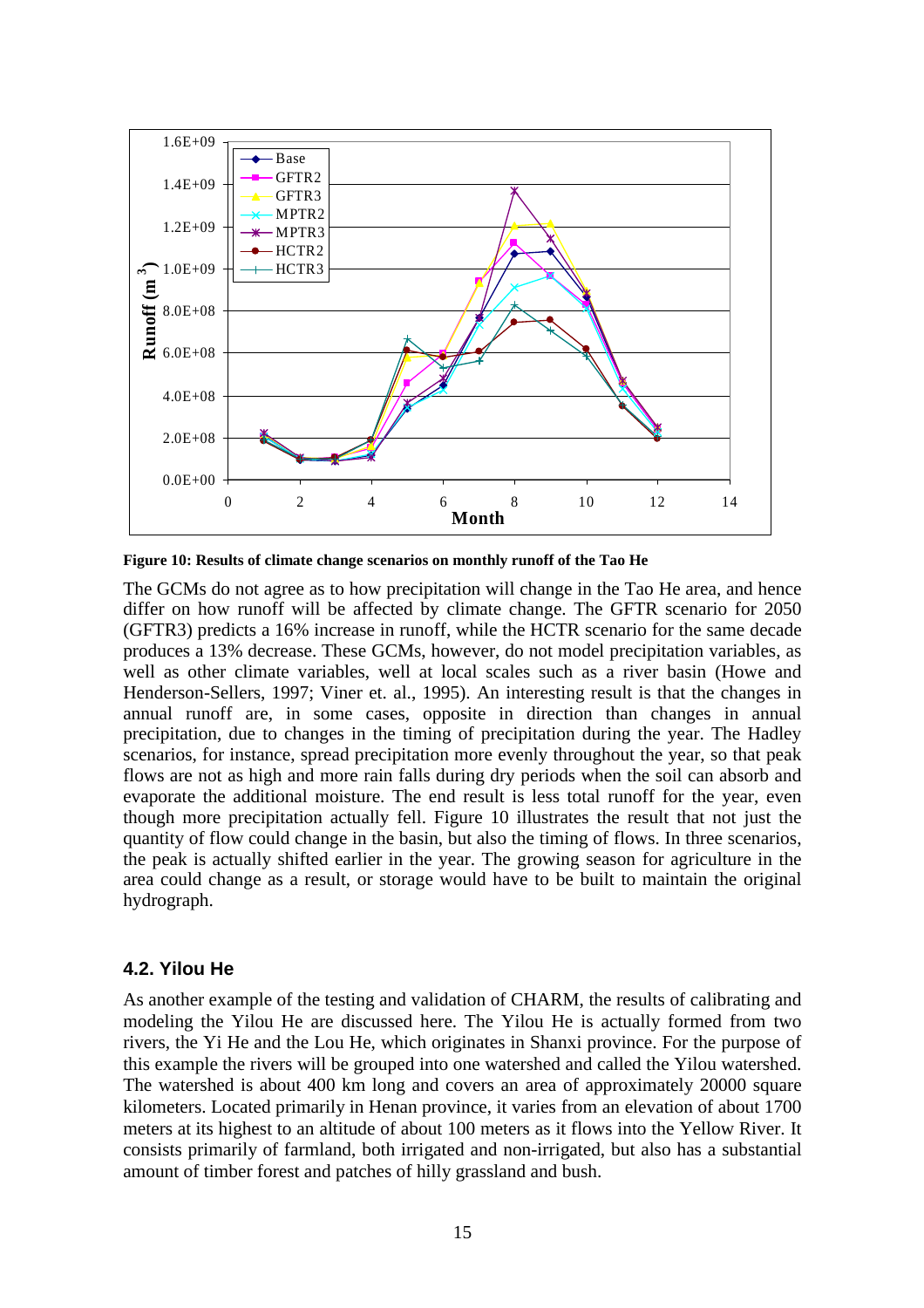## **4.2.1. Calibration**

As in the Tao He, runoff data for 1951 is available for the Yilou He, making this the best year to calibrate the model for the same reason as in the Tao He. The results of the calibration simulation for 1951 are shown in Figure 11:



**Figure 11: Comparison of actual with total simulated 1951 runoff and its components on the Yilou He.**

In the case of the Yilou He for 1951,  $\alpha$  calibrated to 3.9 and the difference between the actual and simulated annual runoff was about 4%. Figure 11 shows that the model matched the peak flow well, but the simulated flow declined at a slower rate than the actual runoff, suggesting that the model has more water retention in the soil and less direct surface runoff than is actually the case. The model also missed the first peak. However, there are many additional sources of error in modeling this basin as compared to modeling the Tao He. Like the Tao He, one major source of error is that daily rainfall data was only available at one rain gauge in the basin for 1951. Therefore the first peak could have resulted from a local storm that did not hit the rain gauge used for the simulation. Overall, the greatest source of error in modeling this basin is the development of irrigation and reservoirs. By 1960, seven completed reservoirs had a combined capacity of 1.24 billion cubic meters of storage, about 21% of the average annual flow, and many more reservoirs may have existed. The construction of these reservoirs combined with diversions for agriculture that started long before 1951 had a significant impact on the hydrograph downstream. The results of the modeling can only be viewed as the natural runoff that would occur if the rain gauge used was indicative of the rainfall over the entire basin.

After 1951, the next year of runoff data available for this study was 1971. By then, at least fifteen dams had been completed in the watershed. Three of them had just been completed and were filling while others were still under construction. By 1978, almost the entire average annual flow of the basin could be stored. Currently, close to 3 times the average annual flow can be stored. Trying to calibrate a rainfall/runoff model using raw stream flow measurements becomes futile without knowing more about the operational policy and releases from these reservoirs. The raw flow data now simply measures the releases from the reservoir upstream, which has many more reservoirs upstream of it. The stream flow data no longer necessarily has a simple and direct relationship to rainfall, but is determined by water management.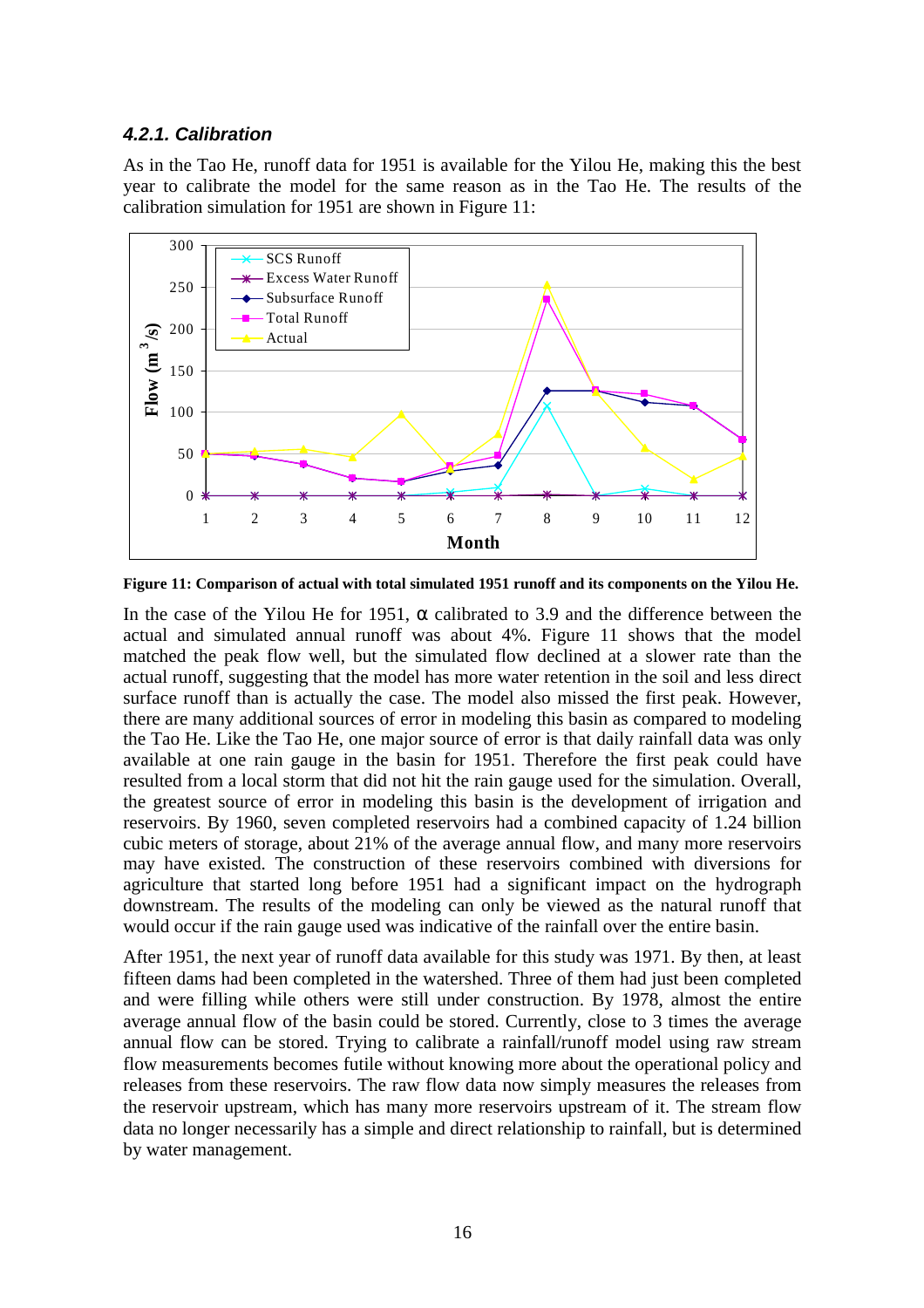### **4.2.2. Sensitivity of the Yilou He to Land-Use and Climate Change**

Figure 12 and Figure 13 illustrate the impacts of land-use change in the Yilou He, as measured by changing the SCS curve number.



**Figure 12: Sensitivity of annual runoff in the Yilou He to changes in the curve number**



**Figure 13: Sensitivity of monthly runoff in the Yilou He to changes in the curve number**

In the Yilou He, the impact of land use change on runoff is more pronounced than in the Tae He, primarily because of the sharp peak runoff in July. Impermeable conditions cause even more of the intense rainfall during June through September to run directly off the land. In the Tao He, where the monthly hydrograph is smoother, annual runoff increased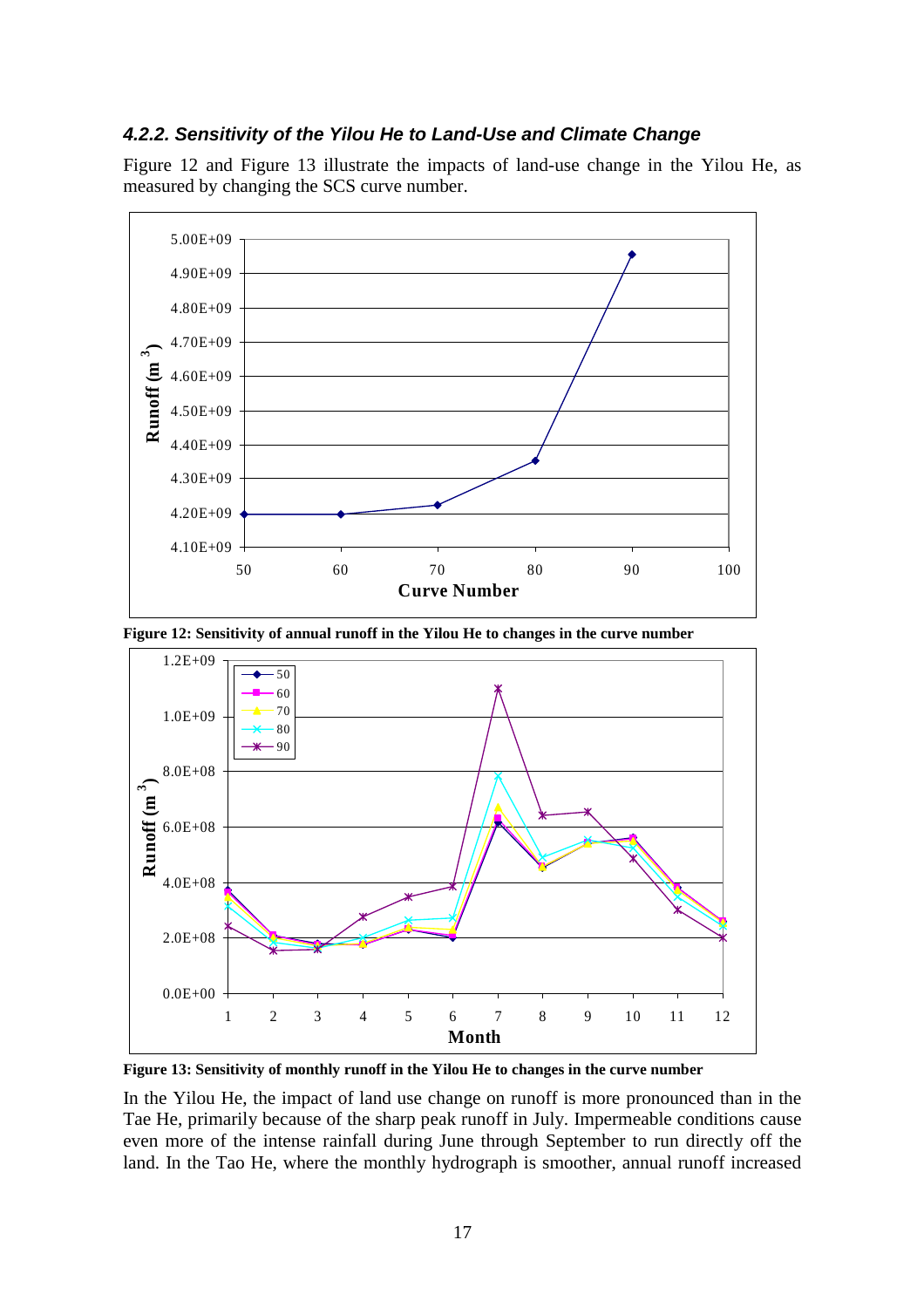only five percent between curve numbers of 50 and 90, but in the Yilou He the modeled increase is close to twenty percent. Flow in the peak month increased by an astounding 78%.

Sensitivity to temperature and precipitation change in the Yilou He, shown in Figure 14, is comparable to that on the Tao He. The sensitivity to precipitation changes is about the same as in the Tao He, whereas the temperature sensitivity is slightly higher at 3.4% per degree Celsius.

Table 3 below shows the annual temperature and precipitation changes predicted by the GCM scenarios for the Yilou He basin. In the Yilou He basin, all scenarios predict an increase in both temperature and precipitation.

| Yilou He             | gftr2 | gftr3 | mptr <sub>2</sub> | mptr3 | hctr2 | hctr <sup>3</sup> |
|----------------------|-------|-------|-------------------|-------|-------|-------------------|
| Temperature change   | 2.88  | 3.79  | 2.06              | 2.99  | 1.21  | 2.45              |
| Precipitation change | 3.7%  | 12.1% | 4.8%              | 9.0%  | 5.9%  | 11.8%             |

**Table 4: GCM scenario output of annual temperature and precipitation change in the Yilou He.**



**Figure 14: Climate sensitivity analysis in the Yilou He**

Figure 15 and Figure 16 show the changes in annual and monthly runoff, respectively, under the GCM scenarios. Once again, the changes predicted by different GCM scenarios differ in both magnitude and direction. The changes, though, are substantial. At the extremes, the Hadley Scenario for the third decade (HCTR3) indicates an increase in runoff of over 30%, whereas the GFDL second decade shows a decrease of close to 25%. In HCTR3, the peak monthly flow increases by more than 75%.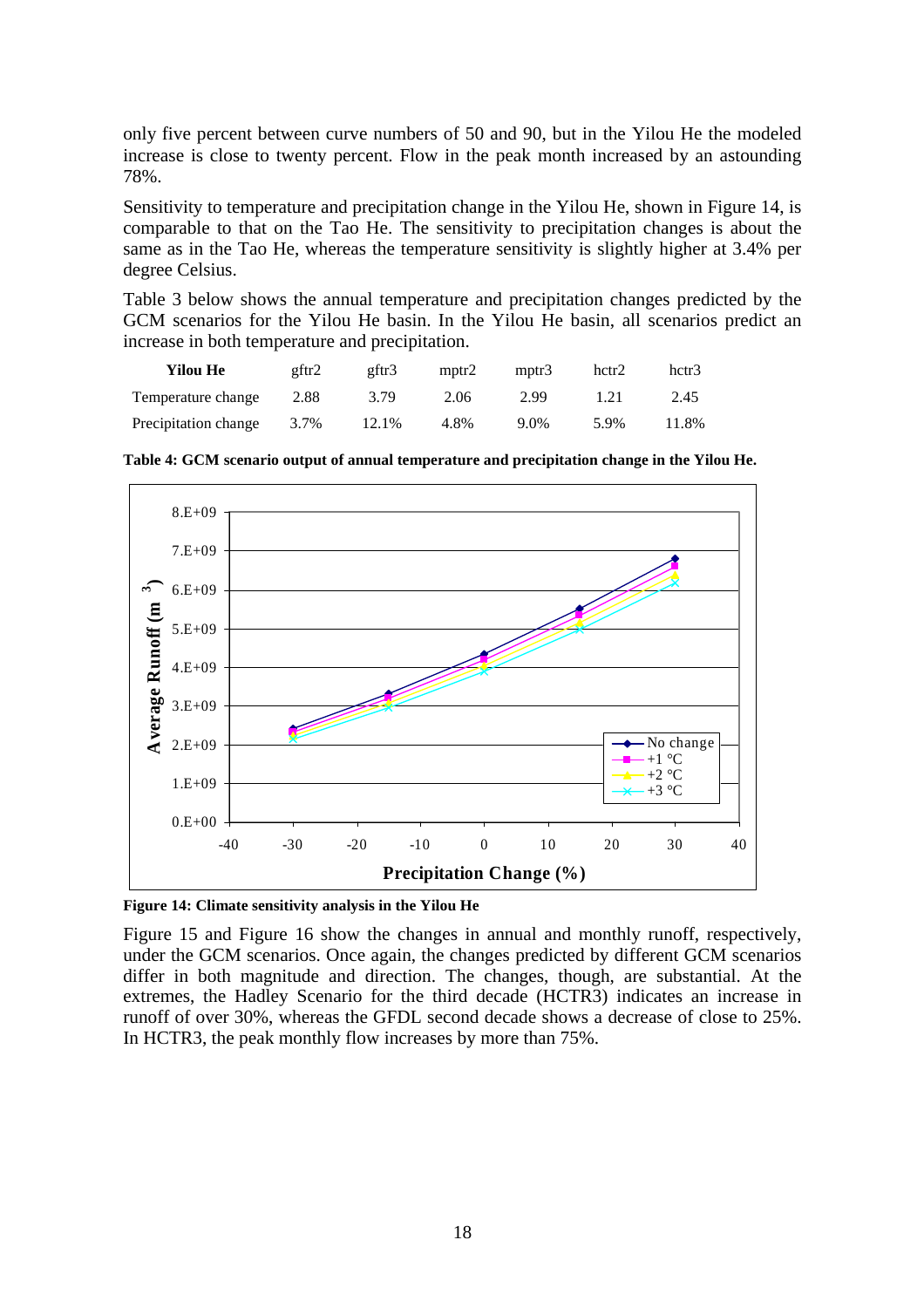

**Figure 15: Results of climate change scenarios on annual runoff of the Yilou He from three GCMs**



**Figure 16: Results of climate change scenarios on monthly runoff of the Yilou He**

## **4.3. Analysis of Land-Use and Climate Change on the Tao He and Yilou He**

The land-use change figures for the Tao and Yilou He basins produce several important results. First, they show that different basins can react quite differently to changes in landuse, because of different geologic, geo-morphometric, and climatic conditions. Second, the figures show that land-use changes have a much smaller impact annually than they do intra-annually. Land-use changes have the effect of changing the timing of flows within the year, rather than making large changes in annual runoff, although significant changes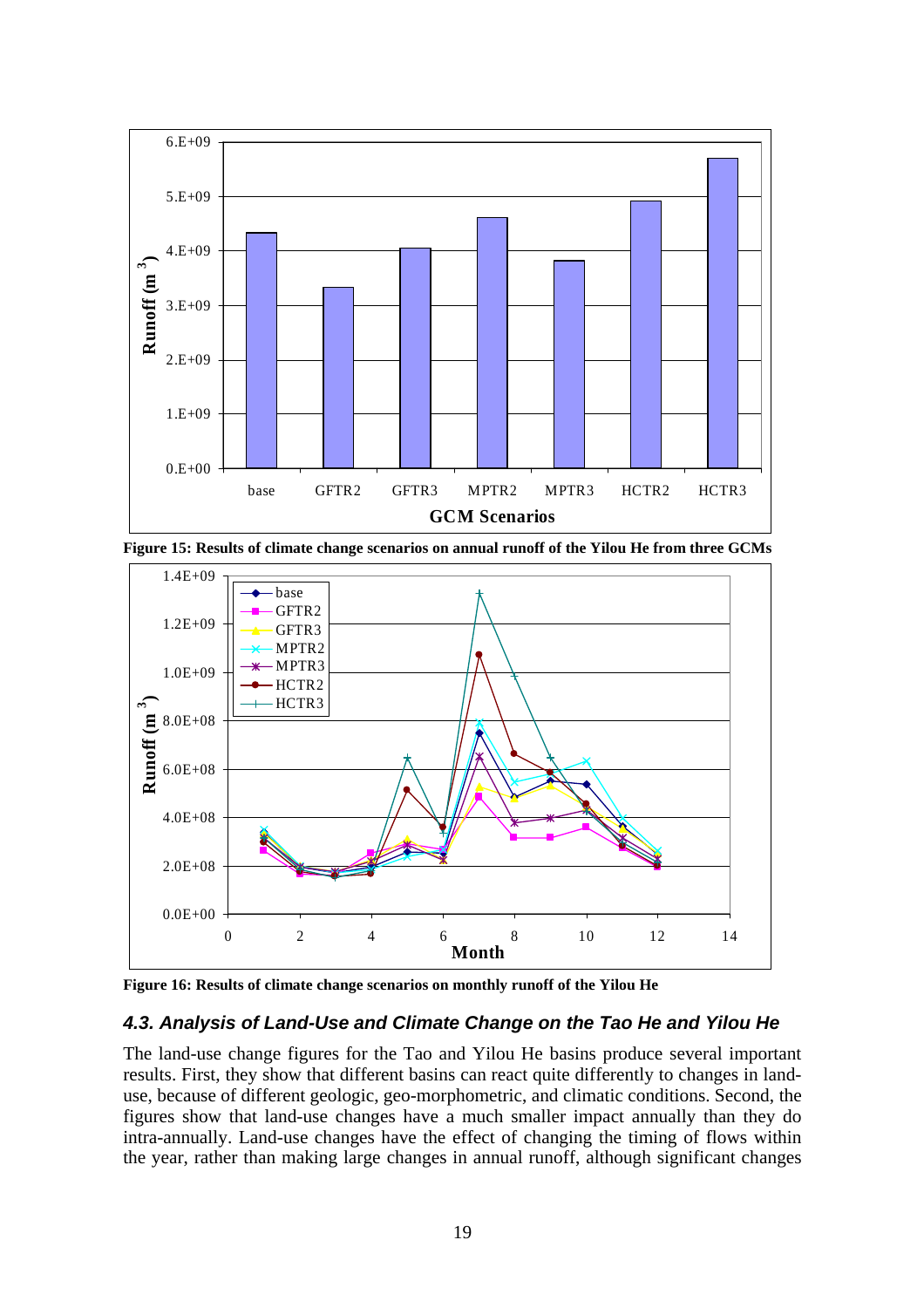can also be made in annual flows. The runoff changes within a year usually produce more extreme events, greater peaks and longer droughts. Third, the more impermeable the land is made, the greater the impact of further land-use changes. Each of these results has repercussions for water management.

Figure 8 shows that the sensitivity of runoff to changes in average temperature in the Tao He is only about 2.4% per degree Celsius while runoff changes by an average of 1.72% for a 1% change in precipitation. Results were similar for the Yilou He where the sensitivity to average temperature was a bit greater at 3.4% per Celsius degree and runoff again changed 1.69% for a 1% change in precipitation. These results between the basins illustrate that different basins may react to climate change in different ways depending on the climatic and physical conditions of the basins. Figure 7 also shows that when increasing curve number, the peak flow of the Tao He moves earlier in the year, changing the hydrograph and perhaps presenting further challenges and expenses to water management in the watershed if the new hydrograph shape is less ideal. In the Yilou He the peak monthly flow remained in the same month.

Although the GCM scenarios show significant changes in the annual runoff for both the Tao and Yilou He, the different GCMs do not agree with each other on the magnitude or direction of these changes. In the Tao He, changes in precipitation in the second decade range from 6.8% for the GFTR to -12.8% for the HCTR. In the third decade, the GFTR predicts a 16.2% increase while the HCTR predicts a 13.1 percent decrease in runoff. Ranges in the Yilou He are similar, but directions are reversed. The GFTR predicts a 23.5% decrease in runoff for the first decade, while the HCTR predicts a 13.3% increase. In the third decade, the MPTR predicts the biggest decrease at 12.2%, while the HCTR predicts a 31.4% rise. Each of the GCM scenarios predicts a substantial change in runoff with the smallest changes being more than 6%. However, further conclusions cannot be drawn from these climate scenarios.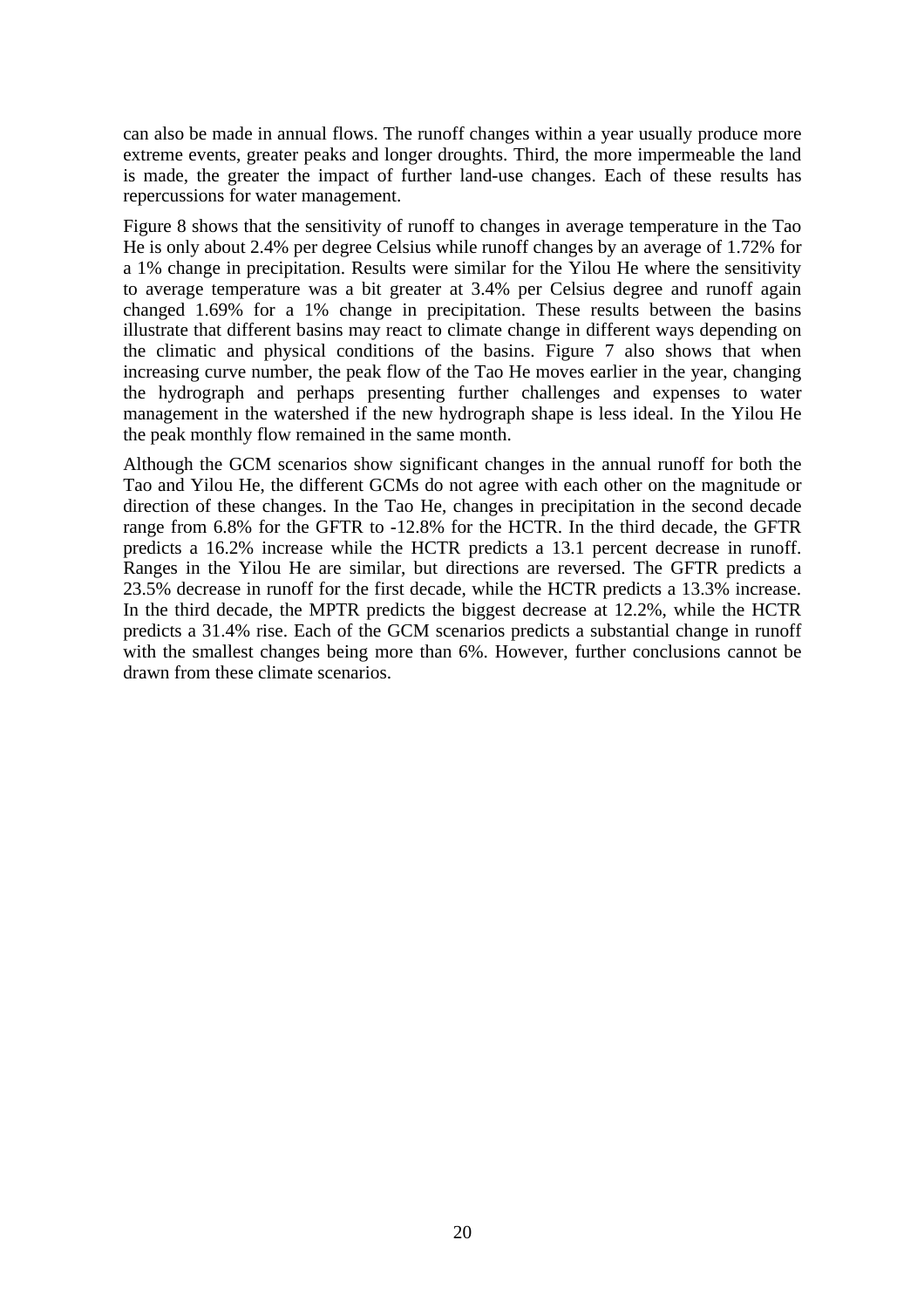# **5. Discussion of CHARM Validation and Data Limitations**

The examples of calibration and use of CHARM on the Tao He and Yilou He show that the model, which is calibrated to a yearly runoff value, also simulates monthly flows quite well. Because of heavy development in the Yilou He and in later years in the Tao He, the monthly runoff hydrograph has been significantly altered from the natural state calculated by CHARM. Smaller amounts of storage as seen in 1951 can affect the timing of flows significantly, but should not affect the total annual runoff much, so CHARM could still be calibrated to annual runoff at these basins in earlier years. Validating the model with monthly flows, though, is difficult since both of these watersheds were at least partially developed in the years that they could be modeled. The Tao He in 1951 was the least developed and so provides the best opportunity for model testing and validation.

The simulation for the Tao He basin matched the shape of the actual hydrograph reasonably well, but more and better data would result in more reliable parameterization of the model and improved simulations. Only one rain gauge was available with daily rainfall for the basin in 1951. The one flow gauge at the end of the basin provided only monthly average flows measured at the gauge, and other climatic data comes as monthly averages and not daily values. The benefits of more and better distributed rainfall data and data from more flow gauges in the basin are obvious. More rain gauges provide more accurate precipitation data and a better accounting of how much water is entering the region. More flow gauges with more frequent data would provide for better validation of the model and would enable routing components to be added to the model.

Slightly less obvious is how much help hydraulic soil parameters, which are not available, could be. As shown in Figures 4, 5, and 11, very little of the total simulated runoff is explained by the SCS curve number method for direct runoff. The majority of the runoff is from what the model describes as sub-surface runoff, which places a substantial burden on the calibration coefficient. Furthermore, in the model land-use change affects only the direct surface runoff. While in reality, land-use change may indeed have the greatest effect on the direct surface runoff; the sub-surface component could still be affected by increased or decreased hydraulic conductivity. This suggests that the  $\alpha$  coefficient could also change slightly with land-use change, but the magnitude of this change is unknown. A few solutions to this problem are discussed below:

- 1. Detailed groundwater modeling may give more accurate results in the case of landuse change, but would also introduce many more parameters and unknowns into the system and require much more data.
- 2. Apply  $\alpha$  coefficients for sub-surface runoff that correspond to different land-use, management, and soil types much like what is done with the curve numbers for direct surface runoff. In order to estimate such a set of land-use specific  $\alpha$ coefficients, though, homogenous watersheds would have to be found that contain only one land-use and soil each. Estimations would need to be done for each landuse class, and data would need to be available accordingly.

Each of these solutions would add greater complexity to the model and require additional data. In the process, they may only result in small improvements to the simulations and are probably not justified for the primary use of the model. Some fine tuning improvements could be made to CHARM itself, such as adding a simple routing scheme and improving the modeling of transpiration changes throughout the year. These changes could be made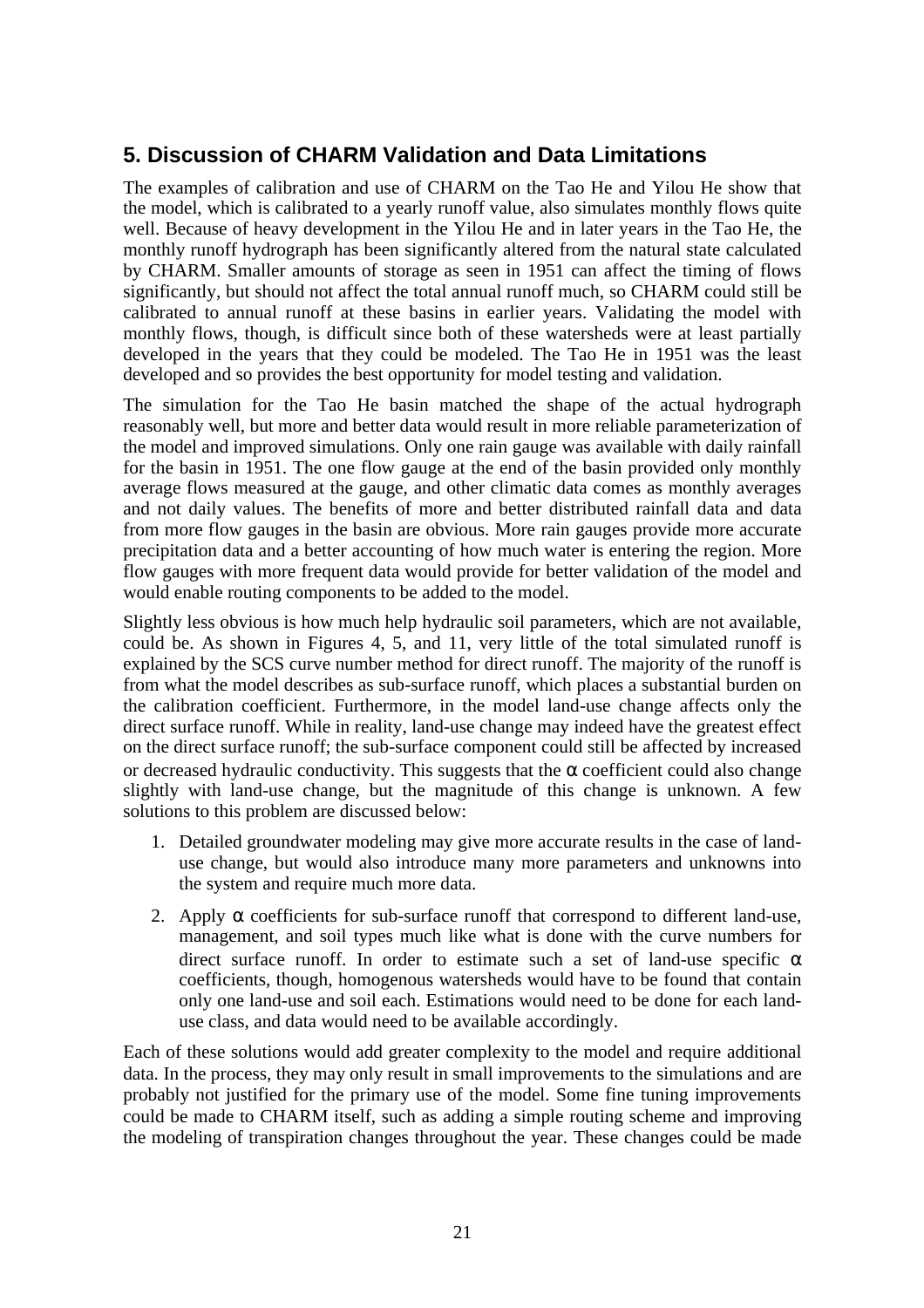without more input data, but additional flow data would be required to validate the model's performance.

Ultimately, though, CHARM was designed to provide water availability estimates over large areas where detailed data is not always available. While the limitations of a model should be carefully considered when modeling and interpreting results, CHARM demonstrates that it is quite capable of approximating a complex system with limited data. Monthly flows in the less developed Tao He are well simulated. The calibration coefficient remains stable when calibrating the model for different years in the same basin, but varies slightly from basin to basin. This shows, as should be expected, that the calibration coefficient is a function of the physical features of the basin, such as the landuse and soil type. Finally, as shown in the previous section, CHARM is well suited to assessing the impacts of climate and land-use change on available surface water resources.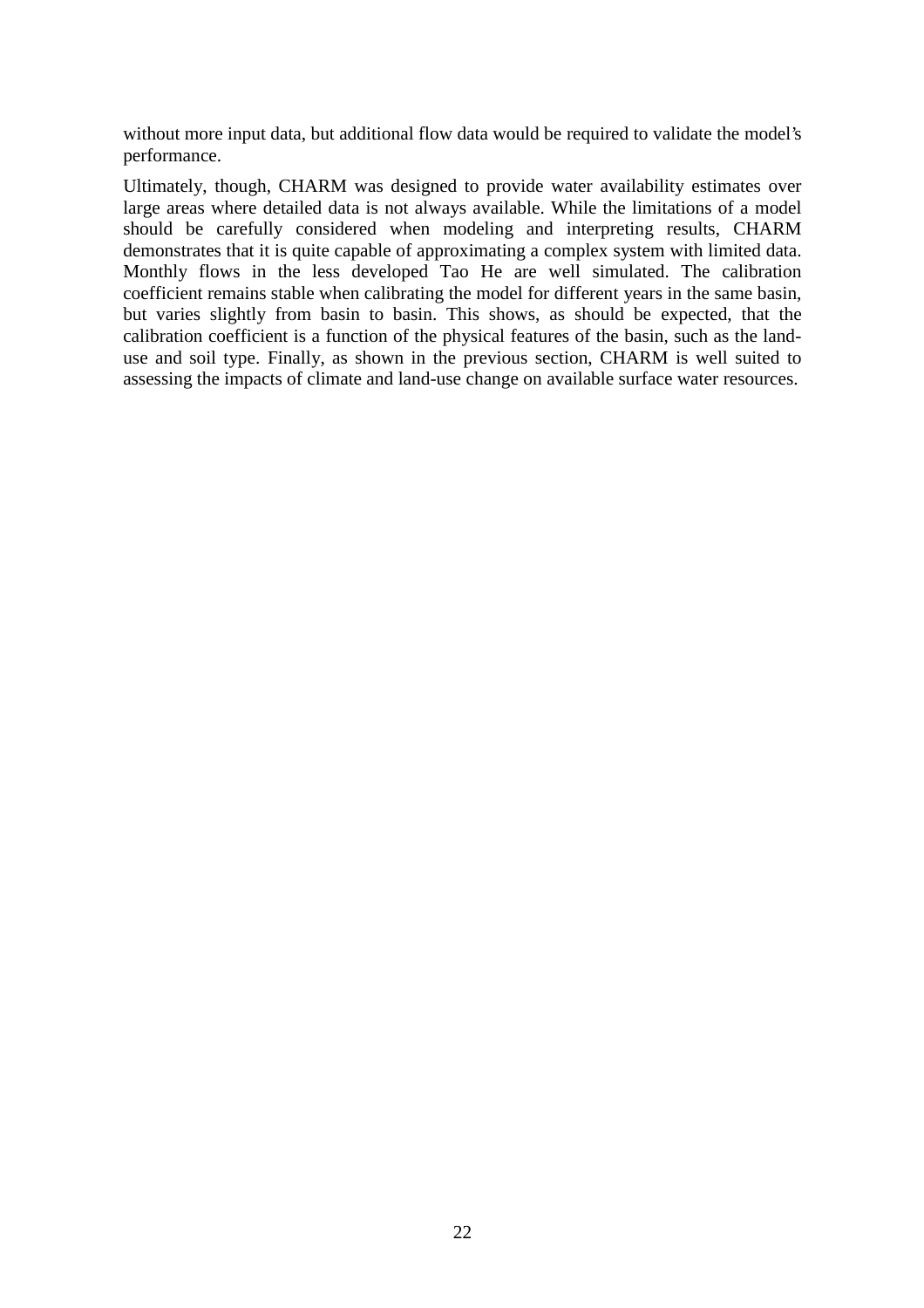# **6. Assessing China's Water Supply and Demand Balance**

Now that CHARM has been developed, tested, and validated, it is ready to be used to assess the surface water resources in China as a whole and the variability in the surface water supply. Knowledge of the surface water resources and their variability is essential to calculating how much water can be reliably supplied to different demands and how much investment must be made to use the available water efficiently and effectively.

A series of indexes, termed factors 1 to 5, is used to define and compare the water stress and security in major watershed regions in China. The first index is a per capita water resource scarcity index. It defines a condition of *water scarcity* when annual water supply is less than 1000 cubic meters per capita. *Water stress* is defined as between 1000 and 2000 cubic meters per capita. A second water stress index is related to water use, and defines *water stress* as a condition when the use/supply ratio is greater than 0.4. *Water surplus* is indicated by a use/supply ratio of less than 0.1. The third index is a measure of hydrologic variability. Higher variability results in higher risk. Here, a coefficient of variation of more than 0.3 is considered highly variable. Factor 4 is a risk reduction factor to indicate the extent to which current development has already reduced the risk from variability. If storage/annual flow is greater than 1, the supply risk from runoff variability is highly reduced. Combining the *Variability Factor* and the *Risk Reduction Factor* produces a *Water Resource Security Factor*, Factor 5. By assigning each category of each factor a number, a total water resource availability rating can be derived. Since Factors 3 and 4 are already combined to create Factor 5, only category values for Factors 1,2, and 5 are simply added to create this comprehensive *Water Resources Stress Index*. The following table summarizes the class ranges of these indexes.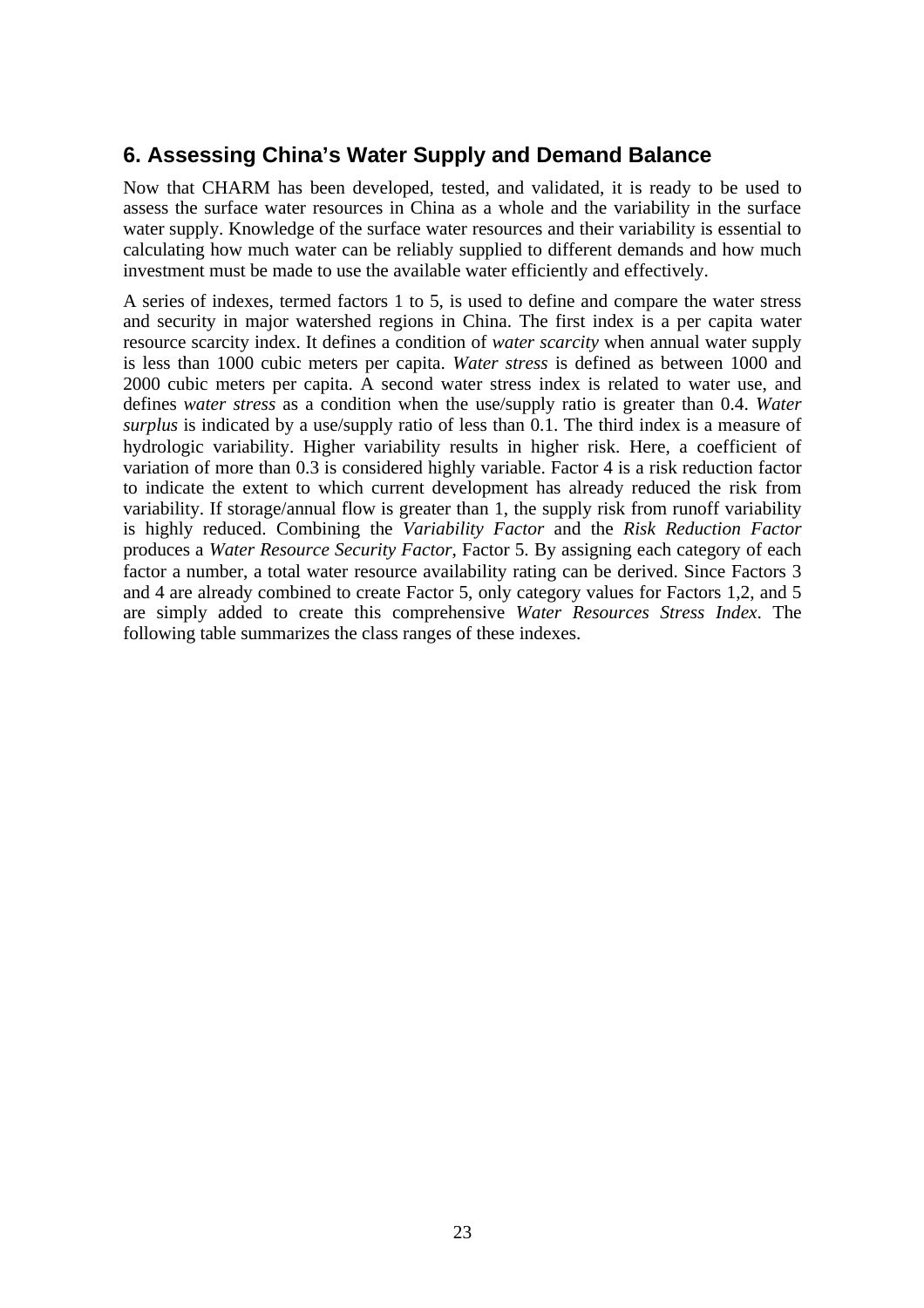| <b>Factor</b>                                         | Category | Value                           | <b>Description</b>    |
|-------------------------------------------------------|----------|---------------------------------|-----------------------|
| Factor1: Per Capita Water Scarcity Index <sup>1</sup> | $\Omega$ | $>$ 2000 m <sup>3</sup> /cap    | Sufficient water      |
| (Total Annual Renewable Water<br>Resource/Population) |          | 1000 - 2000 m <sup>3</sup> /cap | Water stress          |
|                                                       | 2        | $< 1000 \text{ m}^3/\text{cap}$ | Water scarcity        |
| Factor 2: Water Use Stress Index <sup>2</sup>         | $\Omega$ | < 0.1                           | <b>Water Surplus</b>  |
| (Use / Supply)                                        | 1        | $0.1 - 0.2$                     | Sufficient water      |
|                                                       | 2        | $0.2 - 0.4$                     | Moderate water stress |
|                                                       | 3        | > 0.4                           | <b>Water Stress</b>   |
| Factor 3: Hydrologic Variability                      | $\Omega$ | < 0.1                           | Low variability       |
| (Coefficient of Variation in annual runoff            | 1        | $0.1 - 0.2$                     | Mild variability      |
| series)                                               | 2        | $0.2 - 0.3$                     | Variable              |
|                                                       | 3        | > 0.3                           | High variability      |
| Factor 4: Water Supply Risk Reduction                 | 3        | < 0.3                           | Limited reduction     |
| (Storage / Annual Flow)                               | 2        | $0.3 - 0.6$                     | Mild Reduction        |
|                                                       |          | $0.6 - 1.0$                     | Reduction             |
| $\overline{\phantom{a}}$                              | $\Omega$ | >1.0                            | <b>High Reduction</b> |

Factor 5: Water Resource Security (Factor 3 category number + Factor 4 category number). This factor ranges from 0 - 6 with 0 being the most secure and 6, the least. The matrix in Table 6: Factor 5 is created by the combination of Factors 3 and 4. shows the tradeoff more clearly.

Combined Water Resource Availability (Factor  $1 +$  Factor  $2 +$  Factor 5). This factor ranges from 0-11. As the number gets higher, the water resource situation gets worse. 0-3 very low stress, 4-5 low stress, 5- 7, moderate stress, 7-8 high stress, 8-9 very high stress, 10-11 extremely high stress.

**Table 5: Indexes of water resource stress.**

 $\overline{a}$ 

<sup>&</sup>lt;sup>1</sup> Sandra Postel uses this as a scarcity index in her book *Last Oasis - Facing Water Scarcity*. She points to Malin Falkenmark, "The Massive Water Scarcity Now Threatening Africa - Why Isn't it Being Addressed?" *Ambio*, Vol. 20, No. 1, 1991. Shiklamonov (1993, 2000) arrives at a similar scarcity index by subtracting unrecoverable water consumption from total runoff and dividing by population. In Shiklamonov's grouping, < 1000 cubic meters per capita per year is considered catastrophically low, 1100 - 2000 is very low, 2100 - 5000 is low, 5100 - 10000 is average, 10100 - 20000 is high, and > 20000 is very high.

<sup>&</sup>lt;sup>2</sup> Falkenmark and Lindh (1993) state that "Many countries, therefore, consider 30%-60% of theoretically available water resources to be the practical limit of what they can mobilize." They go on to say that 20% may be a better estimate in the short to medium term for developing countries, since costs of water development have become "…increasingly dominant in national economies" in the developed countries that have gone above this point. Raskin (1997) uses and explains the values used here.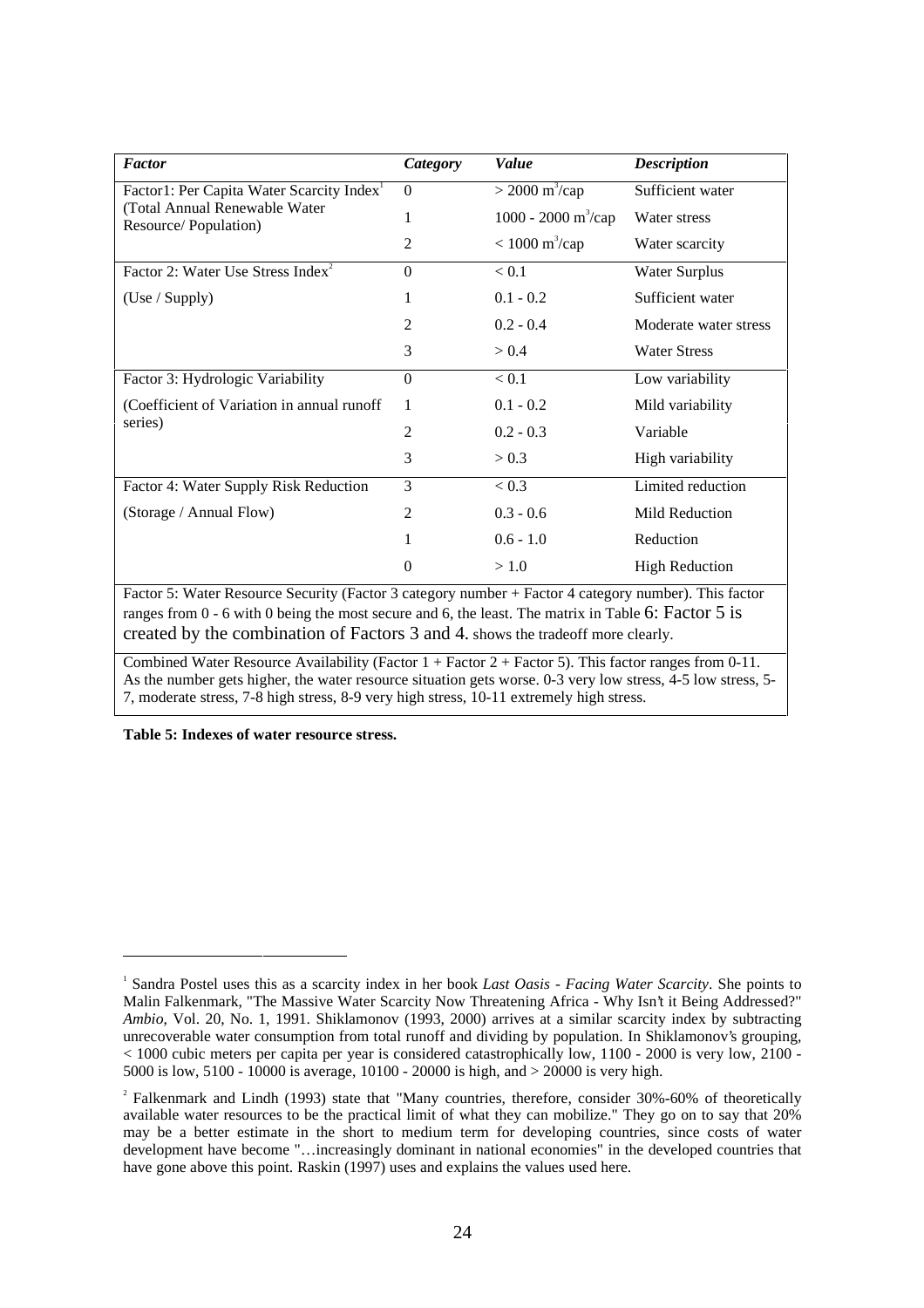| <b>Factor 5: Water Resource</b> |               | <b>Factor 3: Hydrologic Variability</b> |              |              |            |  |  |
|---------------------------------|---------------|-----------------------------------------|--------------|--------------|------------|--|--|
| <b>Security</b>                 |               | $0 - Low$                               | 1 - Mild     | 2 – Variable | $3 - High$ |  |  |
| <b>Factor 4:</b><br>Water       | 3 - Limited   | 3 - Secure                              | 4 - Mildly   | $5 -$ Mild   | $6 - Low$  |  |  |
| <b>Supply Risk</b>              | 2 - Mild      | $2 -$ Highly                            | 3 - Secure   | $4 -$ Mild   | 5 - Mild   |  |  |
| <b>Reduction</b>                | 1 - Reduction | $1 -$ Highly                            | $2 -$ Highly | $3 -$ Secure | 4 - Secure |  |  |
|                                 | $0 - High$    | $0$ - Highly                            | $1 -$ Highly | $2 -$ Highly | 3 - Secure |  |  |

| Table 6: Factor 5 is created by the combination of Factors 3 and 4. |
|---------------------------------------------------------------------|
|---------------------------------------------------------------------|

In order to calculate the surface water resources of China and the variability in the resource, the country was split into 9 major watershed regions for calibration with data from China's Ministry of Water Resources and Electric Power (UN, 1997). CHARM was then calibrated for each of these regions to the average annual runoff of the region. The results of simulating 1965-1980 are listed in Table 7 and displayed in Figure 17.

| No. | Region                 | Observed              | Area            | <b>Modeled Results</b> |                       |                       |                       |                       |         |
|-----|------------------------|-----------------------|-----------------|------------------------|-----------------------|-----------------------|-----------------------|-----------------------|---------|
|     |                        | Average               |                 | Average                | Standard              | Minimum               | Maximum               | Range                 | Average |
|     |                        | Annual                |                 | Annual                 | Deviation             |                       |                       |                       | Annual  |
|     |                        | Runoff                |                 | Runoff                 |                       |                       |                       |                       | Runoff  |
|     |                        |                       |                 |                        |                       |                       |                       |                       | Depth   |
|     |                        | $10^9$ m <sup>3</sup> | km <sup>2</sup> | $10^9$ m <sup>3</sup>  | $10^9$ m <sup>3</sup> | $10^9$ m <sup>3</sup> | $10^9$ m <sup>3</sup> | $10^9$ m <sup>3</sup> | Mm      |
|     | North-eastern          | 165.3                 | 1242375         | 164.1                  | 32.3                  | 114.6                 | 230.6                 | 116.0                 | 132.1   |
| 2   | Hai He – Luan He Basin | 28.8                  | 297625          | 27.6                   | 12.0                  | 9.3                   | 47.6                  | 38.2                  | 92.9    |
| 3   | Huai He Basin          | 74.1                  | 312050          | 75.7                   | 24.7                  | 44.6                  | 126.8                 | 82.2                  | 242.7   |
| 4   | Huang He Basin         | 66.1                  | 841125          | 61.0                   | 18.7                  | 34.9                  | 109.0                 | 74.2                  | 72.5    |
| 5   | Chang Jiang Basin      | 951.3                 | 1767980         | 938.3                  | 113.1                 | 755.8                 | 1140.7                | 384.9                 | 530.7   |
| 6   | Southern               | 468.5                 | 571400          | 440.7                  | 86.6                  | 298.7                 | 601.7                 | 303.1                 | 771.2   |
|     | South-eastern          | 255.7                 | 199150          | 255.3                  | 53.6                  | 164.4                 | 374.8                 | 210.4                 | 1281.7  |
| 8   | South-western          | 585.3                 | 816375          | 587.6                  | 44.7                  | 512.0                 | 657.5                 | 145.5                 | 719.7   |
| 9   | <b>Interior Basins</b> | 116.4                 | 3374750         | 113.1                  | 11.6                  | 92.4                  | 134.5                 | 42.1                  | 33.5    |
|     | Total country          | 2712                  | 9422830         | 2663                   | 182                   | 2451                  | 3173                  | 721                   | 283     |

**Table 7: Statistical results of calibrating and simulating CHARM for the nine watershed regions over years 1965-1980**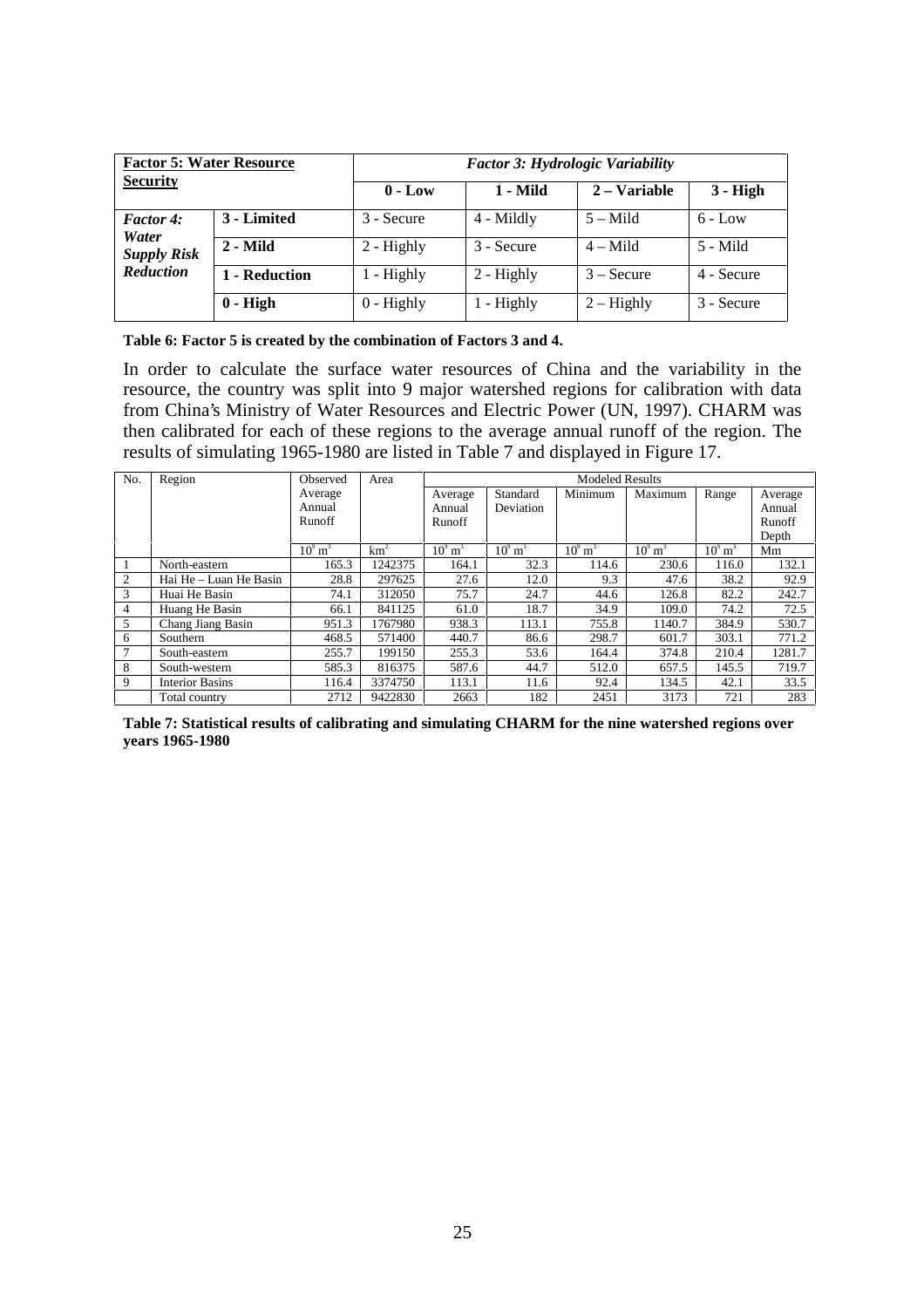

**Figure 17: Map of the results of CHARM simulation for nine watershed regions over years 1965-1980. Each line on the charts represents 25 billion cubic meters. One standard deviation is plotted to either side of the mean monthly value.**

Using the information garnered from CHARM, basin-specific stress indexes were calculated and are displayed in Table 9. Table 8 contains a summary of the data necessary to calculate the index values. The following sections discuss the regions and results in greater detail.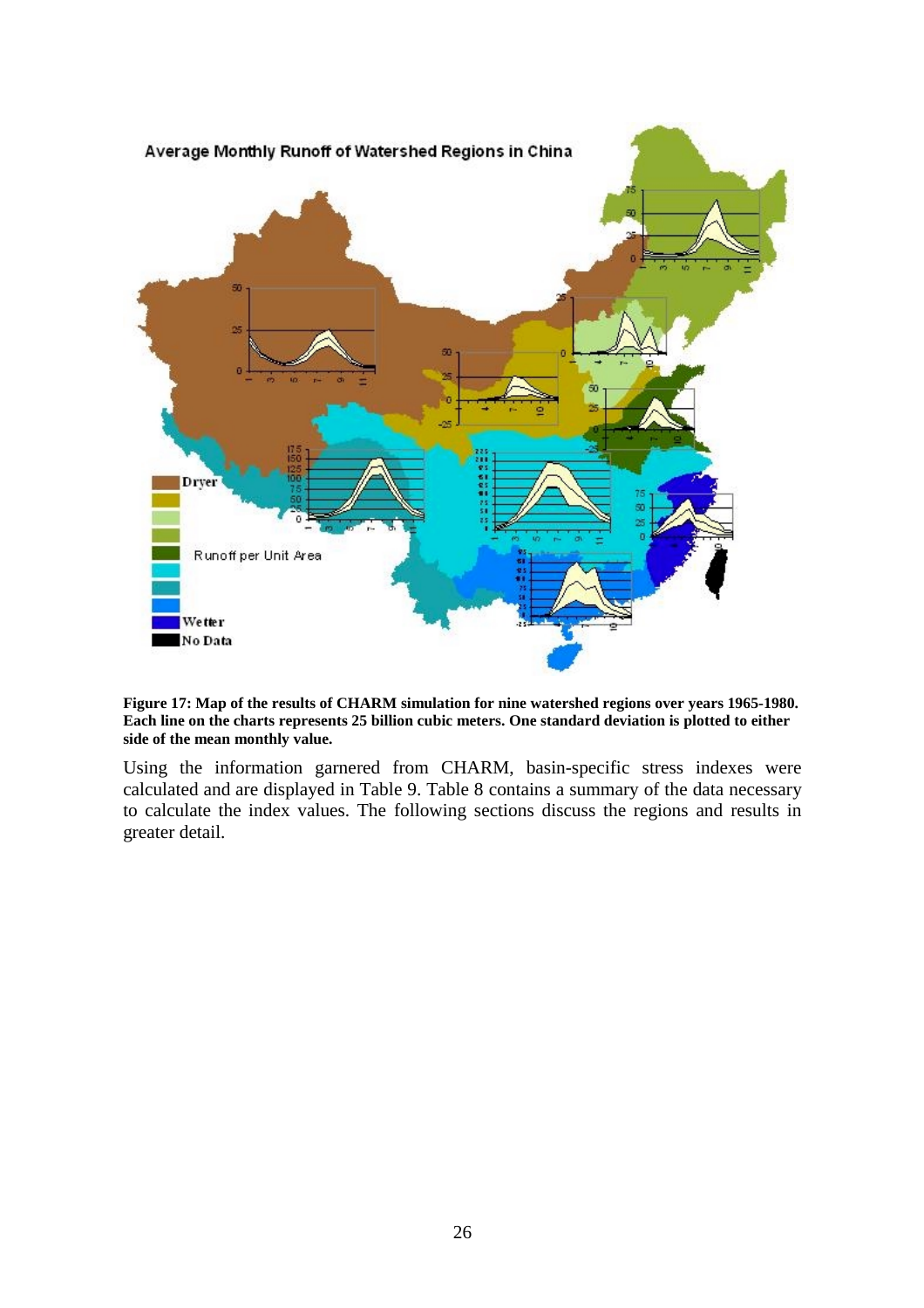| Regions        | Supply | COV  | Demand<br>(1993) | Projected<br>Demand<br>(2000) | Projected<br>Demand<br>(2010) | Storage<br>$(10^9 \,\mathrm{m}^3)$ | Population<br>(millions) |
|----------------|--------|------|------------------|-------------------------------|-------------------------------|------------------------------------|--------------------------|
| 1              | 164.1  | 0.20 | 51.93            | 66.31                         | 87.07                         | 52.4                               | 111                      |
| $\overline{2}$ | 27.6   | 0.43 | 46.47            | 50.36                         | 57.29                         | 22.1                               | 105                      |
| 3              | 75.7   | 0.33 | 73.46            | 86.83                         | 105.09                        | 11.8                               | 192                      |
| $\overline{4}$ | 61.0   | 0.31 | 44.95            | 49.91                         | 63.41                         | 41.5                               | 111                      |
| 5              | 938.3  | 0.12 | 196.53           | 224.46                        | 261.45                        | 167.4                              | 391                      |
| 6              | 440.7  | 0.20 | 77.19            | 93.13                         | 121.17                        | 71.3                               | 131                      |
| 7              | 255.3  | 0.21 | 32.09            | 39.04                         | 47.37                         | 38.2                               | 76                       |
| 8              | 587.6  | 0.08 | 8.37             | 10.09                         | 12.39                         | 17.0                               | 16                       |
| 9              | 113.1  | 0.10 | 62.13            | 68.26                         | 78.45                         | 43.5                               | 22                       |
| National       | 2663.4 | 0.07 | 601.13           | 688.4                         | 833.7                         | 412.8                              | 1155                     |

**Table 8: Summary of the data needed to calculate the water resources factors described in Table 5.<sup>3</sup>**

|                | Factor 1<br>Population |       | Factor 2 - Use |      |                |      |                |      | Factor 3 |      | Factor 4       |      | Factor 5       | Factor 6    |             |             |
|----------------|------------------------|-------|----------------|------|----------------|------|----------------|------|----------|------|----------------|------|----------------|-------------|-------------|-------------|
|                |                        |       | 1993           |      | 2000           |      | 2010           |      | COV      |      | Storage        |      | Security       | 93          | $00\,$      | 10          |
| 1              |                        | 1473  | 2              | 0.32 | 2              | 0.40 | 3              | 0.53 | 1        | 0.20 | $\overline{2}$ | 0.32 | 3              | 6           | 6           | 7           |
| $\overline{2}$ | 2                      | 264   | 3              | 1.68 | 3              | 1.82 | 3              | 2.07 | 3        | 0.43 | 1              | 0.80 | $\overline{4}$ | $\mathbf Q$ | $\mathbf Q$ | $\mathbf Q$ |
| 3              | 2                      | 395   | 3              | 0.97 | 3              | 1.15 | 3              | 1.39 | 2        | 0.33 | 3              | 0.16 | 5              | 10          | 10          | 10          |
| $\overline{4}$ | $\overline{c}$         | 551   | 3              | 0.74 | 3              | 0.82 | 3              | 1.04 | 2        | 0.31 | 1              | 0.68 | 3              | 8           | 8           | 8           |
| 5              | $\theta$               | 2403  | 2              | 0.21 | 2              | 0.24 | 2              | 0.28 | 1        | 0.12 | 3              | 0.18 | $\overline{4}$ | 6           | 6           | 6           |
| 6              | $\theta$               | 3358  | 1              | 0.18 | 2              | 0.21 | 2              | 0.27 | 1        | 0.20 | 3              | 0.16 | $\overline{4}$ | 5           | 6           | 6           |
| 7              | $\theta$               | 3346  | 1              | 0.13 | 1              | 0.15 | 1              | 0.19 | 2        | 0.21 | 3              | 0.15 | 5              | 6           | 6           | 6           |
| 8              | $\theta$               | 35850 | $\Omega$       | 0.01 | $\Omega$       | 0.02 | $\Omega$       | 0.02 | $\Omega$ | 0.08 | 3              | 0.03 | 3              | 3           | 3           | 3           |
| 9              | $\theta$               | 5172  | 3              | 0.55 | 3              | 0.60 | 3              | 0.69 | $\Omega$ | 0.10 | $\overline{2}$ | 0.38 | $\overline{2}$ | 5           | 5           | 5           |
| N              | 0                      | 2306  | 2              | 0.23 | $\mathfrak{D}$ | 0.26 | $\overline{2}$ | 0.31 | $\Omega$ | 0.07 | 3              | 0.17 | 3              | 5           | 5           | 5           |

**Table 9: Water stress factors and values of index calculations for major watershed regions of China.**

## **6.1. General China Issues**

l

Table 9 and Figure 17 show that surface-water runoff varies considerably among the different regions and also between years. Modeled runoff is within 2% of observed for the entire country. The interior basins, by far the driest, produce only 34 mm of runoff throughout the area, whereas the Southeast produces nearly 40 times as much. Three of the

<sup>&</sup>lt;sup>3</sup> The supply and coefficient of variation came from simulation with CHARM. Demand values and projections taken from UN (1997). Storage values were obtained from ICOLD (1984), and from personal correspondence with the Institute of Geography of the Chinese Academy of Sciences. Finally, population was taken from the 1992 China Statistical Yearbook.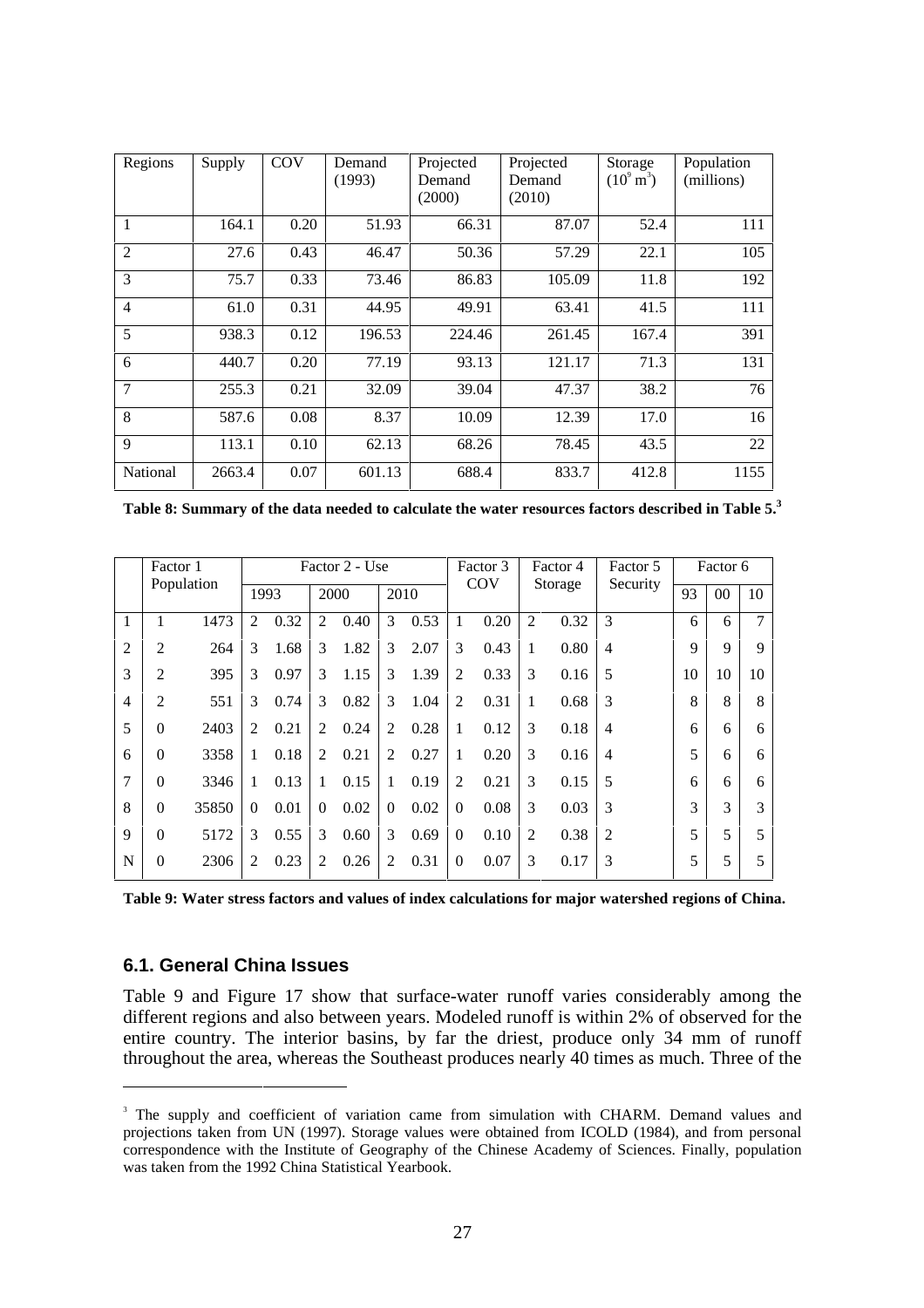nine basins do not have the surface water resources to meet projected demand in 2010. If demand grows at the projected rate, water will have to be transferred from southern basins in order to meet demand in the northern part of the densely populated North-China Plain.

The inter-annual variation is also significant. On average, the minimum annual flow for these 16 years is 40% below the average runoff. In regions that have water shortages, enough storage must be built to hold more than an entire year's runoff in order to reliably supply water over many years.

Not shown in Table 9 is the variation within the year. This variability is illustrated in Figure 17. The figure clearly shows that in almost all of the watersheds, 60% of the runoff occurs during only three months of the year, with the remaining months being left quite dry. This high variability in both seasonal and annual flows is what led to the construction of more than 83,000 dams in China by 1990 (UN, 1997). In the following sections, we summarize the key features of each of the nine watershed regions and for each, discuss the simulation results previously presented in Table 9.

#### **6.2. The Northeast**

The Northeast region contains several major rivers including the Heilong Jiang (Amur), Songhua (Sungari), Wusuli (Ussuri), Liao He, Yalu, and Tumen. The region covers approximately 13% of the total area of China, or about 1.25 million square kilometers, and contains about 10% of the population but only produces 6% of China's surface water runoff. The per-capita surface-water runoff of 1000 cubic meters per person per year is below China's national average of 2300 cubic meters per person per year and is an indication of water stress.

The three major land-uses in the region are timber forest, non-irrigated farmland and grassland. Together, these account for 85% of the area. The average runoff per unit area, 132 mm, is currently sufficient for these uses. However, additional irrigation is planned for the region with demand for irrigation water increasing by 20% between 2000 and 2010. The value of the combined water stress index is in the middle of its range at 6, but the water stress increases with increasing demand by 2010, when the index value moves to 7. The factors all indicate stressed water resources in the region. However, with further expansion and improvement of water infrastructure, enough water does exist in the region to satisfy basic needs.

#### **6.3. Hai He – Luan He Basin**

The Hai He – Luan He Basin presents major challenges to water resource management in China. The region is significantly smaller, at only 3.4% of the total area of China, than the Northeast, but has a much greater population, more than 9% of the total population of China. This results in a per-capita surface water availability of only 264 cubic meters per capita per year. This certainly indicates a region of considerable water stress. The scarcity is exacerbated not only by a large population, but also by land-use and high rainfall, and therefore runoff, variability. More than 25% of the total area in the region is irrigated farmland, which accounts for two-thirds of the water use or the entire surface runoff produced in the region on average. Another 30% is non-irrigated farmland. Total water use in the region for 1993 was estimated to be 41 billion cubic meters, significantly larger than the 28 billion cubic meters of runoff produced in the region for that year. Furthermore,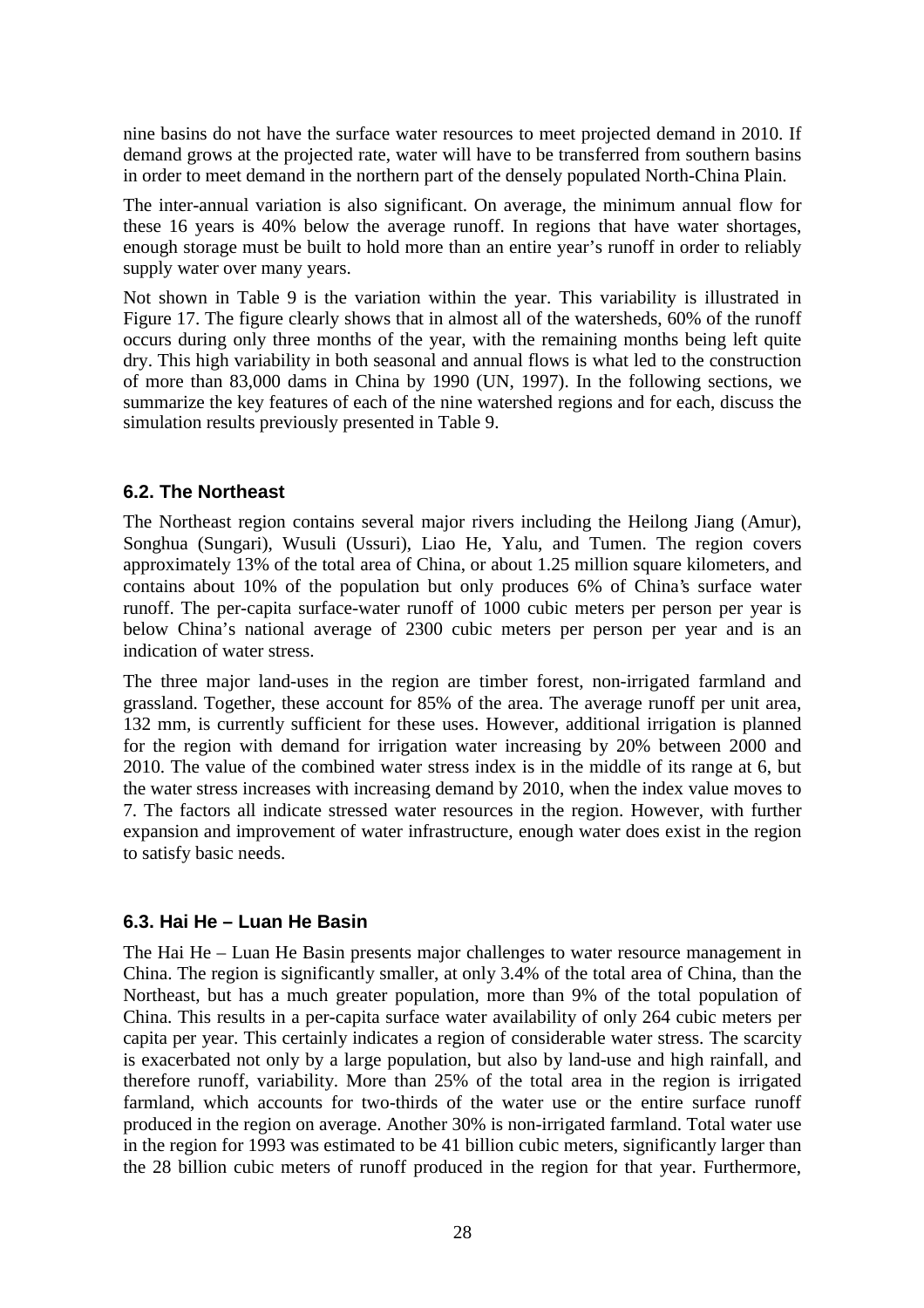water demand in the region is expected to reach 57 billion cubic meters by 2010. Groundwater has been used to bridge the gap between supply and demand in the region. However, this use cannot be sustained, as groundwater table levels have been dropping by 1-2 meters per year.

The CHARM modeling exercise illustrates the additional problem of high runoff variability in the region. Although the per capita annual surface water runoff is 264 cubic meters on average, the lowest runoff in the 15 simulated years is only 9 billion cubic meters total or 89 cubic meters per capita. Intra-annual variability is also a concern, since nearly all the rainfall and runoff, 87% on average, occurs between July and October. Storage has been and continues to be built to reduce the variability in supply. In fact, only the large storage capacity built in the region to reduce water-supply variability keeps the combined stress index of 9 below that of the Huai basin, but Factors 1, 2, and 3 assume the worst values of all regions in China with demand not being met by average runoff in the region. Furthermore, due to evaporation, seepage and other losses, not even the average runoff can be delivered to where it is needed. This is a region of extremely high water stress that must import water to meet its needs.

#### **6.4. Huai He Basin**

The Huai He Basin has much in common with the Hai He – Luan He Basin, also covering 3.5% of the nations area and containing a large percentage of the population, in this case 17%. The region also contains some of the country's best arable land. The population is larger in the Hai He basin, but so is the runoff. At 395 cubic meters per capita runoff is actually 50% higher than in the Huai He – Luan He, but the region is still water-scarce. In this basin, irrigated farmland is the primary land-use, accounting for 31% of the area. Timber forest, paddy, and non-irrigated farmland are the other major land-uses. Once again, demand is expected to outstrip surface water supply in 2010, with demand reaching 105 billion cubic meters, while average annual surface water supply is about 75 billion cubic meters.

As in the Hai He – Luan He Basin and as shown in Table 9 and Figure 17, the Huai He Basin suffers from great variability in runoff. Modeled flows range from 45 to 127 billion cubic meters per year, with 87% of the runoff between June and October.

#### **6.5. Huang He Basin**

The Huang He, or Yellow River, is the second longest river in China, being exceeded in length only by the Chang Jiang (Yangtze). However, at 60 billion cubic meters per year, the Huang He carries only 7% of the Yangtze's annual runoff. Since the Huang He Basin is more arid than the Chang Jiang Basin, the variability of rainfall and runoff is also much greater. In a low year, the Huang He Basin may produce only 50% of the surface water runoff of an average year. The flow is highly seasonal, with 77% between July and October, and only 1% of annual flow combined for January, February, and March. Since the entire volume of flow in these months has been diverted and used in recent years, the Huang He does not even flow to the sea in this period each year and sometimes for even a longer period stretching into April and May.

The total area of the Huang He Basin, about 8% of the country, is less than that of the Northeast, but the population is about the same. Per capita annual surface water runoff is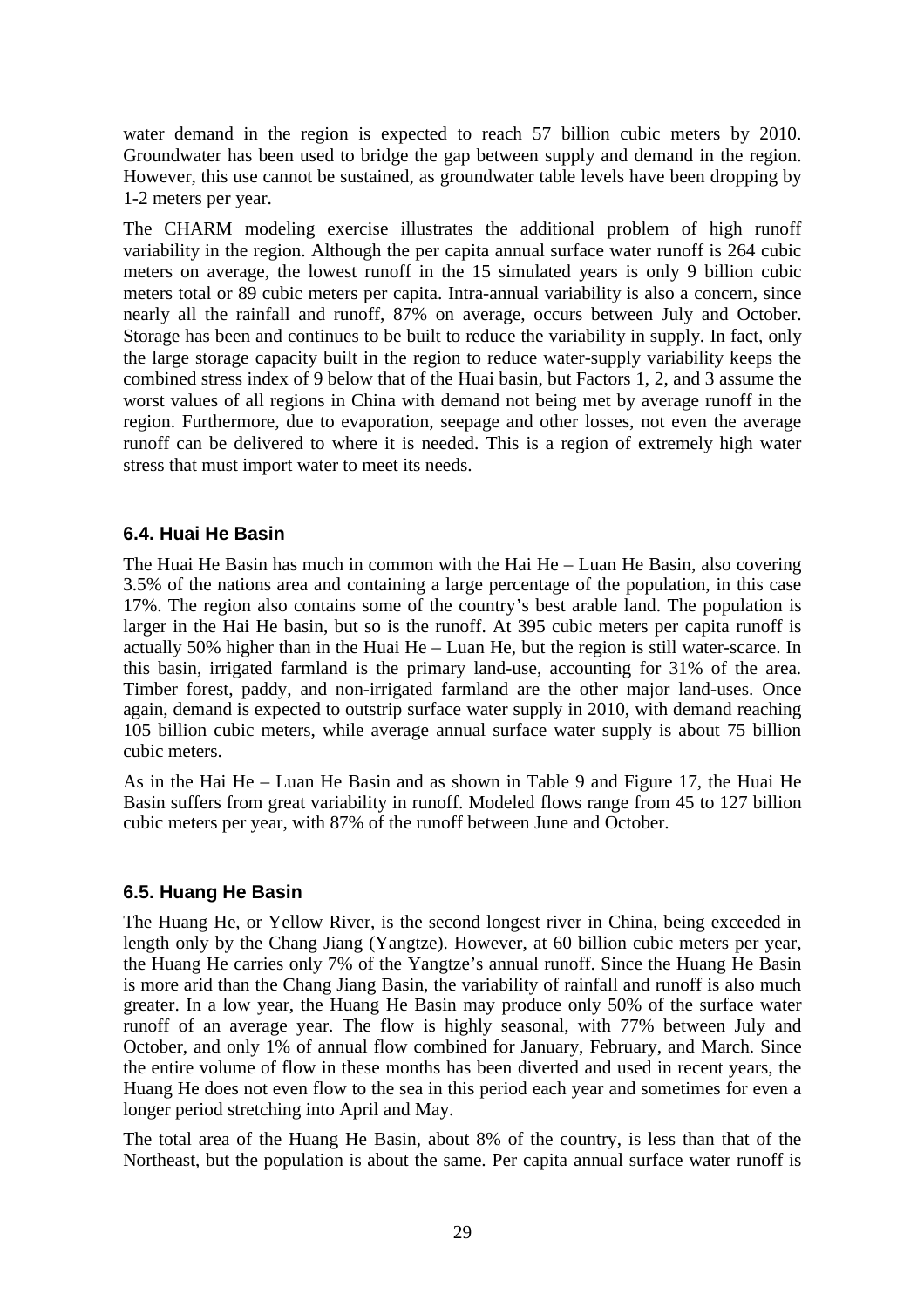550 cubic meters, still well within the water scarce range. Major land-uses in the region include steppe grassland, 41% of the area, non-irrigated farmland, 17%, irrigated farmland, 13%, and mountainous grassland, 12%.

By 2010, demand for water will outstrip average surface water runoff by 4%. Compared to Hai He-Luan He and Huai He Basins, 4% is not so much. However, the Yellow River presents additional challenges to water management. The river obtained its name, Yellow River, from the huge quantities, 1.6 billion tons per year, of yellow silt eroded from the Loess Plateau and carried by the river. Silt quickly fills the many reservoirs built on the river and diminishes their storage capacity. For instance, begun in the late 1950s, "…Yangouxia Dam lost almost one-third of its storage capacity before it was even commissioned. By 1966, three-quarters of Yangouxia's reservoir had been filled with sediment." (McCully, 1996, p. 108)

## **6.6. Chang Jiang Basin**

The Chang Jiang, or Yangtze, is China's largest river. The basin covers 19% of the country and carries 35% of the surface runoff. Per capita annual runoff is 2,400 cubic meters. Due to the plentiful precipitation, irrigated dryland agriculture accounts for only a very small percentage of the land-use in this region. Paddies, however, cover some 16% of the area. Timber forest covers the greatest area, 28%, while non-irrigated farmland, 11%, mountainous grassland, 11%, steppe, 15%, and brush, 10%, makes up much of the rest of the area.

The Chang Jiang has produced some of China's most disastrous floods because of the volume of water it carries. In 1931, for instance, 3.3 million hectares of farmland were inundated, 140,000 people drowned and 3 million people were rendered homeless (Dakang and Yan, 1992). However, the coefficient of variation in annual flows is low compared to the basins in the northern part of the country. The result is that even in years of low runoff, water demand in the basin can easily be met. This, in turn, has made the basin a good candidate for water transfers to basins in the North, where demand is not being met. Several options for water transfers to the North are under consideration, with one, following the route of the ancient Grand Canal in the east, already beginning to be implemented.

#### **6.7. Southern**

The southern watershed region is quite mountainous, with 17% of the area covered by mountainous grassland and 30 % by timber forest. The basin is strongly affected by monsoons and the moisture from the South China Sea, producing the second largest runoff depth, close to 800 mm per year, and per-capita runoff, 3300 cubic meters, of the nine watershed regions. The sub-tropical/tropical climate and high runoff makes the area suitable to grow rice, which is done over 18% of the area. Non-irrigated farmland makes up another 10% of the region.

The variability in this region is greater than in the Chang Jiang Basin. As in the case of the Chang Jiang, though, water demand can be met by surface water runoff even in low-flow years. As with much of China, though, the flow can vary greatly within a year with only 1% produced from January through March. For this reason, storage and irrigation may be necessary to grow crops in these months.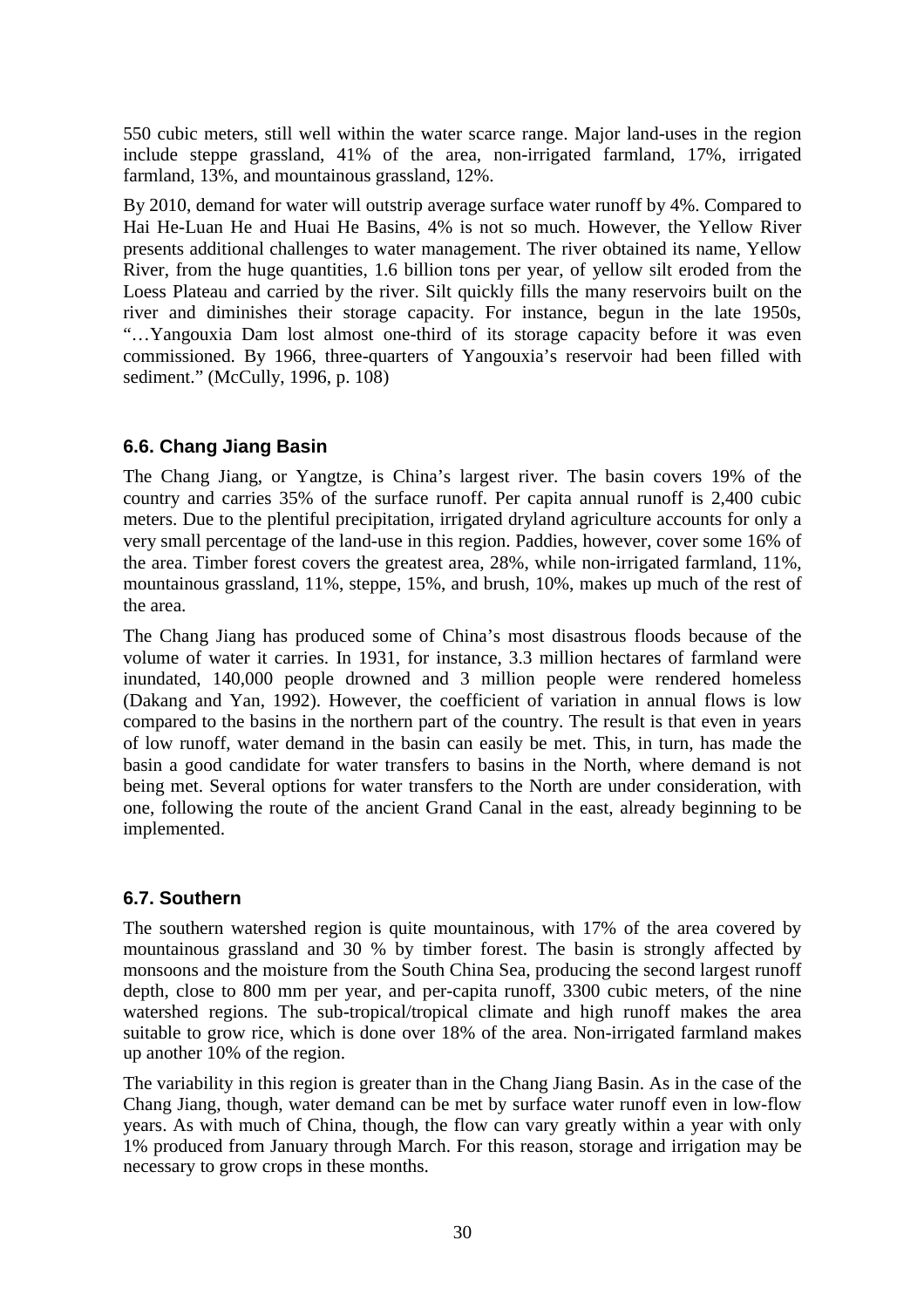#### **6.8. South-eastern**

The South-eastern region is 57% forest and 28% paddy. It is the smallest of the watershed regions covering only 2.4% of the country, but has a higher population density than any other region, except the Hai He-Luan He Basin. Like all of the regions in the southern half of the country, the South-east has more than enough water. Per capita surface runoff is almost equal to that in the Southern watershed region, and average runoff depth even higher at over 1000 mm per year.

#### **6.9. South-western**

The South-western watershed region, including major rivers originating from the Tibetan Plateau, is composed almost entirely of high altitude prairie, forest, and bare land. The runoff depth is not the greatest in the southern half of China, but because of the very low population density in the region, the per capita runoff is by far the greatest of any region at 36000 cubic meters per capita. The region also has the smallest inter-annual variability. The high precipitation, low variability, and low demand in the region insure that water shortages will not occur here.

#### **6.10. Interior basins**

The largest watershed region in China, covering 35% of the country, contains no rivers that flow to the sea. The Interior Basins are extremely arid with an annual average of only 34 mm of runoff over an entire region that is 16% desert, 9% Gobi, 50% steppe, and 12% bare land. It receives only 4% of China's total annual runoff but still contains irrigated land on 2% of its area. The population of the region is also very small, amounting to only 2% of China's total population. This, in turn, results in a higher per capita runoff, 5000 cubic meters, than the heavily populated basins farther east. Because water demand has been very low, the demand can currently be met by surface water supply in the region.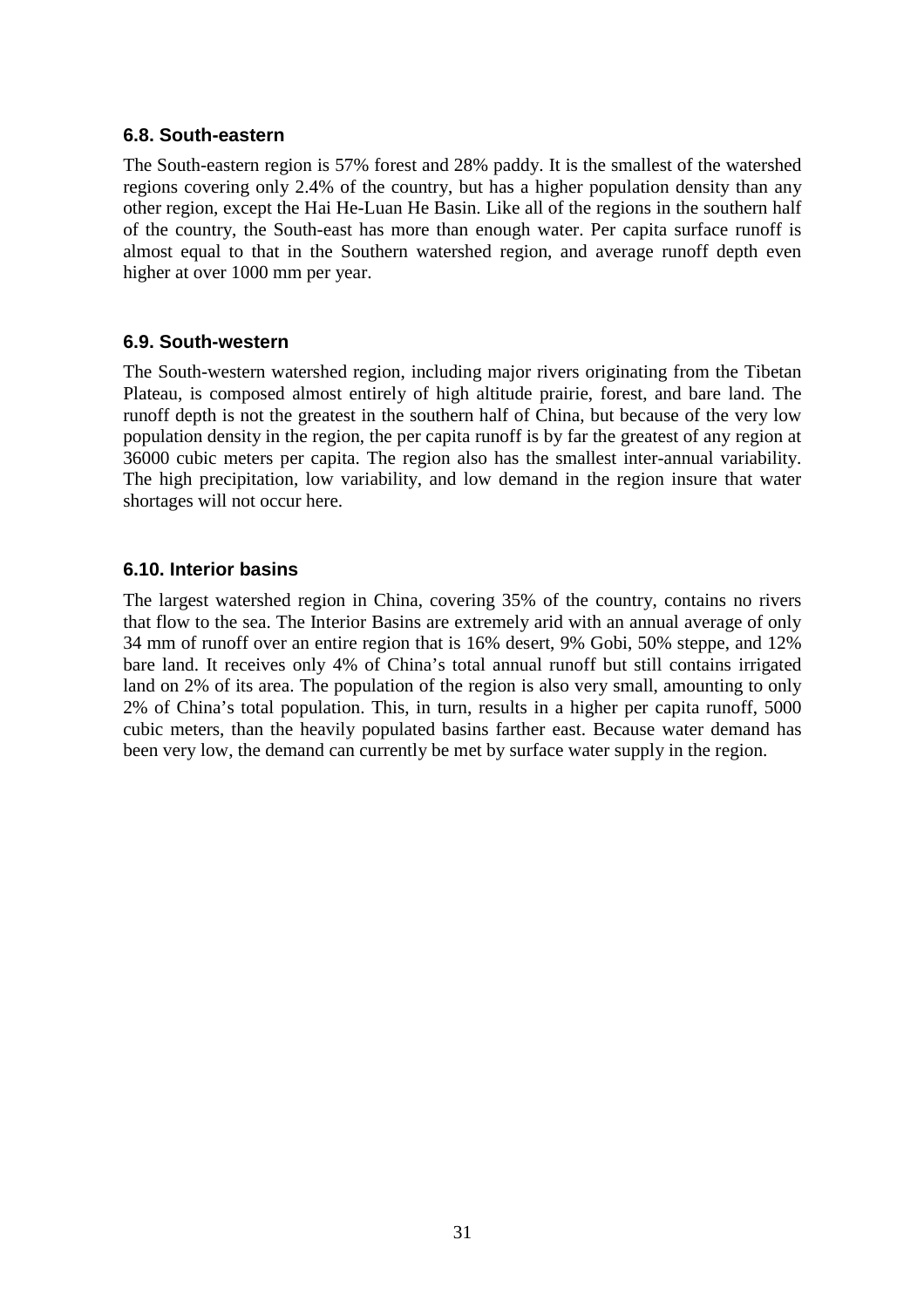# **7. Conclusions**

CHARM is a rainfall-runoff model designed to be as simple as possible for use in assessing the effects of land-use and climate change on water resources in China, subject to limited availability of data for model calibration and validation. After first calculating the direct surface runoff, CHARM performs a water balance on the remaining water that does not immediately run off but infiltrates into the soil. Evapotranspiration and subsurface runoff remove water from the soil. If the soil is saturated, any additional water runs off over the surface. Changing land-use affects CHARM by changing the volume of water that runs off as direct surface runoff. Climate change effects can be modeled by changing the precipitation, temperature, and radiation inputs to the model, which affect all components of the model.

The calibration and modeling of several sample basins, such as the Tao He and Yilou He, produced good results and also showed some challenges and areas where the model could be improved. Once calibrated, CHARM performed well in modeling both of these basins, tracking especially well for years prior to massive dam construction. As requested in the control input, the model calibrated within 5% to the annual runoff in both cases, also approximating the shape of the monthly hydrograph, even without using explicit routing calculations. For the Yilou He, the simulated runoff did not drop quite as quickly after the summer peak as the actual runoff did, suggesting that the model may underestimate direct runoff and overestimate water retention in the soil in this particular region. The simulation also missed a small runoff peak in May, which could have come from a local storm near a rain gauge with no 1951 data. Another possibility is that dams already existed in the river, which would explain both of these differences. The other interesting conclusion from the sample basins is that direct surface runoff is a relatively small portion of the total simulated runoff. Since the direct runoff is the component that is sensitive to land-use changes, this may indicate that changes in runoff due to changes in land-use are small. Furthermore, the calibration coefficient,  $\alpha$ , and therefore sub-surface runoff could also change with land-use, but the nature of this relationship is still unknown. The effects of land-use change on water resources, therefore, may be underestimated by CHARM.

CHARM provides a means of calculating the amount of surface water resources and the variability in the surface water resources in China. The average amount of the surface water resources is certainly an important characteristic of the water sector and already shows that water shortage is a problem in some areas. If receiving less than 2740 liters per person per day is considered water scarce (Postel, 1992), then at least three of the nine watershed regions in China are water scarce, even if all of the average surface water runoff could be considered water supply. However, the average runoff cannot be delivered consistently as water supply and there is considerable variability in the runoff, which poses an even greater challenge to water managers. Variability can be simulated by CHARM by first calibrating large regions in China to actual data. Then runoff can be calculated by CHARM for different years based on the climatic inputs. The simulations provide information about the variability of runoff in China, which is needed for efficient management of water resources.

Runoff does indeed prove quite variable in both time and space. The Northwest interior produces only about 34 mm of runoff annually on average, whereas the Southeast produces over 1200 mm. Inter-annually, the variation is also significant, with the coefficient of variation as high as 0.4. Within the year, 60% of the runoff in almost all basins arrives in only three months. This variability in runoff is one of the major problems faced by water resource managers who need steady resource supplies. The simulation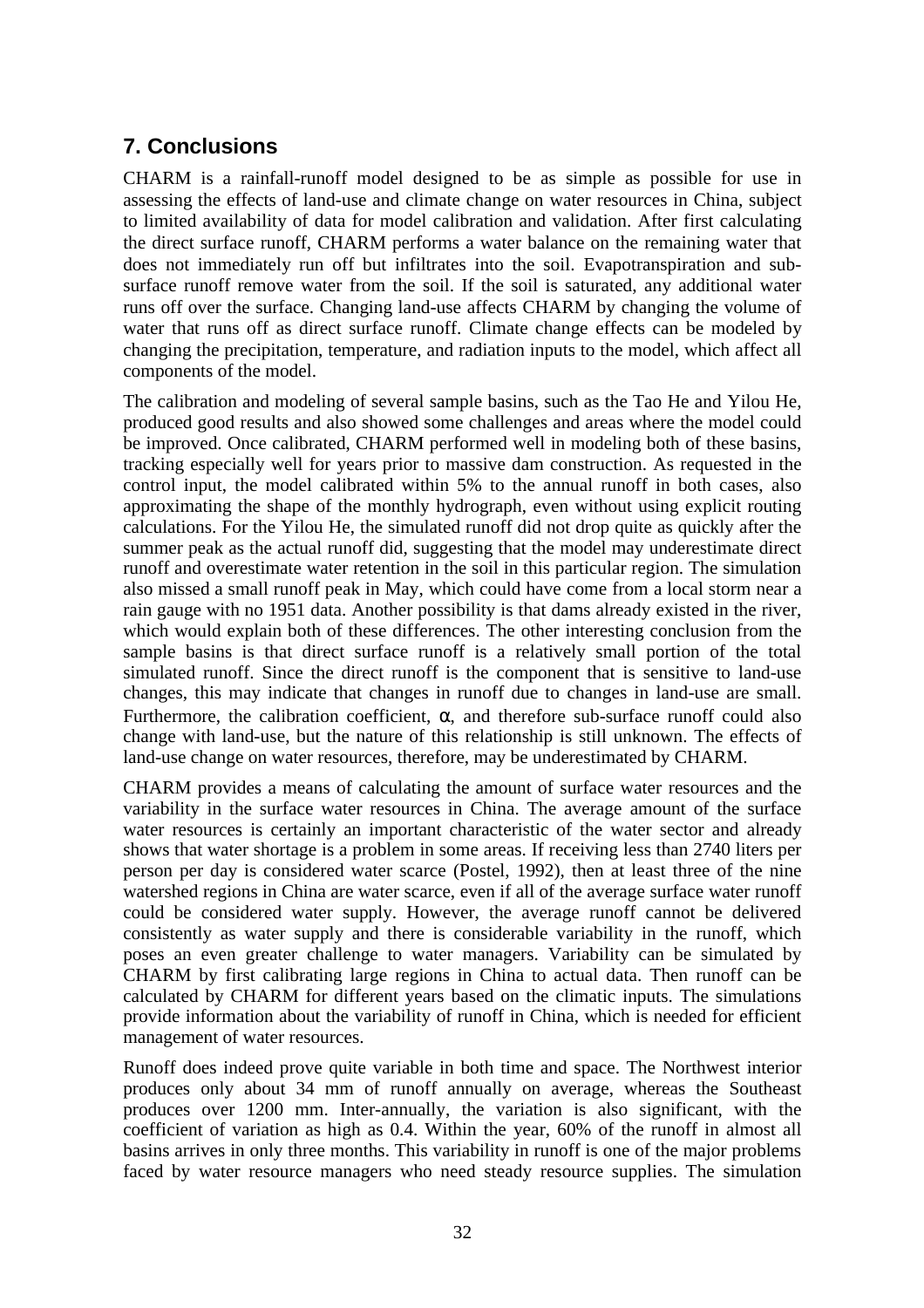results obtained with CHARM show that China is facing serious water supply problems, which most likely will worsen in the future with a growing population. Land-use change and climate change could exacerbate or help mediate the variability of runoff. CHARM provides a tool to aid in measuring these effects in future studies.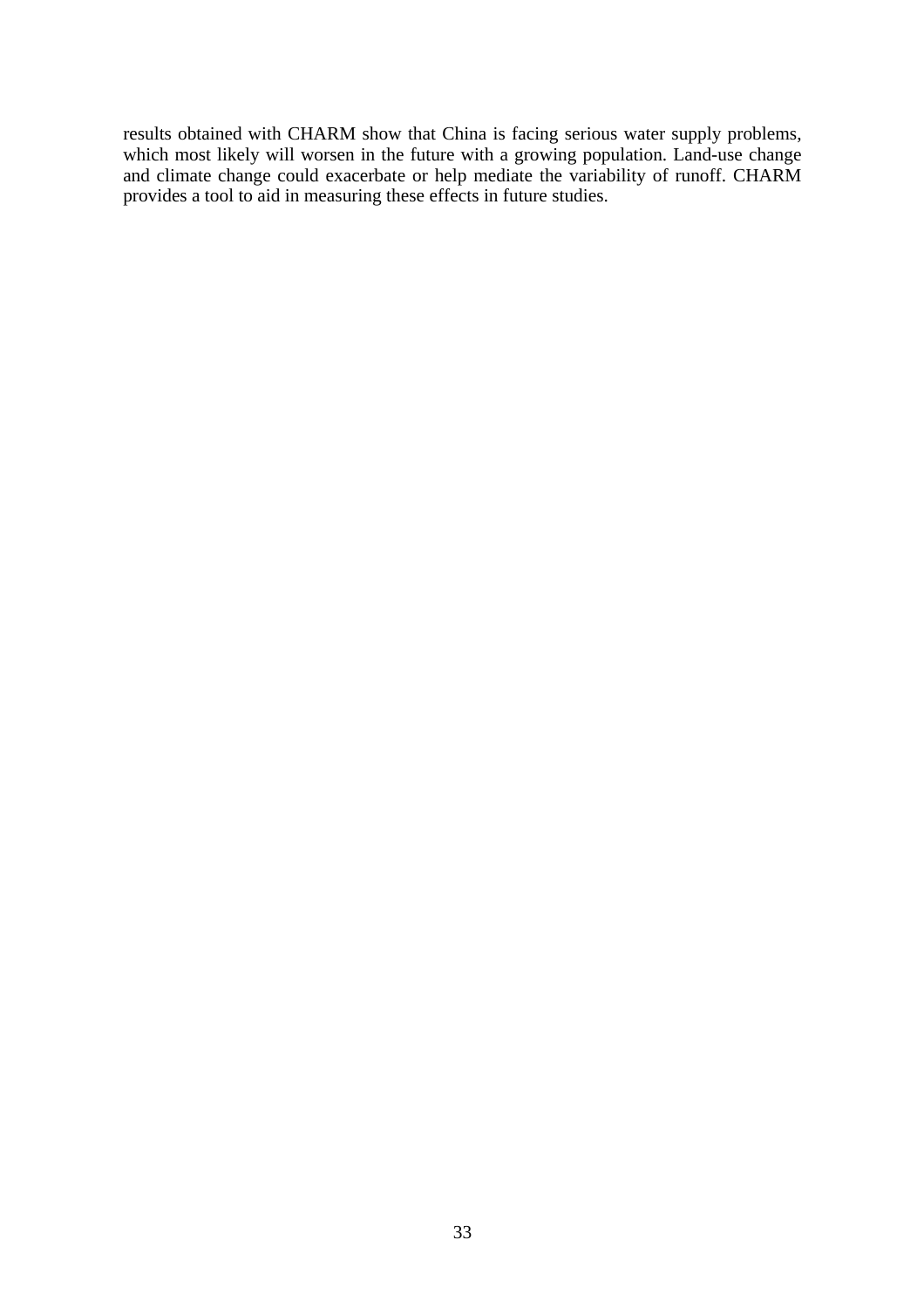## **References**

- Bowling, Perrin and Kenneth Strzepek. 1997. *Examining the impacts of land use change on hydrologic resources*. IIASA Interim Report, IR-97-31, Laxenburg, Austria.
- Gao, Songfan, Yang Qinye and Lu Qi, 1992. "The Changjiang Valley," in *The Natural Features of China*, Chinese Academy of Sciences, Institute of Geography, Eds. Zuo Dakang and Xing Yan, China Pictorial Publishing House, Beijing.
- Chow, Ven Te, David R. Maidment, Larry W. Mays, 1988. *Applied Hydrology*. McGraw-Hill, New York.
- Cubasch, U., K. Hasselmann, H. Hock, E. Maier-Reimer, U. Mikolajewicz, B. D. Santer, and R. Sausen, 1992. "Time-Dependent greenhouse warming computations with a coupled ocean-atmosphere model," *Climate Dynamics* **8**, pp. 55-69.
- EPA, 1994. *The Hydrologic Evaluation of Landfill Performance (HELP) Model*. Risk Reduction Engineering Laboratory, Office of Research and Development, USEPA, Cincinnati, Ohio.
- Falkenmark, Malin and Gunnar Lindh, 1993. "Water and Economic Development," in in Water in Crisis - A Guide to the World's Fresh Water Resources. Ed. Peter H. Gleick. Oxford University Press, New York.
- FAO, 1998. Allen, Richard G., Luis S. Pereira, Dirk Raes, and Martin Smith: *Crop Evapotranspiration – Guidelines for Computing Corp Water Requirements; FAO Irrigation and Drainage Paper 56*. FAO, Rome.
- Fischer, Günther, Harrij van Velthuizen, and Freddy O. Nachtergaele, 2000. *Global Agro-Ecological Zones Assessment: Methodology and Results*. IIASA Interim Report, IR-00-064, Laxenburg, Austria.
- Greco, Steven, Richard H. Moss, David Viner, and Roy Jenne, 1994. Climate Scenarios and Socioeconomic Projections for IPCC WG II ASSESSMENT, CIESIN.
- Howe, Wendy and Ann Henderson-Sellers, 1997*. Assessing Climate Change : Results from the Model Evaluation Consortium for Climate Assessment*. G & B Science Pub; ISBN: 9056990675.
- ICOLD, 1984. *World Register of Dams*. International Commission on Large Dams, Paris.
- Kaczmarek, Z. and D. Krasuski, 1991. *Sensitivity of Water Balance to Climate Change and Variability*, IIASA Working Paper, WP-91-047, Laxenburg, Austria.
- Manabe, S., R. J. Stouffer, M. J. Spelman, and K. Bryan, 1991. "Transient Responses of a Coupled Ocean-Atmosphere Model to Gradual Changes of Atmospheric CO<sub>2</sub>. Part 1: Annual Mean Response," *J. of Climate* **4**, 785-818.
- Manabe, S., M. J. Spelman, and R. J. Stouffer, 1992. "Transient Responses of a Coupled Ocean-Atmosphere Model to Gradual Changes of Atmospheric CO<sub>2</sub>. Part 2: Seasonal response," *J. of Climate* **5**, 105-126.
- McCully, Patrick, 1996. *Silenced Rivers The Ecology and Politics of Large Dams*, Zed Books, London and New Jersey.
- Murphy, J. M., 1995. "Transient Response of the Hadley Centre Coupled Ocean-Atmosphere Model to Increasing Carbon Dioxide. Part I: Control Climate and Flux Adjustment," *J. of Climate* **8**, 36-56.
- Murphy, J. M. and J. F. B. Mitchell, 1995. "Transient Response of the Hadley Centre Coupled Ocean-Atmosphere Model to Increasing Carbon Dioxide. Part II: Spatial and Temporal Structure of the Response," *J. of Climate* **8**, 57-80.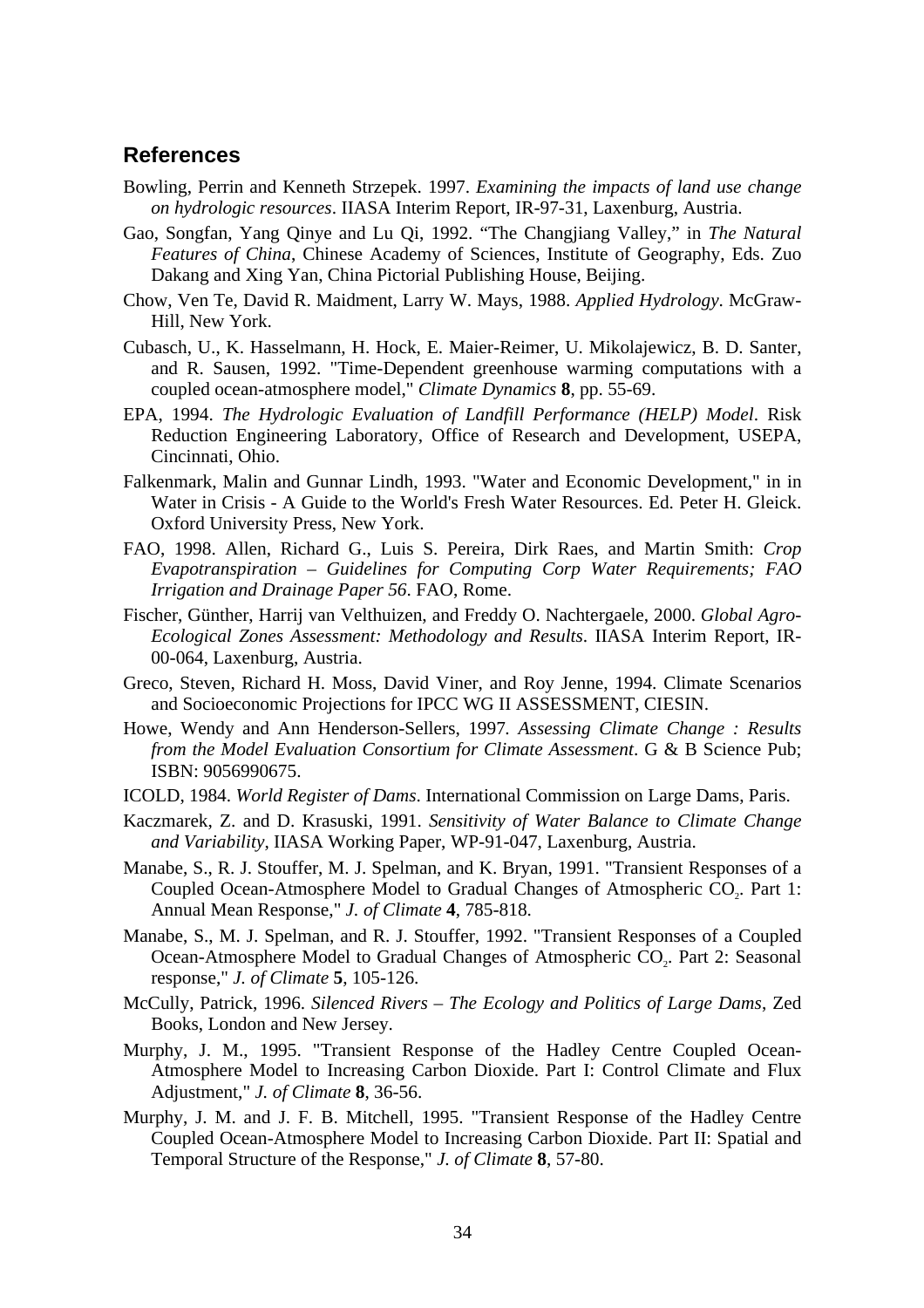- Nanjing Institute of Hydrology and Water Resources, *Report on the mid- and long-term plans for water demand and supply in China*, 1996.
- Postal, Sandra, 1992. Last Oasis, Facing Water Scarcity. W.W. Norton & Company, New York.
- Press, William H., Saul A. Teukolsky, William T. Vetterling, and Brian P. Flannery, 1992*. Numerical Recipes in C: The Art of Scientific Computing Second Edition*. Cambridge University Press, New York.
- Raskin, P., P. Gleick, P. Kirshen, G. Pontius, and K. Strzepek, 1997. Water Rutures: Assessment of Long-range Patterns and Problems. Background Document for the SEI/United Nations Comprehensive Assessment of the Freshwater Resources of the World. Stockholm: Stockholm Environment Institute.
- Shiklamanov, Igor, 1993. "World Fresh Water Resources," in Water in Crisis A Guide to the World's Fresh Water Resources. Ed. Peter H. Gleick. Oxford University Press, New York.
- Shiklamanov, Igor, 2000. "World Water Resources and Water Use: Present Assessment and Outlook for 2025," in *World Water Scenarios: Analysis.* World Water Vision, http://www.watervision.org.
- Smith, Martin. 1992. CROPWAT, a computer program for irrigation planning and management, *Irrigation and Drainage Paper 46*, U.N. Food and Agriculture Organization, Rome, Italy.
- UN, 1997. *Study on Assessment of Water Resources of Member Countries and Demand by User Sectors: China: Water Resources and Their Use*. United Nations, New York.
- USDA, Soil Conservation Service. 1985. *National Engineering Handbook, Section 4, Hydrology*. US Government Printing Office, Washington, D.C.
- USDA, 1986. Urban Hydrology for Small Watersheds. Engineering Division, Soil Conservation Service, USDA, Technical Release 55.
- USDA, 1994. *SWAT Soil and Water Assessment Tool*. Agricultural Research Service, Grassland, Soil and Water Research Laboratory, USDA, Temple, Texas.
- Viner, D., M. Hulme and S.C.B. Raper, 1995. Climate Change Scenarios for the IPCC Working Group II Impacts Assessment: Technical Note No. 6. Climatic Research Unit, School of Environmental Sciences, University of East Anglia, Norwich.
- Yates, D. 1996. WatBal-An Integrated Water Balance Model for Climate Impact Assessment of River Basin Runoff. *Water Resources Development* 12(2):121-39.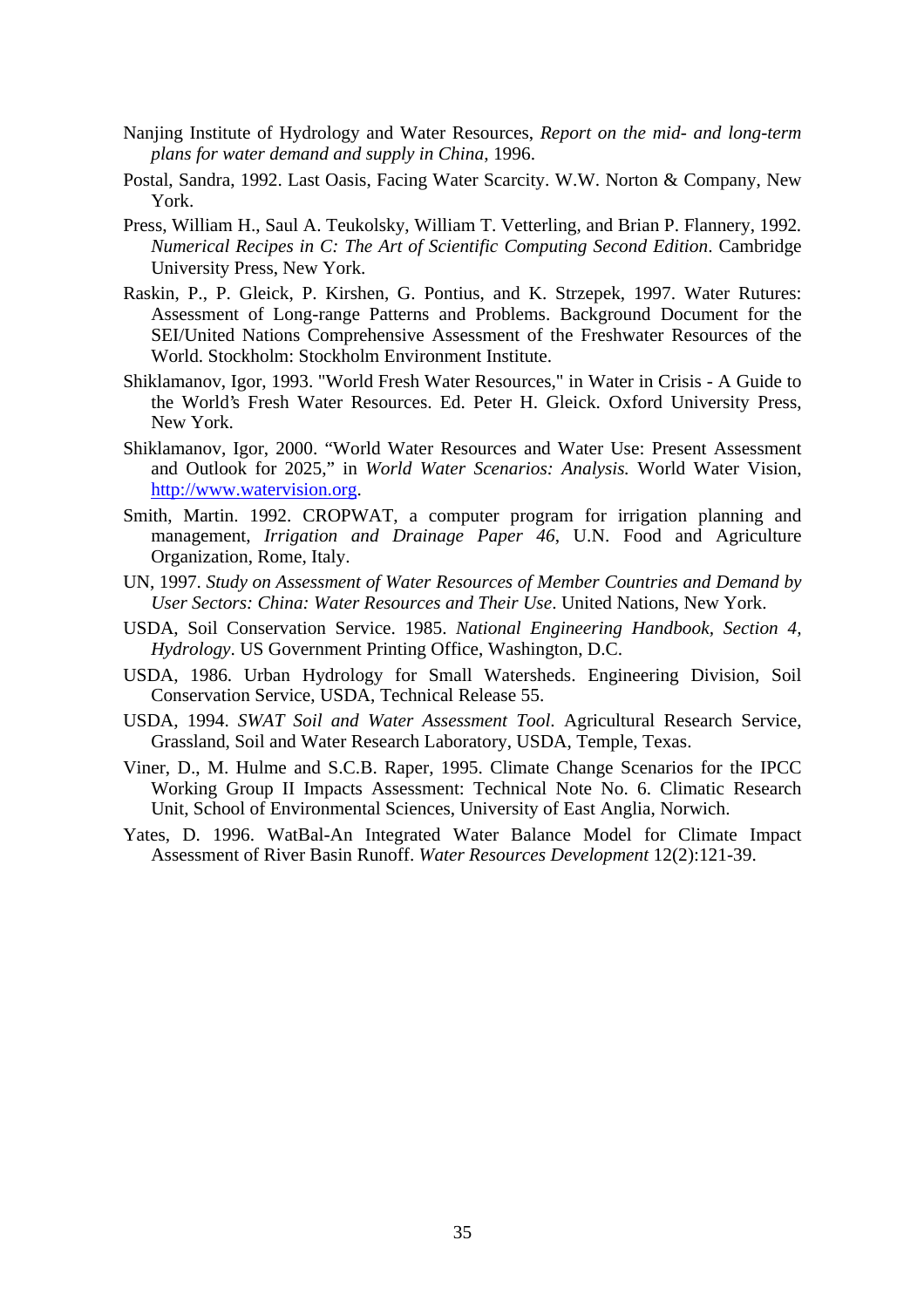## **Appendix I: Calculation of Evapotranspiration**

The first step in calculating evapotranspiration is to calculate the reference evapotranspiration  $(ET_0)$ . Reference evapotranspiration in CHARM follows the Penman-Monteith method as recommended by FAO (FAO, 1992; 1998), the same method that the LUC project uses for the agro-ecological zoning methodology (Fischer *et al.*, 2000). The Penman-Monteith equation can be written as:

$$
ET_0 = ET_{ar} + ET_{ra}
$$
 Equation 11

where  $ET_{ar}$  is the aerodynamic term or:

$$
ET_{ar} = \frac{\gamma}{\nu + \gamma^*} \cdot \frac{900}{T_a + 273} \cdot U \cdot (e_a - e_d)
$$
 Equation 12

and  $ET_{n}$  is the radiation term or:

$$
ET_{ra} = \frac{\nu}{\nu + \gamma^*} \cdot (R_n - G) \cdot \frac{1}{\lambda}
$$
 Equation 13

and

 $\gamma$  = psychrometric constant (kPa/°C)

 $\gamma^*$  = modified psychrometric constant (kPa/°C)

 $v =$  slope vapor pressure curve (kPa/°C)

 $T_a$  ≡ average daily temperature (°C)

 $e_a$  ≡ saturation vapor pressure (kPa)

 $e_{d}$  ≡ vapor pressure at dew point (kPa)

 $e_a - e_a$  = vapor pressure deficit (kPa)

 $U2 \equiv$  wind speed (m/s)

 $R_n$  = net radiation flux at surface (MJ/m<sup>2</sup>d)

 $G \equiv$  soil heat flux (MJ/m<sup>2</sup>d)

 $\lambda$  = latent heat of vaporization (MJ/kg)

The calculation of the variables listed above is done as follows:

*Average daily temperature (*°*C)*

$$
T_a = 0.5(T_{\text{max}} + T_{\text{min}})
$$
 **Equation 14**

where  $T_{\text{min}}$  and  $T_{\text{max}}$  are the maximum and minimum daily temperatures, respectively, and are given as inputs.

*Latent heat of vaporization (MJ/kg)*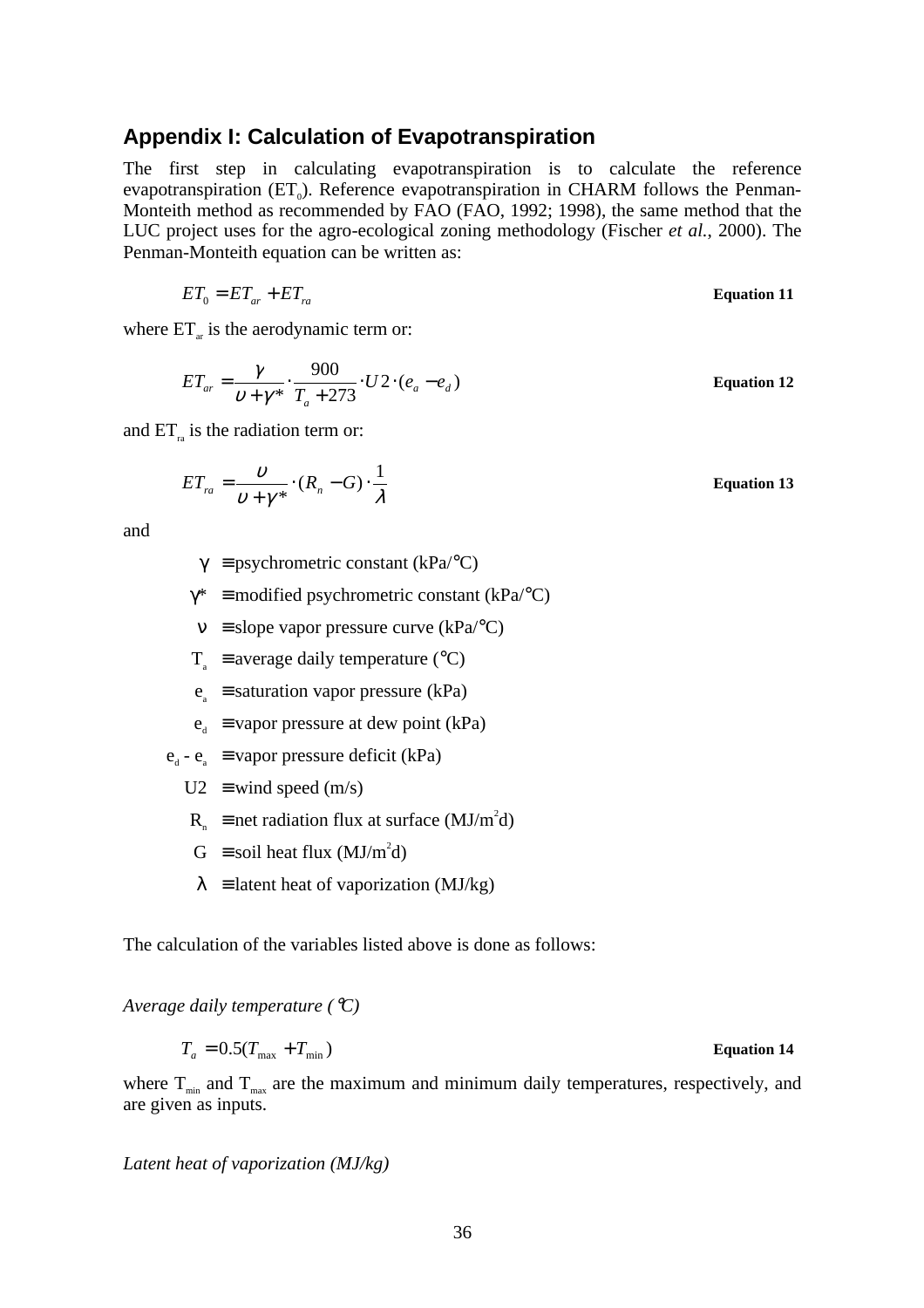$$
\lambda = 2.501 - 0.002361T_a
$$
 Equation 15

*Psychrometric constant (kPa/*°*C)*

$$
\gamma = 0.0016286 \cdot \frac{P}{\lambda}
$$
 Equation 16

where the atmospheric pressure (P) at elevation (A), given as input, is calculated by the following equation:

$$
P = 101.3 \left(\frac{293 - 0.0065A}{293}\right)^{5.256}
$$
 Equation 17

*Modified psychrometric constant (kPa/*°*C)*

$$
\gamma^* = \gamma \left( 1 + \frac{r_c}{r_a} \right) \tag{Equation 18}
$$

 $r_a$  is the aerodynamic resistance defined by:

$$
r_a = \frac{208}{U2}
$$
 Equation 19

where U2 is the wind speed  $(m/s)$  which is input to the program.  $r_c$  is the crop canopy resistance:

$$
r_c = \frac{R_l}{0.5LAI}
$$
 Equation 20

and LAI is the leaf area index assumed to be 2.88.

#### *Saturation vapor pressure (kPa)*

$$
e_{a} = 0.5(e_{ax} + e_{an})
$$
  
\n
$$
e_{ax} = 0.6108 \exp\left(\frac{17.27T_{max}}{237.3 + T_{max}}\right)
$$
  
\n
$$
e_{an} = 0.6108 \exp\left(\frac{17.27T_{min}}{237.3 + T_{min}}\right)
$$
  
\nEquation 22  
\nEquation 23  
\nEquation 23

*Dew point vapor pressure (kPa)*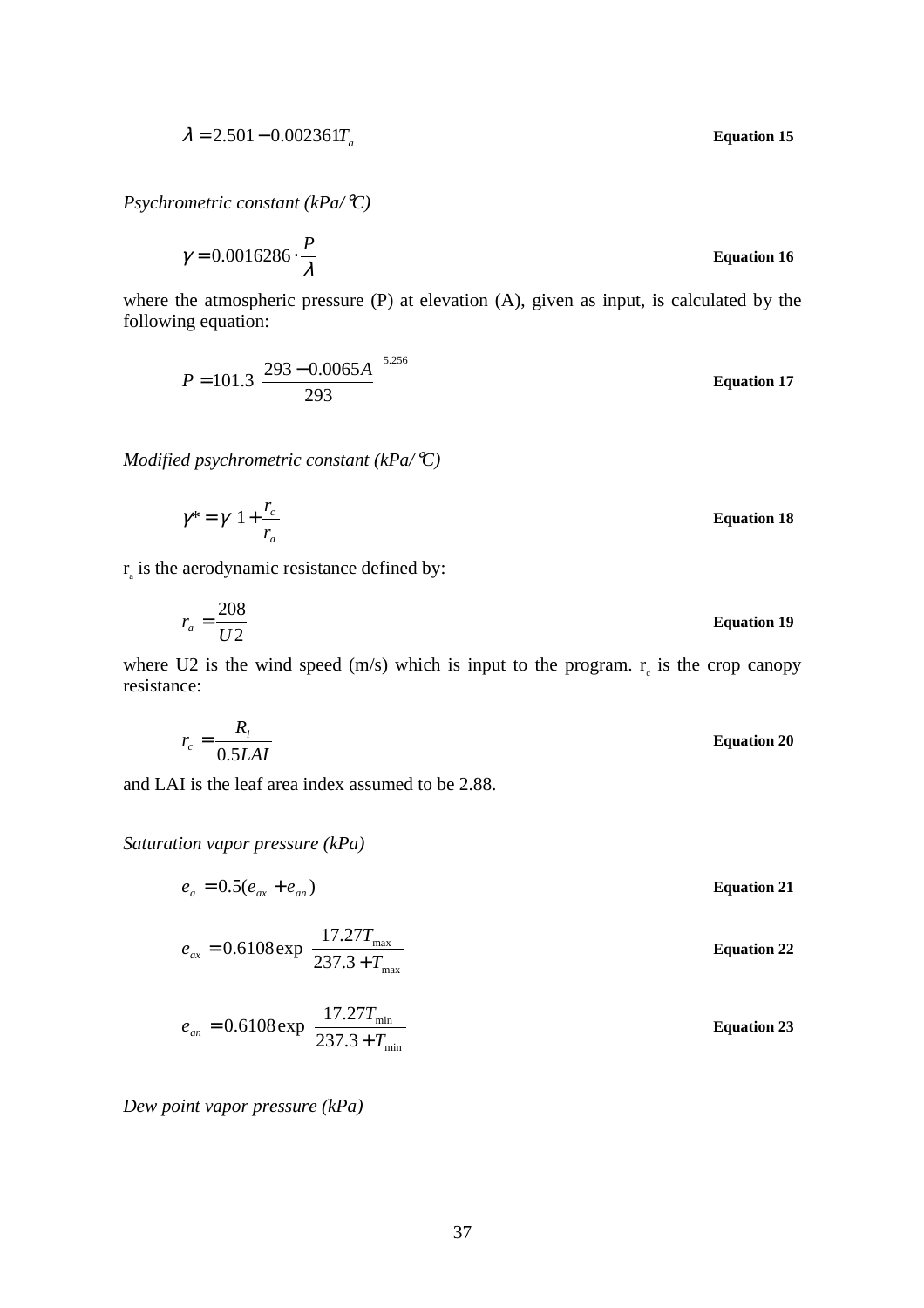$\overline{\phantom{a}}$  $\overline{a}$ I l  $\left(\frac{1}{-}\right)$  $=\frac{101}{100}$ . *ax an d*  $e_{ax}$  *e*  $e_d = \frac{RH}{100}$ 1 1 0.5  $\frac{100}{100}$   $\frac{1}{\left(1 \ 1 \right)}$  Equation 24

Relative Humidity (RH) is given as an input or calculated by the following regression:

*Slope of the vapor pressure curve (kPa/*°*C)*

 $e_a = 0.5(v_x + v_n)$  Equation 25

where:

$$
v_x = \frac{4096e_{ax}}{(237.3 + T_{max})^2}
$$
 Equation 26  

$$
v_n = \frac{4096e_{an}}{(237.3 + T_{min})^2}
$$
Equation 27

*Net radiation flux at surface (MJ/m<sup>2</sup> d)*

$$
R_n = R_{ns} - R_{nl}
$$
 Equation 28

Here,  $R_{ns}$  is the net incoming shortwave radiation and  $R_{nl}$  is the net outgoing longwave radiation. The shortwave radiation term will be developed first followed by the longwave term:

*Net incoming short-wave radiation (MJ/m2 d)*

For a reference crop with assumed albedo coefficient  $\alpha$ =0.23:

 $R_{ns} = 0.77 R_s$  Equation 29

and the short-wave radiation  $(R_s)$  is:

 $R_s = \left( .25 + .5 \frac{SD}{DL} \right) R_a$ 

 $\left( .25 + .5 \frac{\text{SD}}{\text{DI}} \right)$ 

 $\bigg)$ 

SD is the bright sunshine hours per day given as an input, DL is the maximum daylight hours, and  $R_{a}$  is the Extraterrestrial radiation. The calculations for DL and  $R_{a}$  are shown below:

 $=\left( .25 + .5 \frac{SD}{\sqrt{2}} \right) R_a$  Equation 30

*Maximum Daylight Hours*

l

$$
DL = \frac{24}{\pi} \psi
$$
 Equation 31

38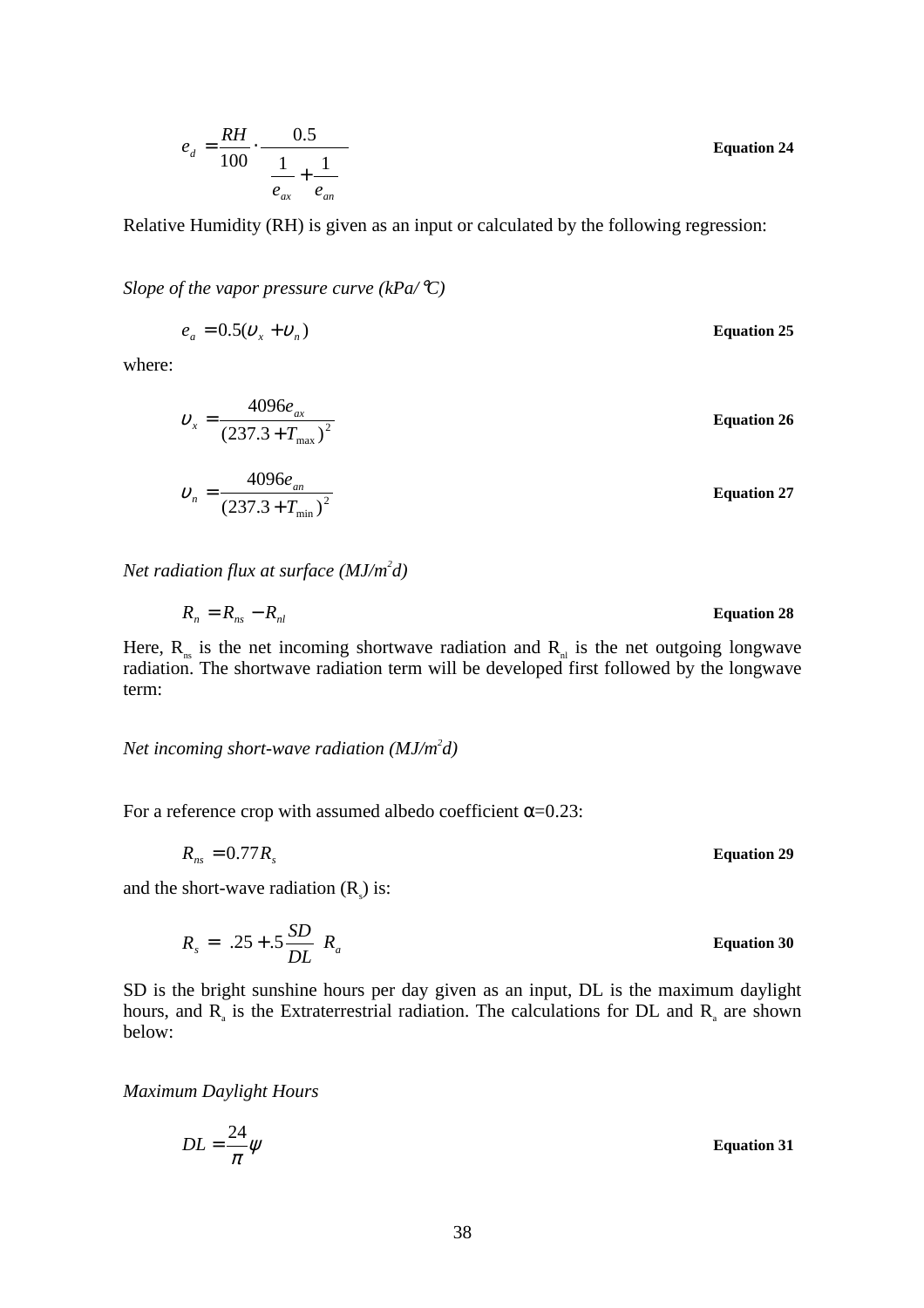where  $\psi$  is the sunset hour angle described by:

$$
\psi = \arccos(-\tan\varphi\tan\delta)
$$
 Equation 32

ϕ is the latitude expressed in radians:

$$
\varphi = \frac{L\pi}{180}
$$
 Equation 33

and  $\delta$  is the solar declination angle:

$$
\delta = 0.4093 \sin \left( \frac{2\pi}{365} J - 1.405 \right)
$$
 Equation 34

*Extraterrestrial radiation (MJ/m2 d)*

$$
R_a = 37.586d(\psi \sin \varphi \sin \delta + \cos \varphi \cos \delta \sin \psi)
$$
 Equation 35

where d is the relative distance between the earth and sun, calculated by:

$$
d = 1 + 0.033 \cos\left(\frac{2\pi}{365}J\right)
$$
 Equation 36

*Net outgoing long-wave radiation (MJ/m2 d)*

$$
R_{ne} = 4.903 \cdot 10^{-9} \left( 0.1 + 0.9 \frac{SD}{DL} \right) (0.34 - 0.139 \sqrt{e_d}) \frac{(T_{tx})^4 + (T_{kn})^4}{2}
$$
 Equation 37

where:

$$
T_{kx} = 273.16 + T_{\text{max}}
$$
 Equation 38

$$
T_{kn} = 273.16 + T_{min}
$$
 **Equation 39**

*Soil heat flux*

$$
G = 0.14(T_{a,n} - T_{a,n-1})
$$
 Equation 40

where  $T_{a,n}$  and  $T_{a,n-1}$  are average monthly temperatures of the current and previous months, respectively.

Once the potential evapotranspiration of a reference crop has been calculated, it is transformed into actual evapotranspiration by multiplying it with a soil moisture coefficient  $(k<sub>s</sub>)$  and a crop coefficient  $(k<sub>c</sub>)$ :

$$
Et = k_s k_c E t_0
$$
 Equation 41

The calculation of these coefficients is quite simple in CHARM. The crop coefficient is set to an annual constant value currently, and the soil moisture coefficient is calculated as pictured in Figure 18 (Martin, 1992):

$$
f_{\rm{max}}
$$